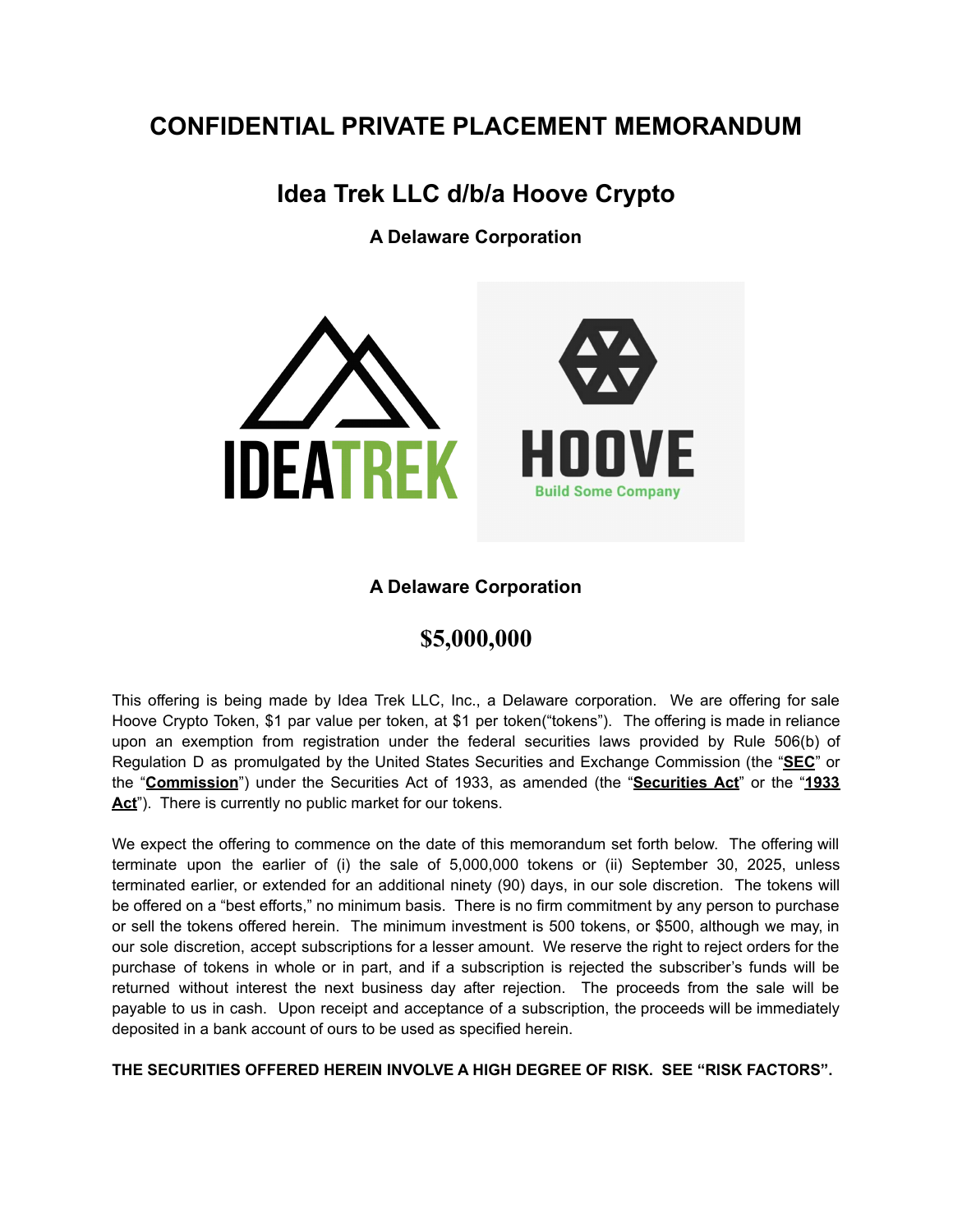|                     | Sales Proceeds | Sales Commissions <sup>(1)</sup> | Proceeds to the<br>Company <sup>(2)</sup> |
|---------------------|----------------|----------------------------------|-------------------------------------------|
| Per token of tokens | \$1            | \$0.00                           | \$1                                       |
| Total offering      | \$5,000,000    | \$0.00                           | \$5,000,000                               |

(1)

The tokens are being offered by members of our management team on a "best efforts," no minimum basis. No commissions or similar compensation will be paid to the members of our management team or to broker-dealers in connection with the sale of our tokens in this offering. (2)

Before deducting certain expenses incurred in connection with the offering, including but not limited to, legal fees, accounting fees, printing costs and state and federal filing fees, if any. We estimate that these expenses will not exceed \$5,000.

i

**NEITHER THE UNITED STATES SECURITIES AND EXCHANGE COMMISSION ("SEC" OR "COMMISSION") NOR ANY STATE SECURITIES ADMINISTRATOR HAS APPROVED OR DISAPPROVED THE SECURITIES OFFERED HEREIN NOR HAS THE COMMISSION OR ANY STATE SECURITIES ADMINISTRATOR PASSED UPON THE ADEQUACY OR ACCURACY OF THE DISCLOSURES CONTAINED IN THIS CONFIDENTIAL PRIVATE PLACEMENT MEMORANDUM OR THE MERITS OF AN INVESTMENT IN THE SECURITIES OFFERED HEREIN. ANY REPRESENTATION TO THE CONTRARY IS A CRIMINAL OFFENSE.**

**THE SECURITIES OFFERED HEREBY HAVE NOT BEEN REGISTERED UNDER THE 1933 ACT, OR THE SECURITIES LAWS OF ANY STATE AND ARE BEING OFFERED IN RELIANCE UPON CERTAIN EXEMPTIONS FROM REGISTRATION UNDER SUCH LAWS. SUCH EXEMPTIONS IMPOSE SUBSTANTIAL RESTRICTIONS ON THE SUBSEQUENT TRANSFER OF SECURITIES SUCH THAT AN INVESTOR HEREIN MAY NOT SUBSEQUENTLY RESELL THE SECURITIES OFFERED HEREIN UNLESS THE SECURITIES ARE SUBSEQUENTLY REGISTERED UNDER APPLICABLE FEDERAL AND STATE SECURITIES LAWS OR AN EXEMPTION FROM SUCH REGISTRATION IS AVAILABLE. SEE "RISK FACTORS," "SUITABILITY STANDARDS" AND "PLACEMENT OF THE OFFERING."**

THE DATE OF THIS OFFERING MEMORANDUM IS March 15, 2021.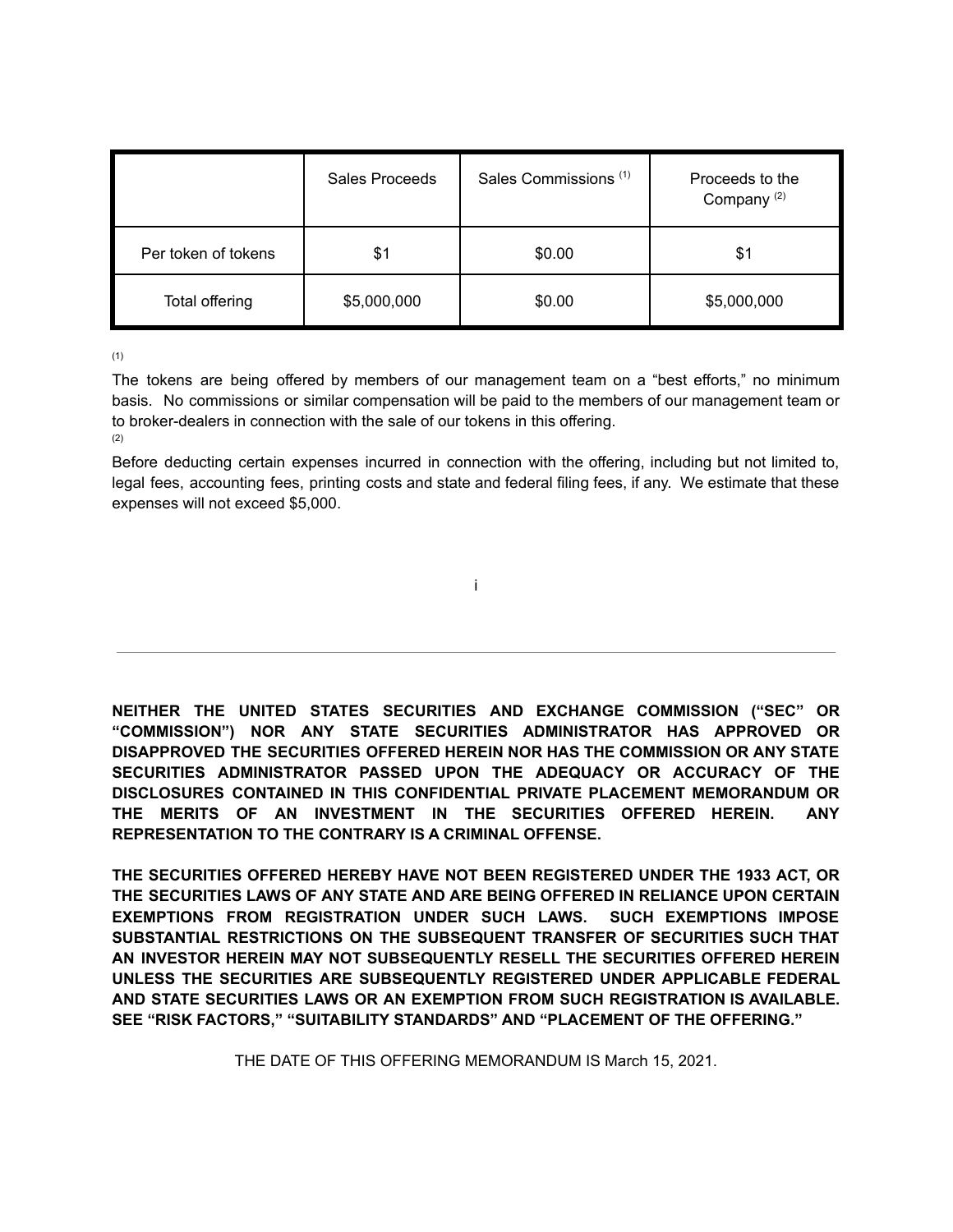[This space intentionally left blank]

# **CONDITIONS AND DISCLAIMERS**

THE FOLLOWING STATEMENTS CONTAIN CONDITIONS IMPOSED UPON THE OFFERING OF SECURITIES HEREIN AND DISCLAIMERS REGARDING INFORMATION CONTAINED ELSEWHERE IN THIS MEMORANDUM, WHICH CONDITIONS AND DISCLAIMERS APPLY GENERALLY TO ALL REPRESENTATIONS AND STATEMENTS MADE IN THIS MEMORANDUM OR OTHERWISE. PROSPECTIVE SUBSCRIBERS ARE URGED TO REVIEW THE FOLLOWING CONDITIONS AND DISCLAIMERS CLOSELY AND TO DIRECT ANY QUESTIONS REGARDING THE SAME TO US OR TO HIS OR HER PERSONAL ADVISOR. ALL STATEMENTS, REPRESENTATIONS OR OTHER INFORMATION CONTAINED IN THIS MEMORANDUM OR OTHERWISE PROVIDED TO PROSPECTIVE SUBSCRIBERS ARE QUALIFIED IN THEIR ENTIRETY BY THE FOLLOWING CONDITIONS AND DISCLAIMERS.

THE SECURITIES DESCRIBED IN THIS MEMORANDUM HAVE NOT BEEN REGISTERED UNDER THE SECURITIES ACT, IN RELIANCE UPON THE EXEMPTIONS SPECIFIED IN SAID ACT, NOR HAVE THESE SECURITIES BEEN REGISTERED OR QUALIFIED UNDER THE SECURITIES LAWS OF ANY STATE IN RELIANCE UPON THE EXEMPTIONS FROM REGISTRATION SPECIFIED UNDER APPLICABLE STATE SECURITIES LAWS AND REGULATIONS.

A SUBSCRIBER MUST BEAR THE ECONOMIC RISK OF INVESTMENT IN THE SECURITIES OFFERED HEREIN. BECAUSE THE SECURITIES HAVE NOT BEEN REGISTERED WITH THE SEC OR REGISTERED OR QUALIFIED UNDER THE SECURITIES LAWS OF ANY STATE, THE tokenS ISSUABLE HEREUNDER MAY NOT BE RESOLD OR TRANSFERRED IN THE ABSENCE OF AN EFFECTIVE REGISTRATION STATEMENT UNDER FEDERAL AND APPLICABLE STATE LAW OR AN OPINION OF COUNSEL TO THE COMPANY THAT SUCH REGISTRATION IS NOT REQUIRED. SEE "RISK FACTORS."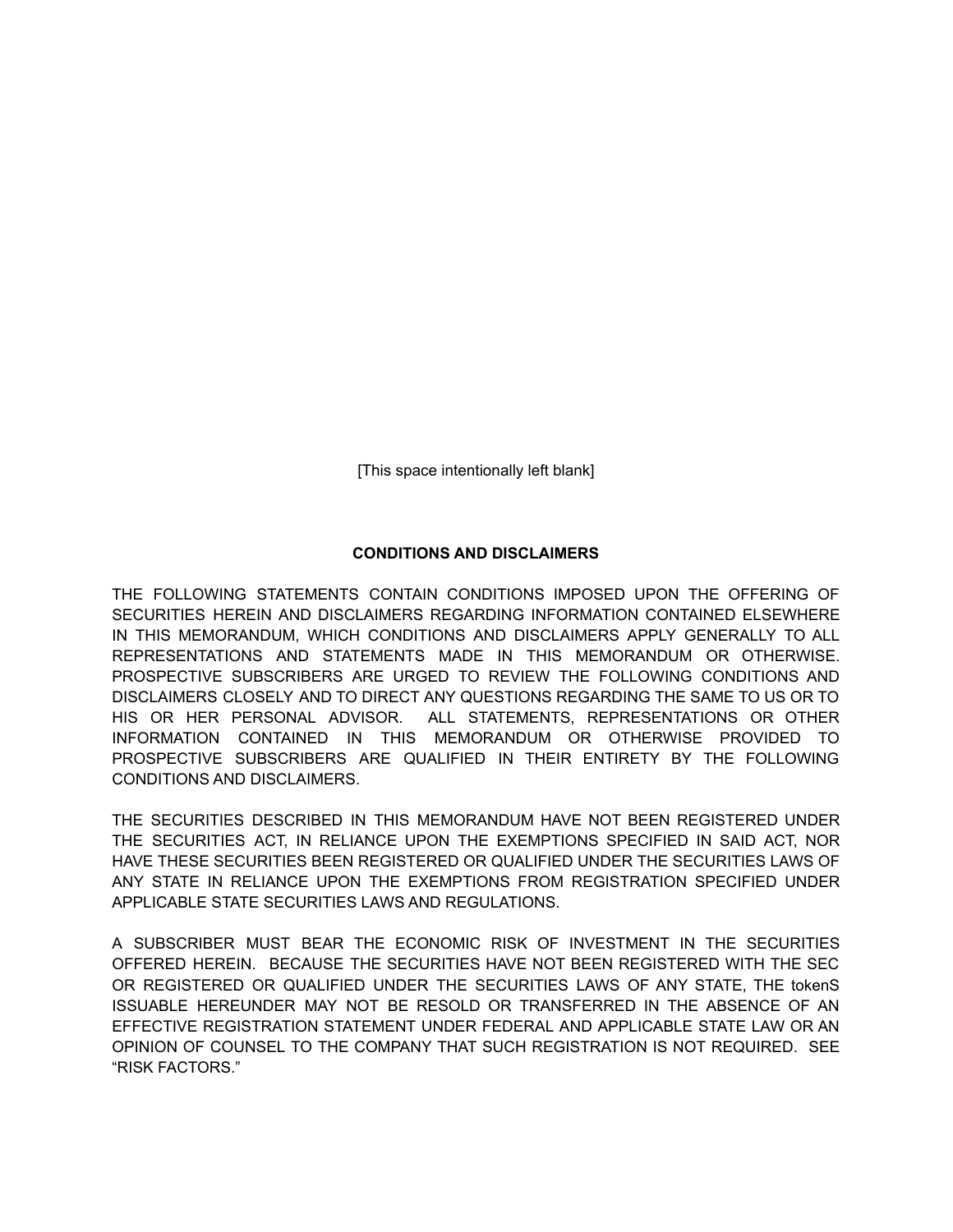THIS OFFERING IS DIRECTED TO ACCREDITED INVESTORS AND UP TO 35 NON-ACCREDITED INVESTORS. SEE "SUBSCRIBER SUITABILITY STANDARDS."

DELIVERY OF THIS MEMORANDUM TO ANYONE OTHER THAN A DESIGNATED OFFEREE OR INDIVIDUALS RETAINED BY THE OFFEREE TO ADVISE HIM OR HER WITH RESPECT TO THIS OFFERING IS UNAUTHORIZED AND MAY CONSTITUTE A VIOLATION OF FEDERAL AND STATE SECURITIES LAWS. ANY REPRODUCTION OF THIS MEMORANDUM, IN WHOLE OR IN PART, OR ANY DISCLOSURE OF ITS CONTENTS, IN WHOLE OR IN PART, WITHOUT THE PRIOR WRITTEN CONSENT OF THE COMPANY IS PROHIBITED.

EXCEPT AS OTHERWISE INDICATED, THIS MEMORANDUM SPEAKS AS OF ITS DATE OF ISSUE. NEITHER THE DELIVERY HEREOF, NOR ANY SALE MADE HEREUNDER, SHALL CREATE AN IMPLICATION THAT OUR AFFAIRS HAVE CONTINUED WITHOUT CHANGE SINCE SUCH DATE.

THIS MEMORANDUM DOES NOT CONSTITUTE AN OFFER TO SELL OR A SOLICITATION OF AN OFFER TO BUY ANY OF THE SECURITIES OFFERED HEREIN IN ANY STATE OR OTHER JURISDICTION IN WHICH SUCH AN OFFER OR SOLICITATION IS UNLAWFUL OR UNAUTHORIZED.

EXCEPT AS SET FORTH ABOVE, NO PERSON HAS BEEN AUTHORIZED TO GIVE ANY INFORMATION OR TO MAKE ANY REPRESENTATIONS OR WARRANTIES, EITHER EXPRESS OR IMPLIED, OTHER THAN THOSE WHICH MAY BE CONTAINED HEREIN. IF MADE, SUCH INFORMATION MUST NOT BE RELIED UPON.

NO STATEMENT CONTAINED HEREIN SHALL BE DEEMED TO MODIFY, SUPPLEMENT, OR CONSTRUE IN ANY WAY THE PROVISIONS OF ANY DOCUMENTS ATTACHED HERETO AS EXHIBITS OR LISTED HEREIN OR ANY OF THE LANGUAGE CONTAINED THEREIN. ANY STATEMENT MADE HEREIN WITH RESPECT TO ANY SUCH DOCUMENT IS QUALIFIED BY REFERENCE TO THE TEXT OF SUCH DOCUMENT.

PROSPECTIVE SUBSCRIBERS ARE NOT TO CONSTRUE THE CONTENTS OF THIS MEMORANDUM AS LEGAL, BUSINESS, OR TAX ADVICE. EACH PROSPECTIVE SUBSCRIBER SHOULD CONSULT HIS OWN ATTORNEY, BUSINESS ADVISER, OR TAX ADVISER CONCERNING LEGAL, BUSINESS, TAX, AND RELATED MATTERS RELATING TO THIS INVESTMENT.

THE SECURITIES ARE OFFERED SOLELY BY THIS MEMORANDUM AND ARE SUBJECT TO PRIOR SALE. WE RESERVE THE RIGHT, IN OUR DISCRETION, TO WITHDRAW OR MODIFY THIS OFFERING WITHOUT PRIOR NOTICE OR TO REJECT ANY SUBSCRIPTION IN WHOLE OR IN PART OR TO ALLOT TO ANY PROSPECTIVE SUBSCRIBER A LESSER NUMBER OF tokenS THAN SOUGHT TO BE PURCHASED BY SUCH SUBSCRIBER.

#### **SUBSCRIPTION PROCEDURES**

In order to subscribe for the Hoove tokens, each prospective investor is required to complete, execute and deliver the following documents:

1.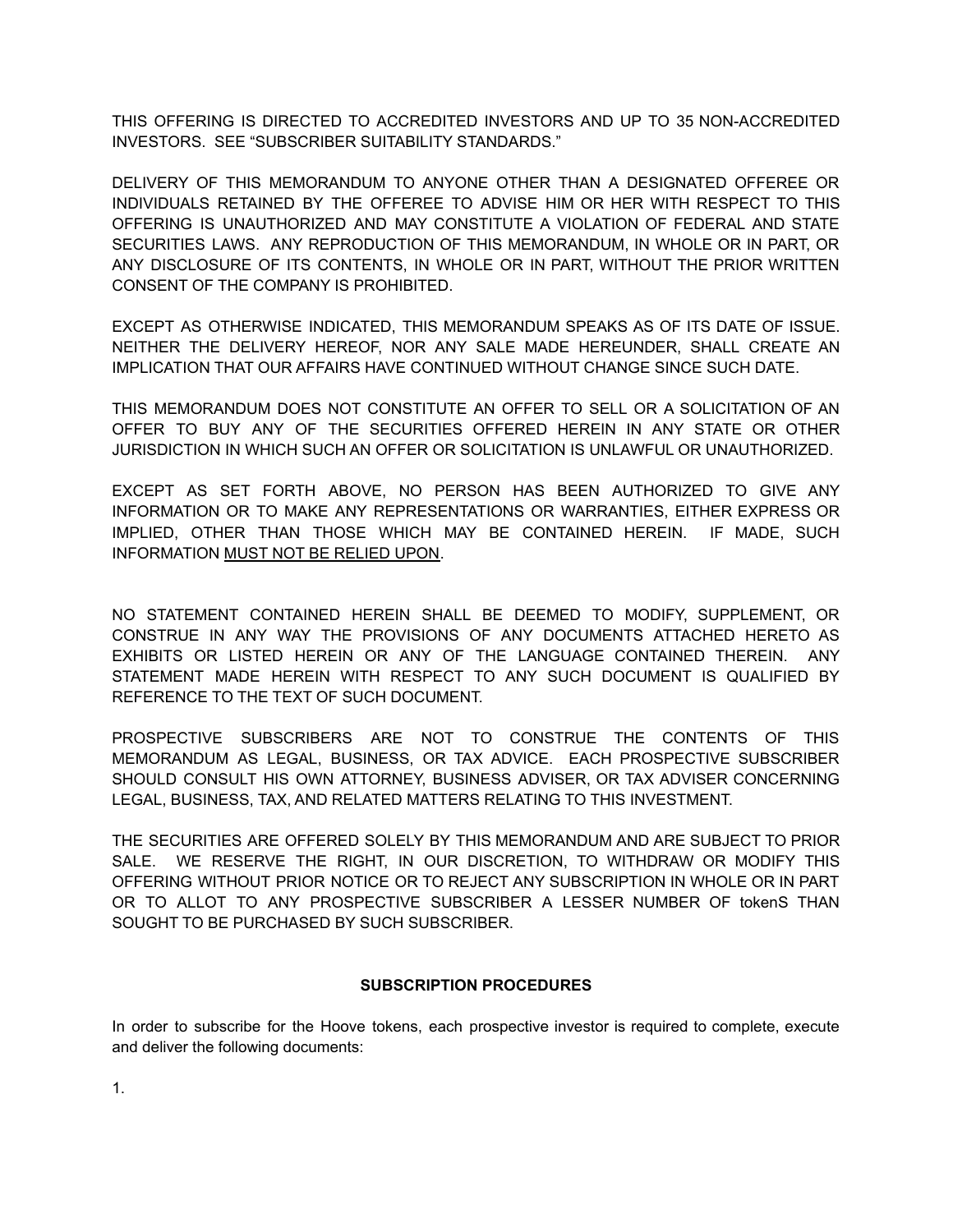One copy of the investor Subscription Agreement (attached hereto as **Exhibit A**) and Registration Rights Agreement (attached hereto as **Exhibit B**); and

2.

A personal check, cashier's check, money order, or electronic transfer made payable to Idea Trek LLC, Inc., or one of its digital accounts or subsidiaries.

# **CAUTIONARY STATEMENT FOR PURPOSES OF THE SAFE HARBOR PROVISIONS OF THE PRIVATE SECURITIES LITIGATION REFORM ACT OF 1995**

This memorandum may be deemed to contain "forward-looking" statements. We desire to take advantage of the "safe harbor" provisions of the Private Securities Litigation Reform Act of 1995 and we are including this statement for the express purpose of availing ourselves of the protections of such safe harbor with respect to all of such forward-looking statements. Examples of forward-looking statements include, but are not limited to (i) projections of revenues, income or loss, earnings or loss per token, capital expenditures, growth prospects, dividends, capital structure and other financial items, (ii) statements of plans and objectives of ours or our management or Board of Directors, including the introduction of new products or services, or estimates or predictions of actions by customers, suppliers, competitors or regulating authorities, (iii) statements of future economic performance and (iv) statements of assumptions underlying other statements and statements about us or our business.

Our ability to predict projected results or to predict the effect of any legislation or other pending events on our operating results is inherently uncertain. Therefore, we wish to caution each reader of the memorandum to carefully consider specific factors, including competition for products, services and technology; the uncertainty of developing or obtaining rights to new products, services or technologies that will be accepted by the market; the effects of government regulations and other factors discussed herein because such factors in some cases have affected; and in the future (together with other factors) could affect, our ability to achieve our projected results and may cause actual results to differ materially from those expressed herein.

# **SPECIAL STATE LEGENDS**

# **FOR COLORADO RESIDENTS ONLY**

THE SECURITIES OFFERED HEREBY HAVE NOT BEEN REGISTERED UNDER THE COLORADO SECURITIES ACT OF 1981, AS AMENDED, BY REASON OF SPECIFIC EXEMPTIONS THEREUNDER RELATING TO THE LIMITED AVAILABILITY OF THIS OFFERING. THESE SECURITIES CANNOT BE SOLD, TRANSFERRED OR OTHERWISE DISPOSED OF TO ANY PERSON OR ENTITY UNLESS SUBSEQUENTLY REGISTERED UNDER THE SECURITIES ACT AND THE COLORADO SECURITIES ACT OF 1981, AS AMENDED, IF SUCH REGISTRATION IS REQUIRED.

# **FOR FLORIDA RESIDENTS ONLY**

THE SECURITIES HAVE NOT BEEN APPROVED OR DISAPPROVED BY THE OFFICE OF FINANCIAL RELATION OR THE STATE OF FLORIDA; NOR HAS THE OFFICE OF FINANCIAL REGULATION OR THE STATE OF FLORIDA PASSED UPON THE ACCURACY OR ADEQUACY OF THIS OFFERING.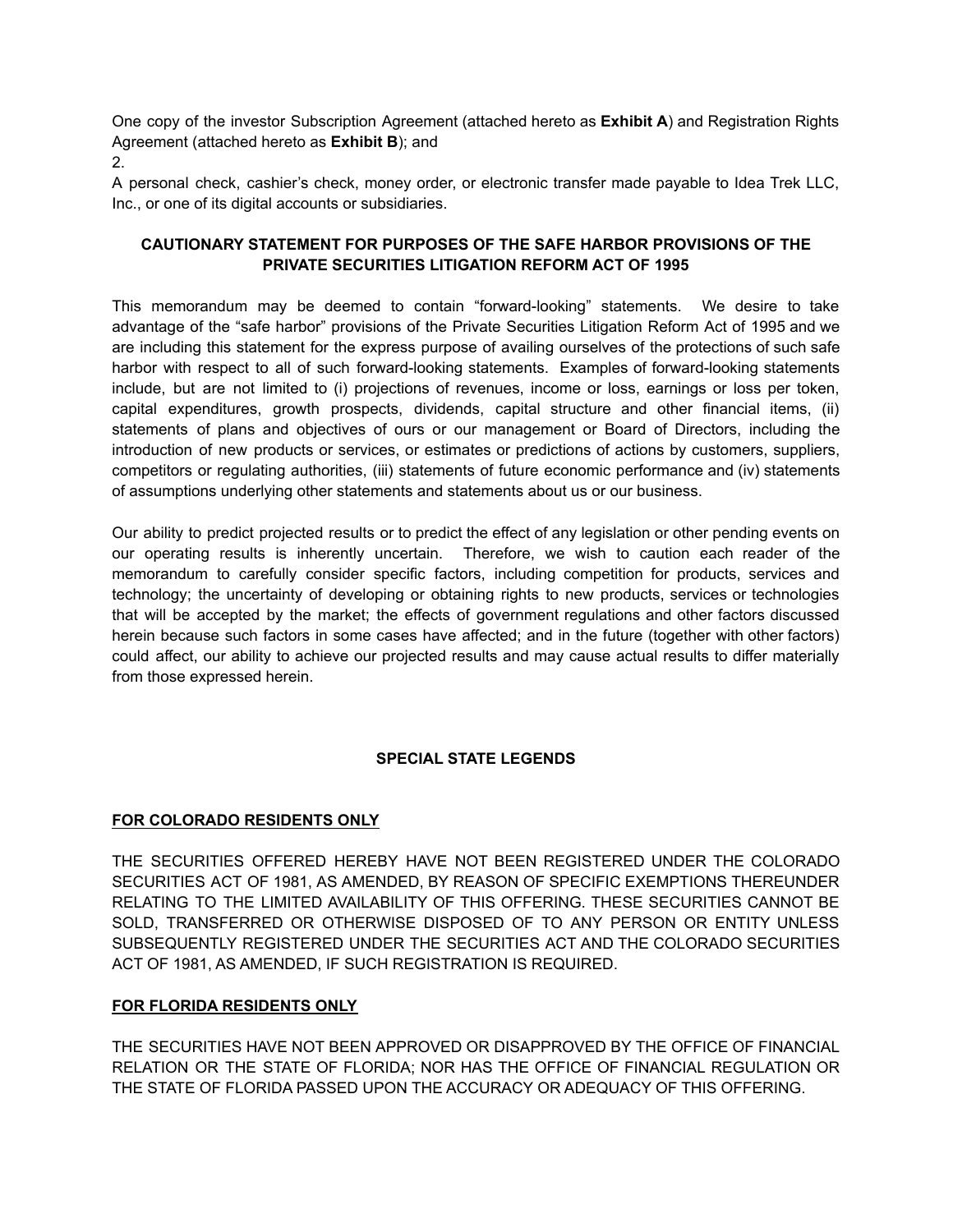### **FOR KENTUCKY RESIDENTS ONLY**

THESE SECURITIES HAVE NOT BEEN REGISTERED UNDER THE KENTUCKY REVISED STATUTE CHAPTER 292 SECURITIES ACT OF KENTUCKY SECURITIES ACT AND THE EXECUTIVE DIRECTOR OF THE OFFICE OF FINANCIAL INSTITUTIONS HAS NOT REVIEWED THE OFFERING OR OFFERING MEMORANDUM NOR PASSED ON OR ENDORSED THE MERITS OF THE MEMORANDUM. ANY REPRESENTATION TO THE CONTRARY IS UNLAWFUL. THESE SECURITIES MAY NOT BE SOLD WITHOUT REGISTRATION UNDER THE ACT OR EXEMPTION THEREFROM.

# **FOR NEW JERSEY RESIDENTS ONLY**

THE PRIVATE PLACEMENT MEMORANDUM HAS NOT BEEN FILED WITH OR REVIEWED BY THE NEW JERSEY BUREAU OF SECURITIES OR THE DEPARTMENT OF LAW AND PUBLIC SAFETY OF THE STATE OF NEW JERSEY PRIOR TO ITS ISSUANCE AND USE. NEITHER THE ATTORNEY GENERAL OF THE STATE OF NEW JERSEY NOR THE BUREAU OF SECURITIES HAS PASSED ON OR ENDORSED THE MERITS OF THE MEMORANDUM (OR THE PRIVATE OFFERING CONTAINED HEREIN). ANY REPRESENTATION TO THE CONTRARY IS UNLAWFUL.

[This space intentionally left blank]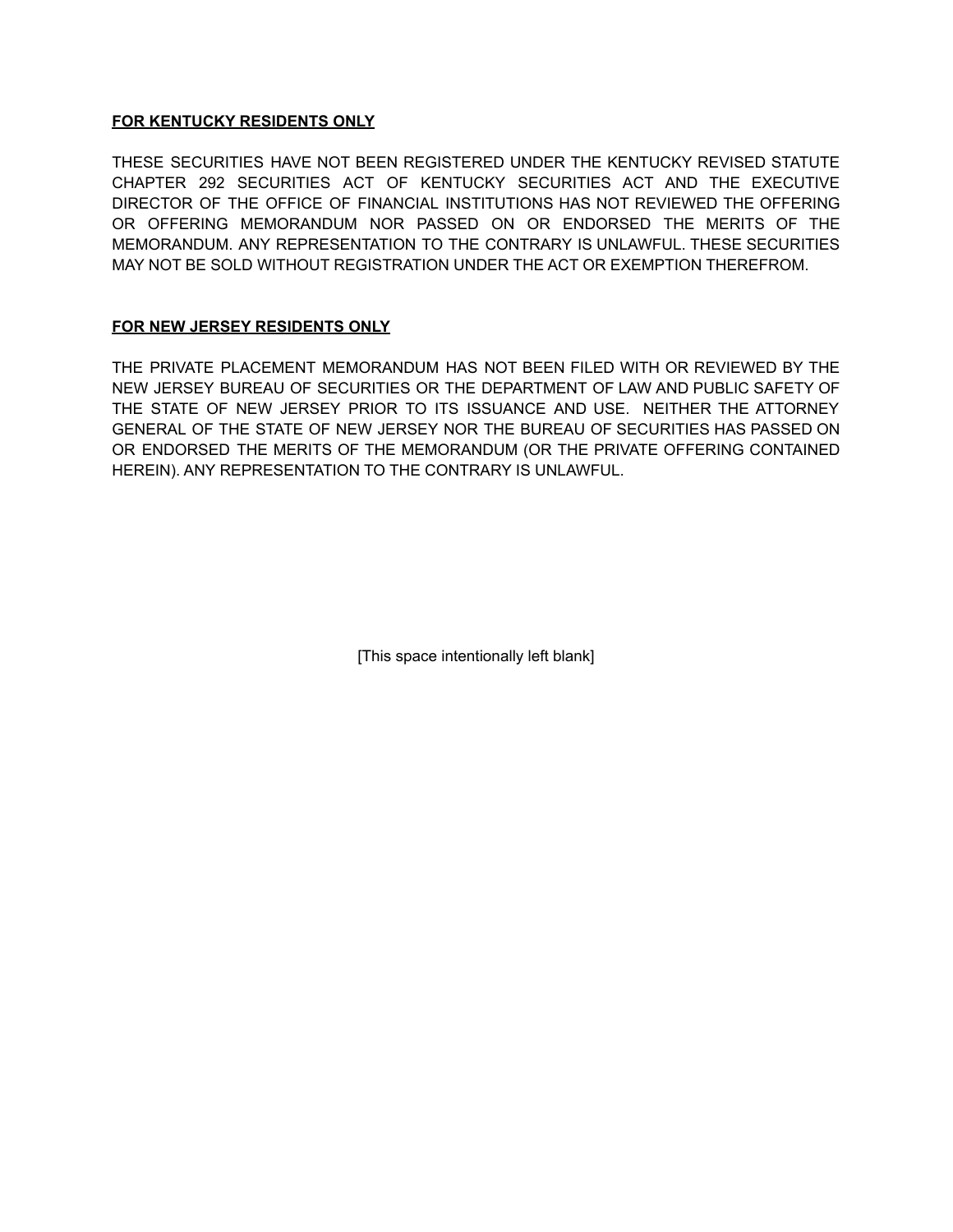| <b>MEMORANDUM SUMMARY</b>                                |
|----------------------------------------------------------|
| <b>SUITABILITY STANDARDS</b>                             |
| <b>RISK FACTORS</b>                                      |
| <b>SPECIAL NOTE REGARDING FORWARD-LOOKING STATEMENTS</b> |
| <b>USE OF PROCEEDS</b>                                   |
| <b>DIVIDEND POLICY</b>                                   |
| <b>DILUTION</b>                                          |
| <b>PROPERTY</b>                                          |
| <b>LEGAL PROCEEDINGS</b>                                 |
| <b>MANAGEMENT</b>                                        |
| <b>EXECUTIVE COMPENSATION</b>                            |
| CERTAIN RELATIONSHIPS AND RELATED TRANSACTIONS           |
| tokenS ELIGIBLE FOR FUTURE SALE                          |

**TABLE OF CONTENTS**

[1](https://www.sec.gov/Archives/edgar/data/1456857/000135028410000016/exhibit101ppmfinal.htm#_Toc194044730)

[2](https://www.sec.gov/Archives/edgar/data/1456857/000135028410000016/exhibit101ppmfinal.htm#_Toc194044731)

[5](https://www.sec.gov/Archives/edgar/data/1456857/000135028410000016/exhibit101ppmfinal.htm#_Toc194044732)

[14](https://www.sec.gov/Archives/edgar/data/1456857/000135028410000016/exhibit101ppmfinal.htm#_Toc194044733)

[14](https://www.sec.gov/Archives/edgar/data/1456857/000135028410000016/exhibit101ppmfinal.htm#_Toc194044734)

[15](https://www.sec.gov/Archives/edgar/data/1456857/000135028410000016/exhibit101ppmfinal.htm#_Toc194044735)

[15](https://www.sec.gov/Archives/edgar/data/1456857/000135028410000016/exhibit101ppmfinal.htm#_Toc194044736)

[20](https://www.sec.gov/Archives/edgar/data/1456857/000135028410000016/exhibit101ppmfinal.htm#_Toc194044737)

[20](https://www.sec.gov/Archives/edgar/data/1456857/000135028410000016/exhibit101ppmfinal.htm#_Toc194044738)

[20](https://www.sec.gov/Archives/edgar/data/1456857/000135028410000016/exhibit101ppmfinal.htm#_Toc194044739)

[20](https://www.sec.gov/Archives/edgar/data/1456857/000135028410000016/exhibit101ppmfinal.htm#_Toc194044740)

[21](https://www.sec.gov/Archives/edgar/data/1456857/000135028410000016/exhibit101ppmfinal.htm#_Toc194044741)

[22](https://www.sec.gov/Archives/edgar/data/1456857/000135028410000016/exhibit101ppmfinal.htm#_Toc194044742)

[22](https://www.sec.gov/Archives/edgar/data/1456857/000135028410000016/exhibit101ppmfinal.htm#_Toc194044743)

[23](https://www.sec.gov/Archives/edgar/data/1456857/000135028410000016/exhibit101ppmfinal.htm#_Toc194044744)

[23](https://www.sec.gov/Archives/edgar/data/1456857/000135028410000016/exhibit101ppmfinal.htm#_Toc194044745)

[23](https://www.sec.gov/Archives/edgar/data/1456857/000135028410000016/exhibit101ppmfinal.htm#_Toc194044746)

**[PLACEMENT](https://www.sec.gov/Archives/edgar/data/1456857/000135028410000016/exhibit101ppmfinal.htm#_Toc194044743) OF THE OFFERING**

| <b>LEGAL MATTERS</b> |
|----------------------|
|                      |

# **[EXPERTS](https://www.sec.gov/Archives/edgar/data/1456857/000135028410000016/exhibit101ppmfinal.htm#_Toc194044745)**

**ADDITIONAL [INFORMATION](https://www.sec.gov/Archives/edgar/data/1456857/000135028410000016/exhibit101ppmfinal.htm#_Toc194044746)**

# **Exhibits**

Subscription Documents

B

Registration Rights Agreement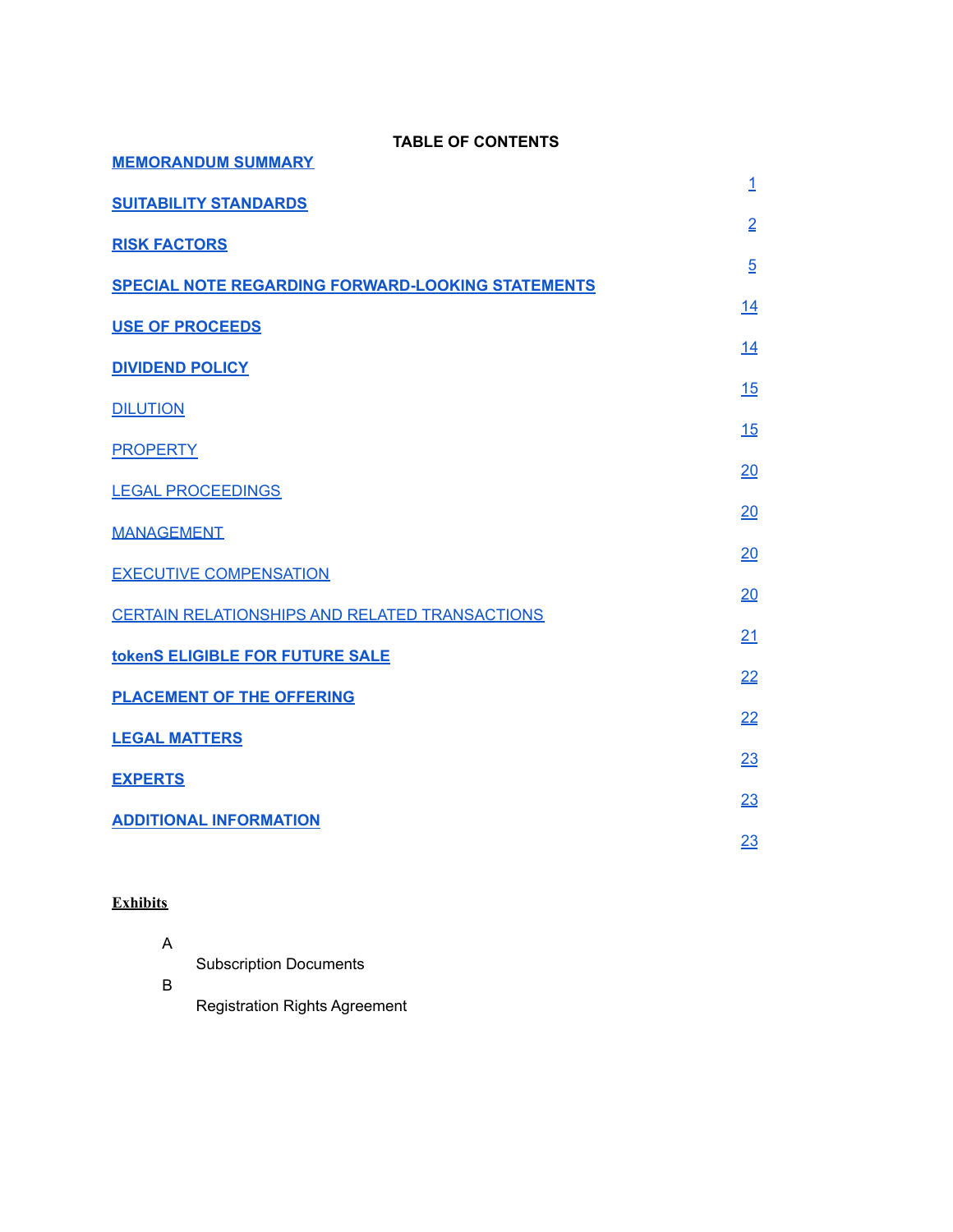#### **MEMORANDUM SUMMARY**

*This summary highlights information contained elsewhere in this memorandum but might not contain all of the information that is important to you. Before investing in our tokens, you should read the entire memorandum carefully, including the "Risk Factors" section and our historical financial statements and the notes thereto attached as part of this memorandum.*

*For purposes of this memorandum, unless otherwise indicted or the context otherwise requires, all references herein to "Idea Trek LLC, Inc.," "Ideatrek," the "Company," "we," "us," and "our" refer to Idea Trek LLC, Inc., a Delaware corporation.*

# **The Company**

Idea Trek LLC, Inc. was formed as a Delaware corporation on August 17, 2017. We are in the sole business of working with early stage and novice founders to bootstrap their companies. The Company is a SEC registered Edgar Filing Agent.

EDGAR performs automated collection, validation, indexing, acceptance, and forwarding of submissions by companies and others who are required by law to file forms with the SEC. Its primary purpose is to increase the efficiency and fairness of the securities market for the benefit of investors, corporations, and the economy by accelerating the receipt, acceptance, dissemination, and analysis of time-sensitive corporate information filed with the agency. This system requires participants or their filing agents to file disclosure information with the SEC in an electronic format rather than by traditional paper filing. This electronic format, usually in HTML or ASCII, and now in XBRL, includes additional submission information and coding tags within the document for aid in the SEC's analysis of the document and retrieval by the public. In short, EDGAR allows registrants to file, and the public to retrieve, disclosure information electronically.

Ideatrek converts client documents into an acceptable EDGAR format and transmits these converted documents with the SEC via secure telecommunication. Emphasis on security, an efficient filing process, quality, and client satisfactions allows Ideatrek to offer value to SEC reporting companies and individuals.

# **Corporate Information**

Idea Trek LLC, Inc. was incorporated under the laws of the State of Delaware on August 17, 2017.

Our Chief Executive Officer, Principal Accounting Officer, President and Secretary has not been in bankruptcy, receivership or any similar proceeding.

Our principal executive offices are located at 379 Liberty St. 101N Rockland, MA. The telephone number at our principal executive offices is 781-320-2501. Our website address is www.ideatrek.io/hoove. Information on our web site is not part of this memorandum.

# **The Offering**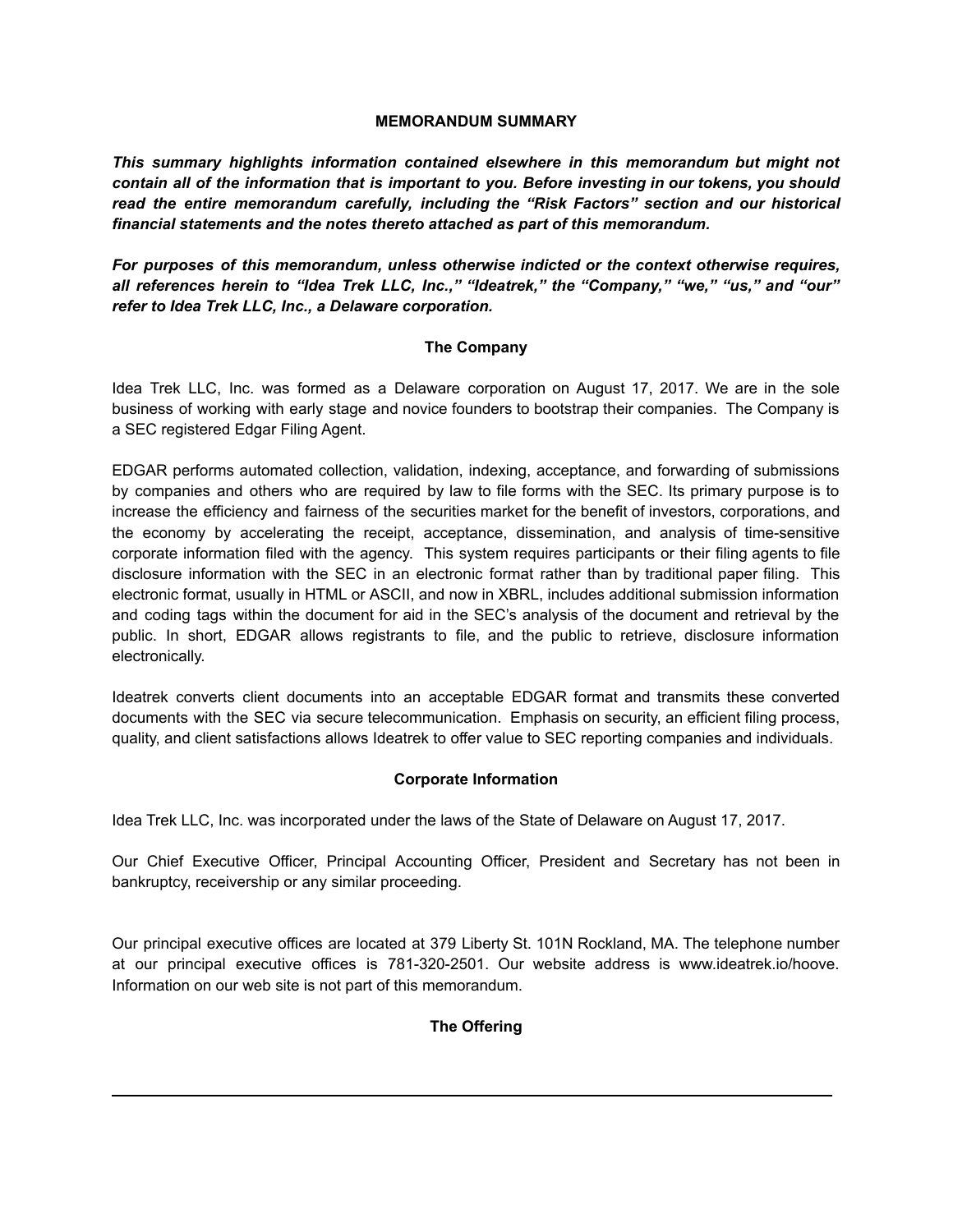| <b>Securities Offered:</b>                | 5,000,000 tokens at \$1 per token                                                                                                                                                                                                                                                              |
|-------------------------------------------|------------------------------------------------------------------------------------------------------------------------------------------------------------------------------------------------------------------------------------------------------------------------------------------------|
|                                           |                                                                                                                                                                                                                                                                                                |
| tokens Outstanding:                       |                                                                                                                                                                                                                                                                                                |
| Prior to the offering                     | ideatrek.io/hoove for updated circ                                                                                                                                                                                                                                                             |
| After the offering                        | 5,000,000                                                                                                                                                                                                                                                                                      |
| (Assuming the sale of all tokens offered) |                                                                                                                                                                                                                                                                                                |
|                                           |                                                                                                                                                                                                                                                                                                |
| Use of Proceeds:                          | The net proceeds are used by the venture<br>associates to develop attributed revenue, which<br>impacts the Hoove index, which pegs the value of 1<br>hoove                                                                                                                                     |
|                                           |                                                                                                                                                                                                                                                                                                |
| <b>Risk Factors:</b>                      | Purchase of the tokens offered hereby involves<br>substantial risks, including but not limited to, risks<br>associated with the need for additional financing, a<br>lack of profitability, our dependence upon key<br>personnel and external competition, among others.<br>See "Risk Factors." |
|                                           |                                                                                                                                                                                                                                                                                                |
|                                           |                                                                                                                                                                                                                                                                                                |

# **SUITABILITY STANDARDS**

An investment in our tokens is suitable only for persons who have sufficient financial means to afford a total loss of their investment (see "Risk Factors") and who also have no need for liquidity with respect to their investment. Additionally, we will impose certain standards which prospective investors must meet in order to invest. These standards have been imposed to enable us to comply with our obligations under applicable federal and state securities laws. It should be noted that these suitability standards are minimum requirements for prospective investors and satisfaction of these requirements does not necessarily mean that the Hoove tokens are a suitable investment for a prospective investor.

The Company must reasonably believe that each such investor has sufficient financial means to afford a total loss of his investment and either alone or with his purchaser representative, has such knowledge and experience in financial and business matters that he is capable of adequately evaluating the merits and risks of the investment. Further, each investor must acquire the tokens for his own account and not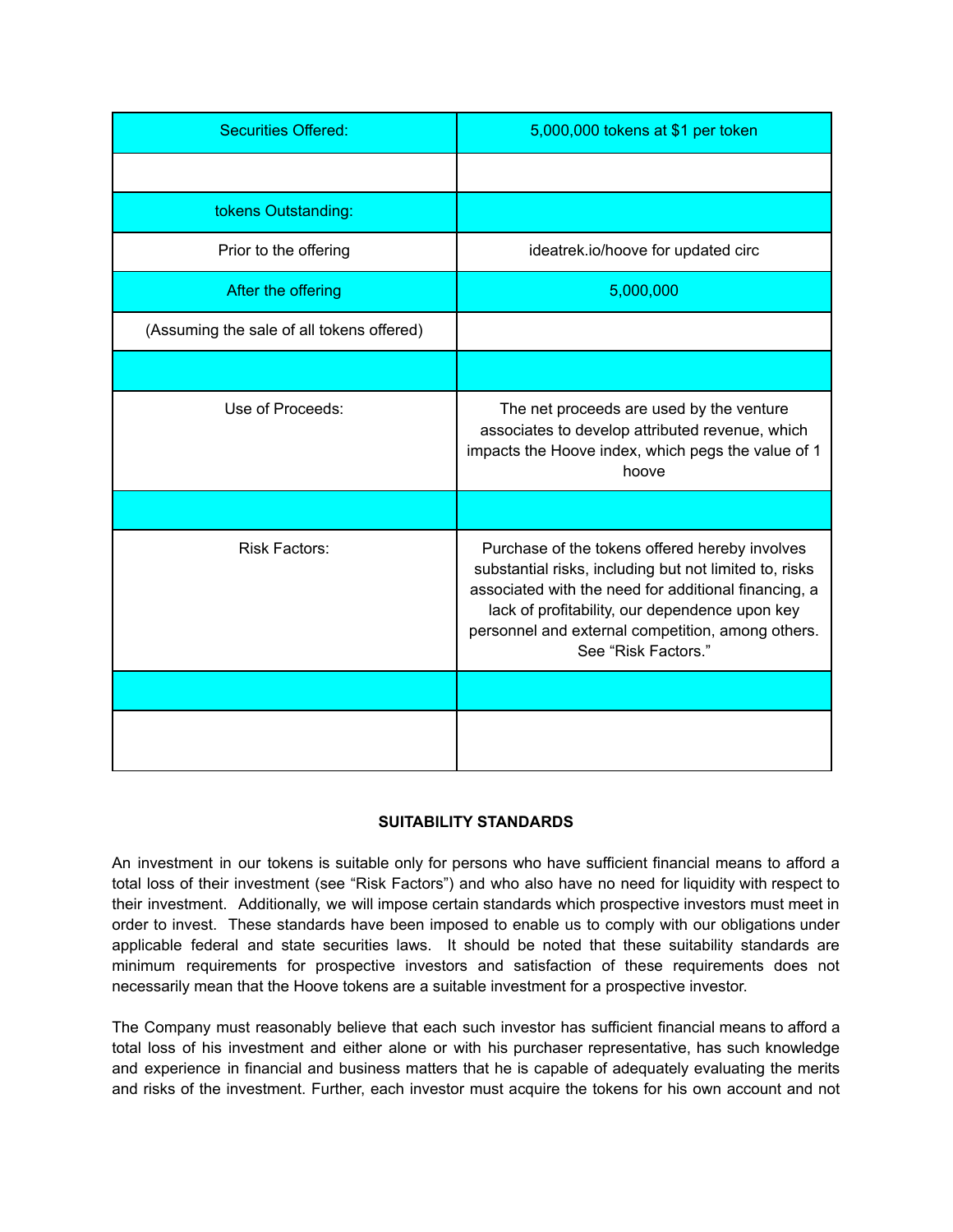for the account of others, for investment purposes only and not with a view to, or for, resale distribution or fractionalization thereof.

The tokens may be sold to an unlimited number of so called "accredited investors" as defined in Rule 230.501 under Regulation D.

The tokens may be sold to no more than 35 non-accredited investors.

Prospective subscribers should be aware that some states impose more restrictive suitability requirements for investments than are imposed above. In the event a subscriber is a resident of a state which imposes more restrictive suitability standards than those described, the subscriber will be required to satisfy the more restrictive standards or requirements.

For purposes hereof, an "accredited investor," as defined under the Securities Act shall mean any person who comes within any of the following categories, or who we reasonably believe comes within any of the following categories, at the time of the sale of Hoove tokens to that person:

(i)

any bank as defined in Section 3(a)(2) of the Act, or any savings and loan association or other institution as defined in Section 3(a)(5)(A) of the Act whether acting in its individual or fiduciary capacity; any broker or dealer registered pursuant to Section 15 of the Securities Exchange Act of 1934; any insurance company as defined in Section 2(13) of the Act; any investment company registered under the Investment Company Act of 1940 or a business development company as defined in Section 2(a)(48) of that Act; any Small Business Investment Company licensed by the U.S. Small Business Administration under Section 301(c) or (d) of the Small Business Investment Act of 1958; any plan established and maintained by a State, its political subdivisions, or any agency or instrumentality of a State or its political subdivisions, for the benefit of its employees, if such plan has total assets in excess of \$5,000,000; any employee benefit plan within the meaning of the Employee Retirement Income Security Act of 1974 if the investment decision is made by a plan fiduciary, as defined in Section 3(21) of such Act, which is either a bank, savings and loan association, insurance company, or registered investment adviser, or if the employee benefit plan has total assets in excess of \$5,000,000 or, if a self-directed plan, with investment decisions made solely by persons that are accredited investors;

(ii)

any private business development company as defined in Section 202(a)(22) of the Investment Advisers Act of 1940;

(iii)

any organization described in Section 501(c)(3) of the Internal Revenue Code, corporation, Massachusetts or similar business trust, or partnership, not formed for the specific purpose of acquiring the securities offered, with total assets in excess of \$5,000,000;

(iv)

any director, executive officer, or general partner of the issuer of the securities being offered or sold, or any director, executive officer or general partner of a general partner of that issuer;

(v)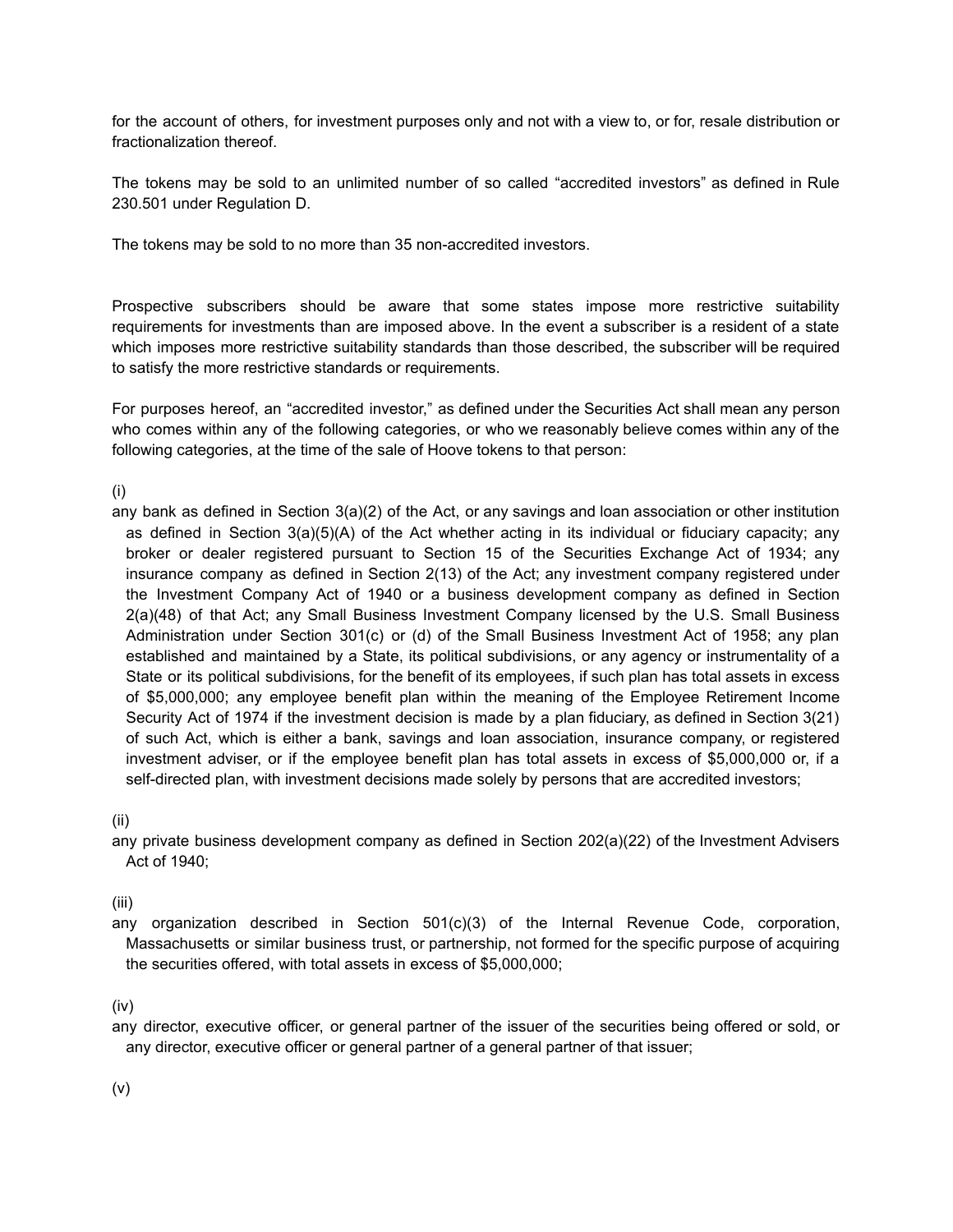any natural person whose individual net worth, or joint net worth with that person's spouse, at the time of his purchase, exceeds \$1,000,000;

(vi)

any natural person who had an individual income in excess of \$200,000 in each of the two most recent years or joint income with that person's spouse in excess of \$300,000 in each of those years and has a reasonable expectation of reaching the same income level in the current year;

(vii)

any trust, with total assets in excess of \$5,000,000, not formed for the specific purpose of acquiring the securities offered, whose purchase is directed by a sophisticated person as described in Rule 506(b)(2)(ii) under the Act; and

(viii)

any entity in which all of the equity owners are accredited investors.

Each investor must acquire the Hoove tokens for his own account and not for the account of others, for investment purposes only and not with a view to, or for resale, distribution or fractionalization thereof.

Prior to our acceptance of any subscription, each prospective investor must represent, by completing and signing the Subscription Agreement attached hereto as **Exhibit A** and having his representative(s), if any, complete a Purchaser Representative Questionnaire that:

he understands that the Hoove tokens represent a speculative, high risk investment, and that he must bear the economic risk of that investment for an indefinite period of time because the tokens have not been registered under the Act or applicable state blue sky or securities laws and that he therefore cannot sell his tokens unless they are subsequently so registered or an exemption from registration is available, and that any transfer will require our approval;

(i)

he understands that the Hoove tokens will bear a restrictive legend prohibiting transfers thereof except in compliance with the provisions of the Subscription Agreement and applicable securities laws and will not be transferred of record except in compliance therewith;

(ii)

he is acquiring the Hoove tokens for investment solely for his own account and without any intention of reselling or distributing them;

(iii)

if the prospective investor is not a natural person, it was not organized or reorganized for the specific purpose of acquiring the Hoove tokens;

(iv)

we have, during the course of the offering and prior to the sale of the Hoove tokens, accorded him and his representatives, if any, the opportunity to ask questions and receive answers concerning the terms and conditions of the offering and to obtain any additional information, to the extent we or our agent possess such information or could have acquired it without unreasonable effort or expense, necessary to verify the accuracy of the information contained in this memorandum;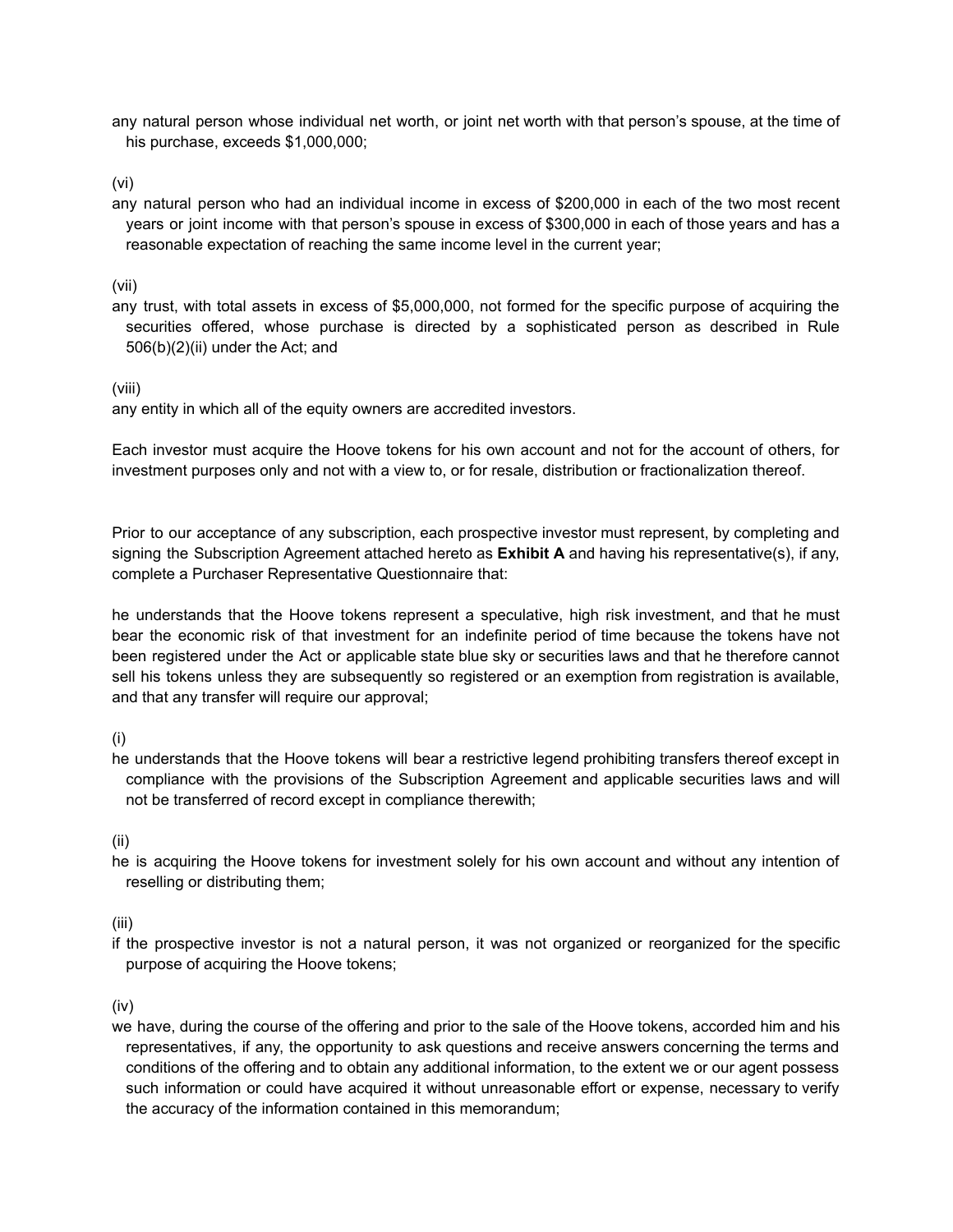(v)

he, alone or in conjunction with his purchaser representative, if any, has substantial knowledge and experience in business and financial matters, and is an experienced and sophisticated investor fully capable of evaluating the risks and merits of the proposed investment in the Hoove tokens;

(vi)

considering his business and financial circumstances (including, but not limited to, health problems, unusual family responsibilities and requirements for current income) and all other factors, the prospective investor is able to bear the economic risk of an illiquid investment in the Hoove tokens, including the risk of loss of the entire amount of the prospective investor's investment; and

(vii)

the information provided by the prospective investor in his Subscription Agreement and Purchaser Representative Questionnaire (if applicable) is true and accurate.

We may make or cause to be made such further inquiry and obtain such additional information as we deem appropriate with regard to the suitability of prospective investors. We may reject subscriptions in whole or in part if, in our reasonable judgment, we deem such action to be in our best interest. If this offering is oversubscribed, we will, in our sole discretion, determine which subscriptions will be accepted.

If any information or representation made by a prospective investor or others acting on his behalf mislead us as to the financial or other circumstances of such investor, and if, because of any error or misunderstanding as to such circumstances, a copy of this memorandum is delivered to any prospective investor, this memorandum must be returned to us immediately. The suitability standards set forth herein may be altered or waived by us as to any particular investor or investors without notice of any kind.

THE SUITABILITY STANDARDS DISCUSSED ABOVE REPRESENT MINIMUM SUITABILITY STANDARDS FOR PROSPECTIVE INVESTORS. EACH PROSPECTIVE INVESTOR IS ENCOURAGED TO CONSULT WITH HIS LEGAL, TAX AND OTHER ADVISORS TO DETERMINE WHETHER AN INVESTMENT IN THE Hoove tokens IS APPROPRIATE IN HIS PARTICULAR CIRCUMSTANCES.

Prospective investors and purchaser representatives are urged to request any additional information they may consider necessary in making an informed investment decision. We will make available to each prospective investor and his purchaser representative, if any, the opportunity to ask questions of, and receive answers from, us or a person acting on our behalf concerning the terms and conditions of this offering or any other relevant matters. We will respond with any additional information necessary to verify the accuracy of the information set forth in this memorandum to the extent that we possess such information or can acquire it without unreasonable effort or expense.

#### **RISK FACTORS**

*This memorandum contains forward-looking statements. Actual results could differ materially from those* projected in the forward-looking statements as a result of certain of the risk factors set forth below. The *tokens being offered hereby involve a high degree of risk Prospective investors should consider the following risk factors inherent in and affecting the business of the Company and an investment in the tokens. Any of the following risks could adversely affect our business, financial condition and results of*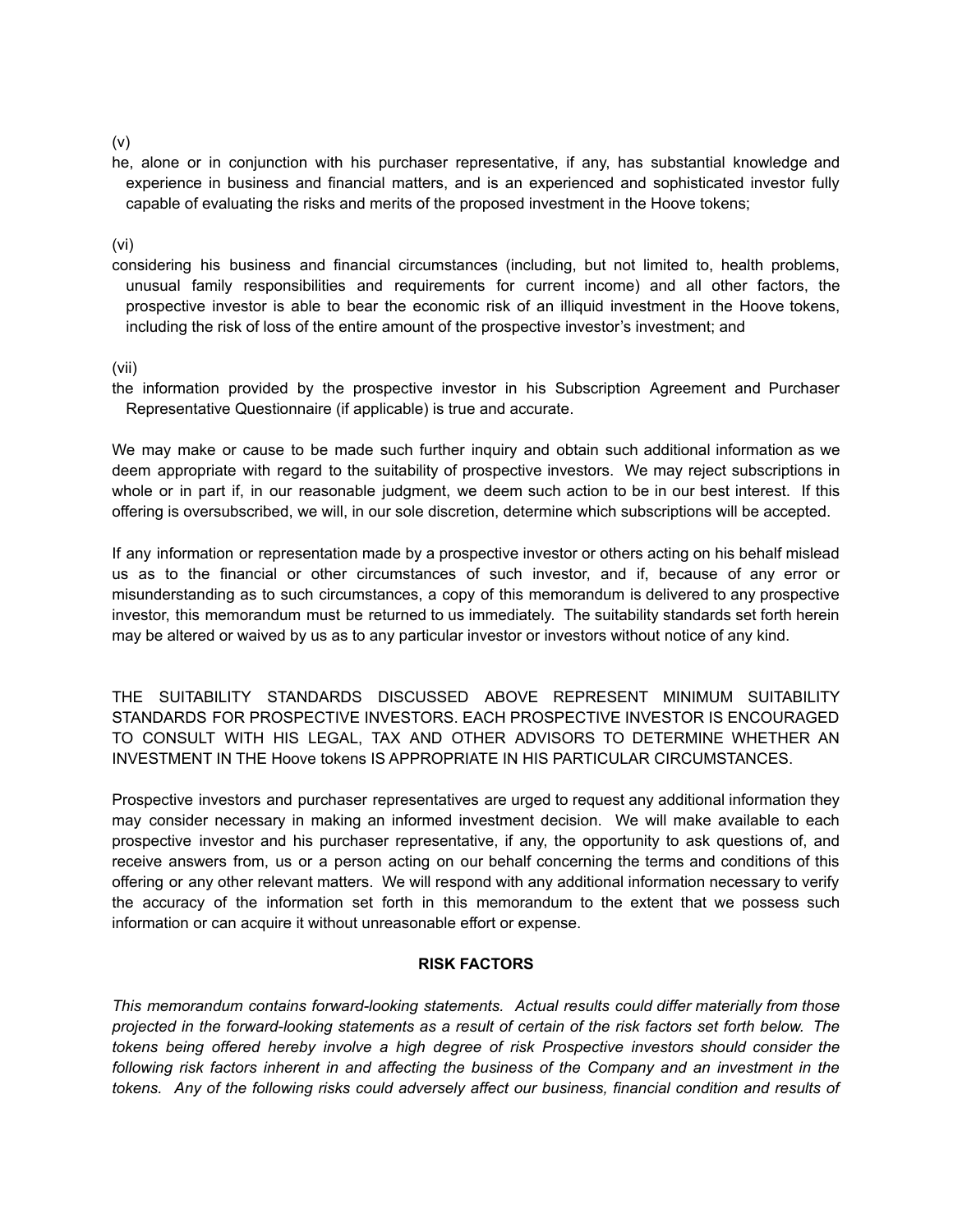*operations. We have incurred substantial losses from inception while realizing limited revenues and we may never generate substantial revenues or be profitable in the future.*

# **RISKS RELATED TO OUR BUSINESS**

# **WE NEED TO RAISE ADDITIONAL CAPITAL TO MEET OUR FUTURE BUSINESS REQUIREMENTS AND SUCH CAPITAL RAISING MAY BE COSTLY OR DIFFICULT TO OBTAIN AND COULD DILUTE CURRENT tokenHOLDERS' OWNERSHIP INTERESTS.**

We are seeking to raise \$5,000,000 at \$1 per token in this offering on a best efforts basis to implement our plan and meet our capital needs for the next 12 months of operations. We will use the proceeds from this offering to pay for administrative, conversion software upgrades, website upgrades, search engine optimization and other marketing strategies for our business. See the section entitled "Use Of Proceeds" for a description of the manner in which we plan to use proceeds from this offering. At this time, we have not secured or identified any additional financing. We do not have any firm commitments or other identified sources of additional capital from third parties or from our officer and director or from other token holders. There can be no assurance that additional capital will be available to us, or that, if available, it will be on terms satisfactory to us. Any additional financing will involve dilution to our existing token holders. If we do not obtain additional capital on terms satisfactory to us, or at all, it may cause us to delay, curtail, scale back or forgo some or all of our business operations, which could have a material adverse effect on our business and financial results and investors would be at risk to lose all or a part of any investment in our Company.

### **UNCERTAINTY EXISTS AS TO WHETHER OUR BUSINESS WILL HAVE SUFFICIENT FUNDS OVER THE NEXT 12 MONTHS THEREBY MAKING AN INVESTMENT IN Ideatrek SPECULATIVE.**

We are selling tokens to support new founders on their quest to prove themselves to investors. The risk of loss occurs if the founder is unable to generate attributed revenue. If this occurs, then the Hoove index is lowered, and that could impact the speculative, market value of the token.

#### **WE ARE DEPENDENT UPON OUR leaders services to see value in the near and likely long term.**

Currently, our leading members and hoove holders are necessary to increase the hoove index. Our goal is to bring on enough associates, but for now we are limited to only a few positively producing associates.

#### **OUR FUTURE SUCCESS WILL DEPEND ON OUR ABILITY TO INCREASE REVENUES.**

- We need to find new clients to pay up front
- Motivate associates to deliver
- Promote mutual support between associates and Hoove holders.

If we are not successful in the execution of these strategies, our business, results of operations and financial condition will be materially adversely affected.

**WE HAVE LOSSES WHICH WE EXPECT TO CONTINUE INTO THE FUTURE AND THERE IS NO ASSURANCE OUR FUTURE OPERATIONS WILL RESULT IN PROFITABLE REVENUES. IF WE CANNOT GENERATE SUFFICIENT REVENUES TO OPERATE PROFITABLY OR WE ARE UNABLE**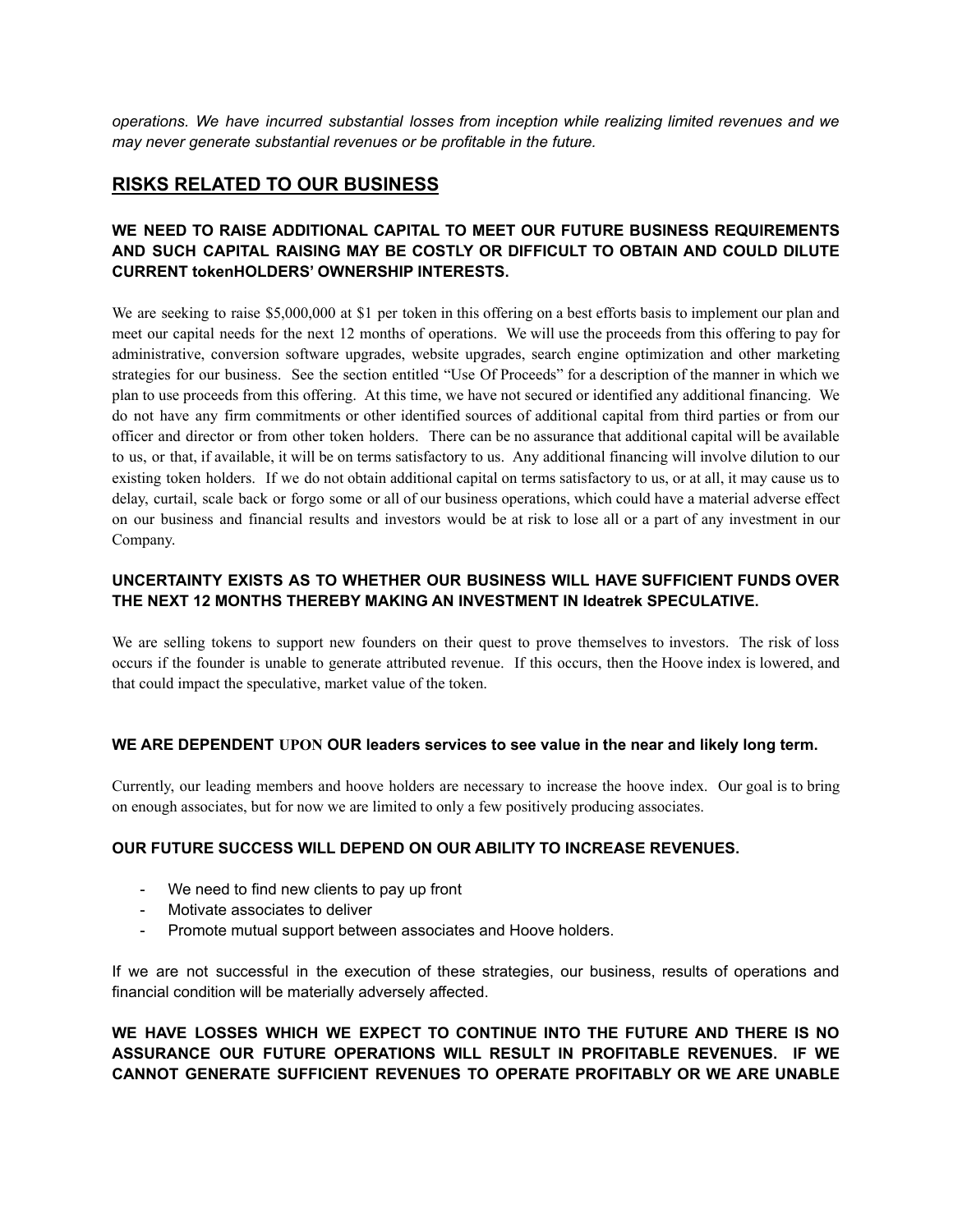#### **TO RAISE ADDITIONAL FUNDS, WE MAY ENTER INTO A BUSINESS COMBINATION WHICH MAY ULTIMATELY DECREASE tokenHOLDER VALUE OR CAUSE US TO CEASE OPERATIONS.**

We expect to see a hoove index below 1 for the foreseeable future. As long as this remains stable, we should be ok, but if it drops significantly and investors seek to redeem their hoove at the index, we could run out of the necessary fund to continue supporting the associates.

Our future success will depend on our ability to increase and enhance our market position by: (1) upgrading our conversion software to add value to our conversion services (2) keeping our pricing models on par with those of our competitors and (3) increasing our online visibility.

We also believe our ability to compete depends on a number of factors outside of our control, including:

the prices at which others offer competitive services, including aggressive price competition and discounting;

the ability and willingness of our competitors to finance customers' filing requirements;

the ability of our competitors to undertake more extensive marketing campaigns than we can;

the extent, if any, to which our competitors develop proprietary tools that improve their ability to compete with us;

the ability of our customers to perform the services themselves; and

the extent of our competitors' responsiveness to customer needs.

·

·

·

·

·

·

In order to be competitive, we must have the ability to respond promptly and efficiently to the ever-changing marketplace. We must establish our name as a reliable and constant source for professional conversion and transmission services. Any significant increase in competitors or competitors with better, more efficient services could make it more difficult for us to gain market token or establish and generate revenues. We may not be able to compete effectively on these or other factors.

# **WE MAY NOT BE SUCCESSFUL IN INCREASING OUR BRAND AWARENESS WHICH WOULD ADVERSELY AFFECT OUR BUSINESS, RESULTS OF OPERATIONS AND FINANCIAL CONDITION.**

Our future success will depend, in part, on our ability to increase the brand awareness of our website and the services we offer. If our marketing efforts are unsuccessful or if we cannot increase our brand awareness, our business, financial condition and results of operations would be materially adversely affected. In order to build our brand awareness, we must succeed in our marketing efforts, provide high quality services and increase traffic to our website. We intend to spend a significant portion of the proceeds of this offering to expand our marketing efforts as part of our brand-building efforts. These efforts may not be successful which could have an adverse effect on our business, results of operations and financial condition.

# **WE MAY NOT BE SUCCESSFUL IN DEVELOPING NEW AND ENHANCED SERVICES AND FEATURES.**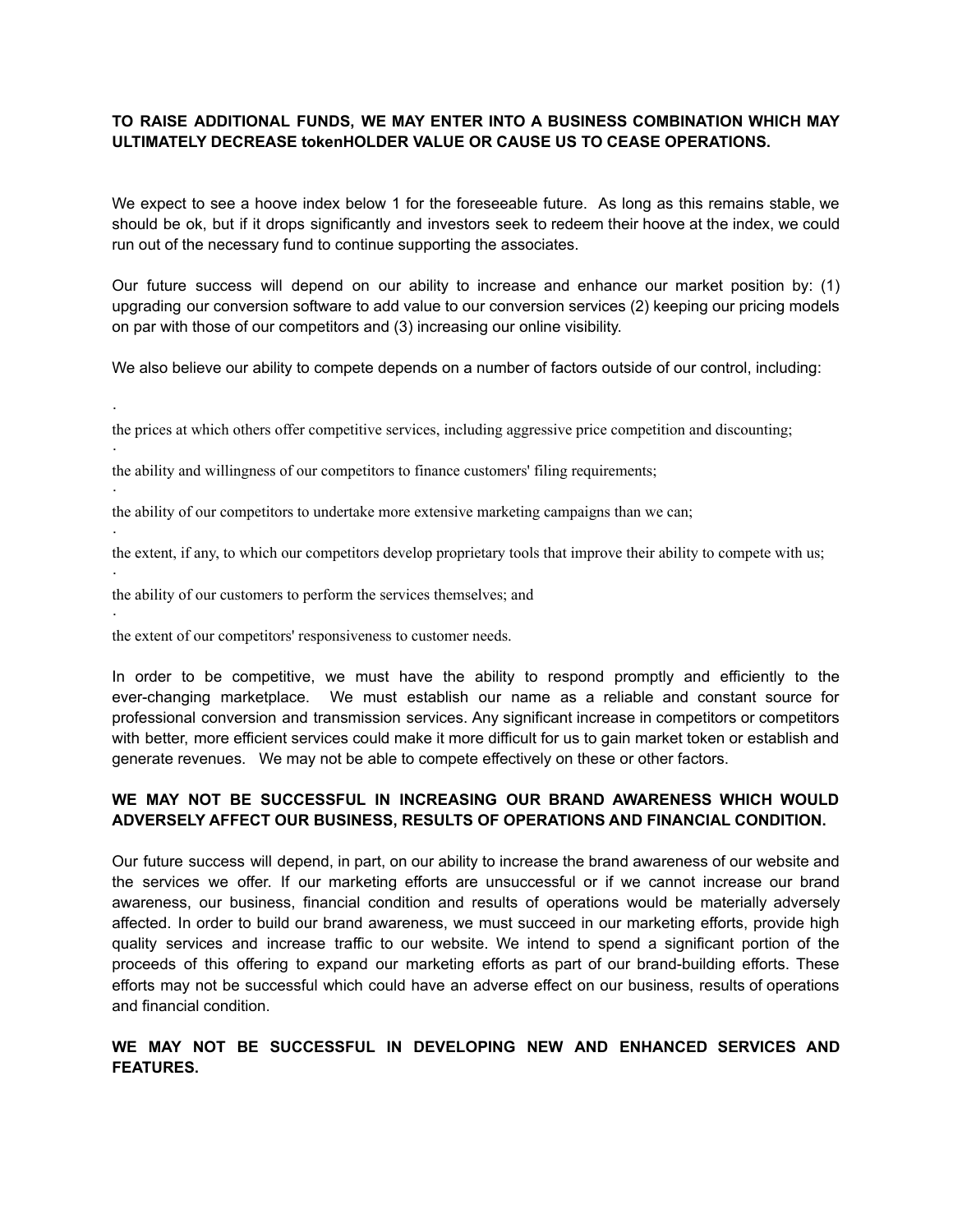Our market is characterized by rapidly changing technologies, evolving industry standards, frequent new product and service introductions and changing customer demands. To be successful, we must adapt to our rapidly changing market by continually enhancing our existing services and adding new services to address our customers' changing demands. We could incur substantial costs if we need to modify our services or infrastructure to adapt to these changes. Our business could be adversely affected if we were to incur significant costs without generating related revenues or if we cannot adapt rapidly to these changes.

Our business could also be adversely affected if we experience difficulties in introducing new or enhanced services or if these services are not favorably received by users. We may experience technical or other difficulties that could delay or prevent us from introducing new or enhanced services. Furthermore, after these services are introduced, we may discover errors in these services which may require us to significantly modify our software or hardware infrastructure to correct these errors.

# **OUR BUSINESS COULD BE ADVERSELY AFFECTED BY A DOWNTURN IN THE FINANCIAL SERVICES and associated INDUSTRIES.**

We are dependent upon the continued demand for the distribution of business and financial information over the Internet, making our business susceptible to a downturn in the financial services industry. For example, a decrease in the number of individuals investing their money in the equity markets could result in a decrease in the number of companies deciding to become or remain public. This downturn could have a material adverse effect on our business, results of operations and financial condition.

#### **WE MAY NOT BE ABLE TO SUCCESSFULLY MANAGE OUR GROWTH.**

We could experience growth over a short period of time, which could put a significant strain on our managerial, operational and financial resources. We must implement and constantly improve our certification processes and hire, train and manage qualified personnel to manage such growth. We have limited resources and may be unable to manage our growth. Our business strategy is based on the assumption that our customer base, geographic coverage and service offerings will increase. If this occurs it will place a significant strain on our managerial, operational, and financial resources. If we are unable to manage our growth effectively, our business will be adversely affected. As part of this growth, we may have to implement new operational and financial systems and procedures and controls to expand, train and manage our employees, especially in the areas of EDGAR conversion and transmission. If we fail to develop and maintain our services and processes as we experience our anticipated growth, demand for our services and our revenues could decrease.

#### **ANY TEMPORARY CESSATION IN OPERATIONS COULD CAUSE US TO LOSE CLIENTS.**

Any temporary cessation in operations could cause the loss of current and prospective clients. Our clients will not have the ability to delay filings and would seek services elsewhere causing us to lose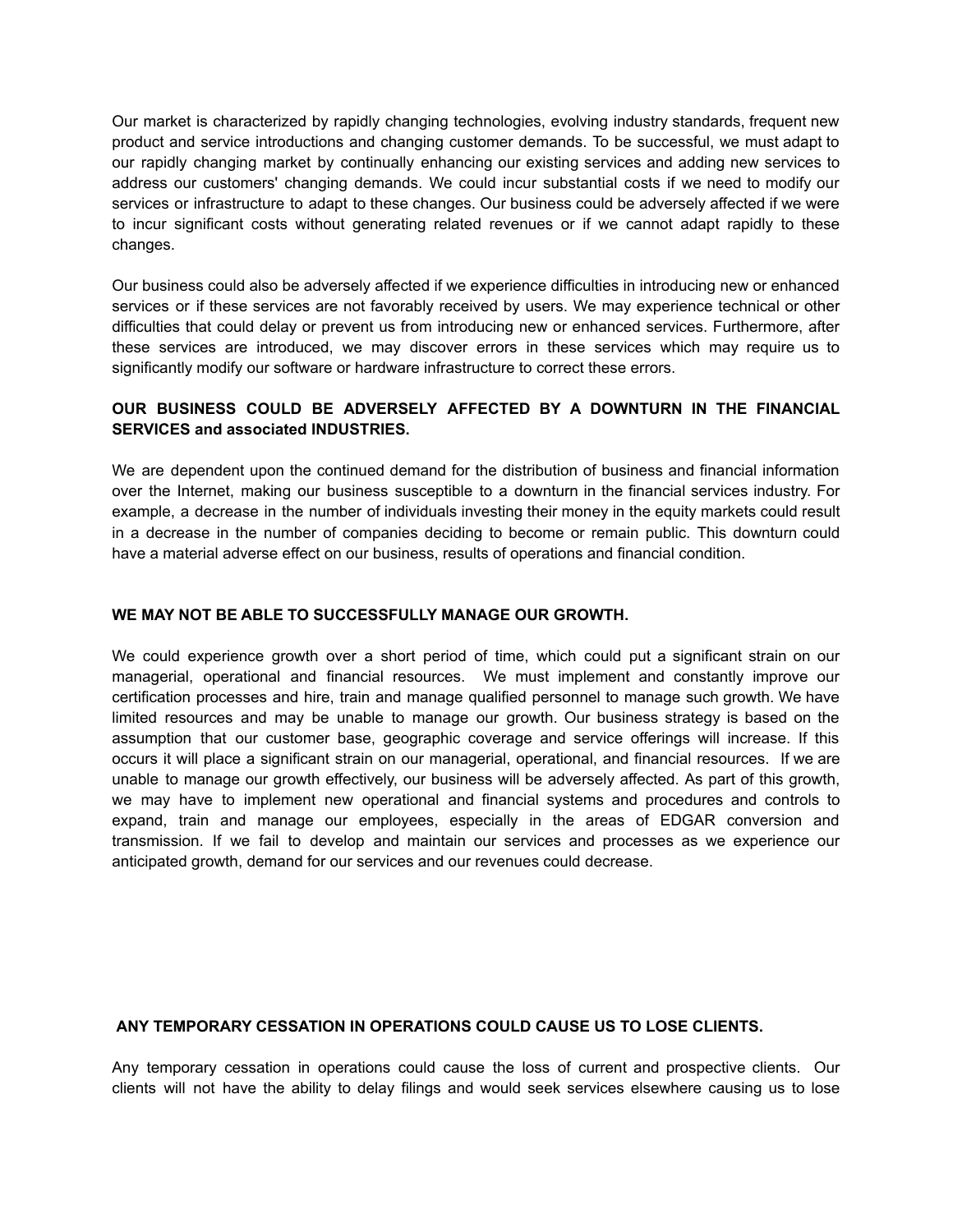revenue. Investors would be at high risk to lose all of their investment should we have a temporary cessation of operations.

# **SMALL PUBLIC COMPANIES ARE INHERENTLY RISKY AND WE MAY BE EXPOSED TO MARKET FACTORS BEYOND OUR CONTROL. IF SUCH EVENTS WERE TO OCCUR IT MAY RESULT IN A LOSS OF YOUR INVESTMENT.**

Managing a small public company involves a high degree of risk. Few small public companies ever reach market stability and we will be subject to oversight from governing bodies and regulations that will be costly to meet. Our present officer has limited experience in managing a fully reporting public company, so we may be forced to obtain outside consultants to assist us with meeting these requirements. These outside consultants are expensive and can have a direct impact on our ability to be profitable. This will make an investment in our Company a highly speculative and risky investment.

# **RISKS RELATED TO OUR INDUSTRY**

#### **WE ARE DEPENDENT ON THE INTERNET INFRASTRUCTURE.**

Our future success will depend, in significant part, upon the maintenance of the various components of the Internet infrastructure, such as a reliable backbone network with the necessary speed, data capacity and security, and the timely development of enabling products, such as high-speed modems, which provide reliable and timely Internet access and services. To the extent that the Internet continues to experience increased numbers of users, frequency of use or increased user bandwidth requirements, we cannot be sure that the Internet infrastructure will continue to be able to support the demands placed on it or that the performance or reliability of the Internet will not be adversely affected. Furthermore, the Internet has experienced a variety of outages and other delays as a result of damage to portions of its infrastructure or otherwise, and such outages or delays could adversely affect our Web site and the Web sites of our co-branded partners, as well as the Internet service providers and online service providers our customers use to access our services. In addition, the Internet could lose its viability as a commercial medium due to delays in the development or adoption of new standards and protocols that can handle increased levels of activity. We cannot predict whether the infrastructure and complementary products and services necessary to maintain the Internet as a viable commercial medium will be developed or maintained.

# **WE ARE SUBJECT TO UNCERTAIN GOVERNMENT REGULATION AND OTHER LEGAL UNCERTAINTIES RELATING TO THE INTERNET.**

There are currently few laws or regulations that specifically regulate communications or commerce on the Internet. Any new laws or regulations relating to the Internet could adversely affect our business. In addition, current laws and regulations may be applied and new laws and regulations may be adopted in the future that address issues such as user privacy, pricing, taxation and the characteristics and quality of products and services offered over the Internet. For example, several telecommunications companies have petitioned the Federal Communications Commission to regulate Internet service providers and online service providers in a manner similar to long distance telephone carriers and to impose access fees on these companies. This could increase the cost of transmitting data over the Internet, which could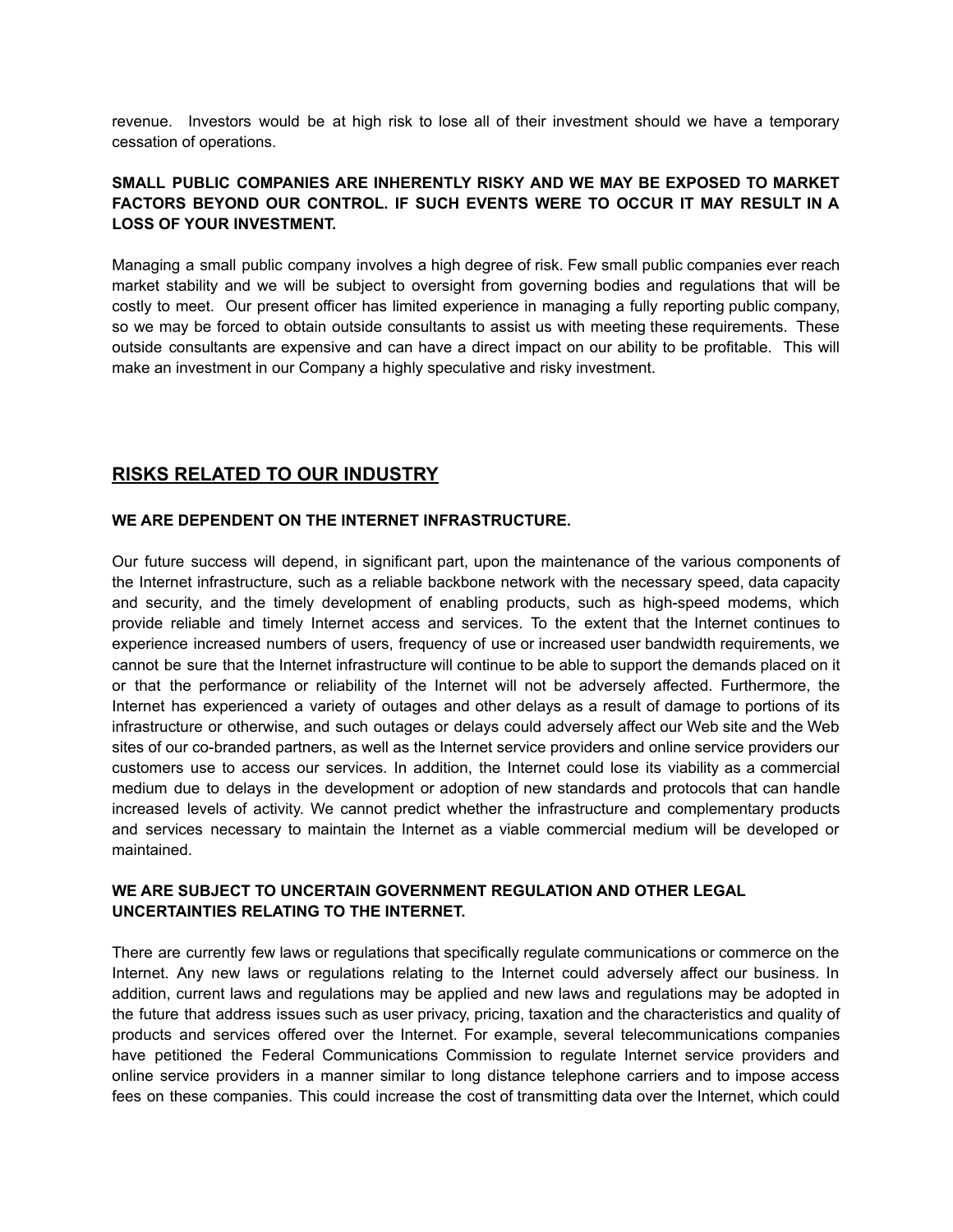increase our expenses and discourage people from using the Internet to obtain business and financial information. Moreover, it may take years to determine the extent to which existing laws relating to issues such as property ownership, libel and personal privacy are applicable to the Internet.

#### **WE FACE WEB SECURITY CONCERNS THAT COULD HINDER INTERNET COMMERCE.**

Any well-publicized compromise of Internet security could deter more people from using the Internet or from using it to conduct transactions that involve transmitting confidential information, such as token trades or purchases of goods or services. Because a portion of our revenue is based on individuals using credit cards to purchase subscriptions over the Internet and a portion from advertisers who seek to encourage people to use the Internet to purchase goods or services, our business could be adversely affected by this type of development. We may also incur significant costs to protect against the threat of security breaches or to alleviate problems, including potential private and governmental legal actions, caused by such breaches.

# **RISKS ASSOCIATED WITH THIS OFFERING**

#### **THERE IS NO FIRM COMMITMENT TO PURCHASE THE tokens BEING OFFERED, AND AS A RESULT INITIAL INVESTORS ASSUME ADDITIONAL RISK.**

This is a best efforts, no minimum offering of Hoove tokens being conducted solely by certain members of our management. There is no commitment by anyone to purchase any of the tokens being offered. We cannot give any assurance that any or all of the tokens will be sold. There is no minimum and we will retain any amount of proceeds received from the sale of the tokens. Moreover, there is no assurance that our estimate of our liquidity needs is accurate or that new business development or other unforeseen events will not occur, resulting in the need to raise additional funds. As this offering is a best efforts financing, there is no assurance that this financing will be completed or that any future financing will be affected. Initial investors assume additional risk on whether the offering will be fully subscribed and how the Company will utilize the proceeds.

# **OUR LACK OF BUSINESS DIVERSIFICATION COULD CAUSE YOU TO LOSE ALL OR SOME OF YOUR INVESTMENT IF WE ARE UNABLE TO GENERATE REVENUES FROM OUR PRIMARY SERVICES.**

Our business consists of providing freelance services. We do not have any other lines of business or other sources of revenue if we are unable to compete effectively in the marketplace. This lack of business diversification could cause you to lose all or some of your investment if we are unable to generate revenues since we do not expect to have any other lines of business or alternative revenue sources.

### **OUR BYLAWS AND THE DELAWARE STATUTES CONTAIN PROVISIONS THAT LIMIT THE LIABILITY AND PROVIDE INDEMNIFICATION FOR OUR OFFICERS AND DIRECTORS.**

Our bylaws provide that the officers and directors will only be liable to us for acts or omissions that constitute actual fraud, gross negligence or willful and wanton misconduct. Thus, we may be prevented from recovering damages for certain alleged errors or omissions by the officers and directors for liabilities incurred in connection with their good faith acts for us. Such an indemnification payment might deplete our assets. tokenholders who have questions respecting the fiduciary obligations of our officers and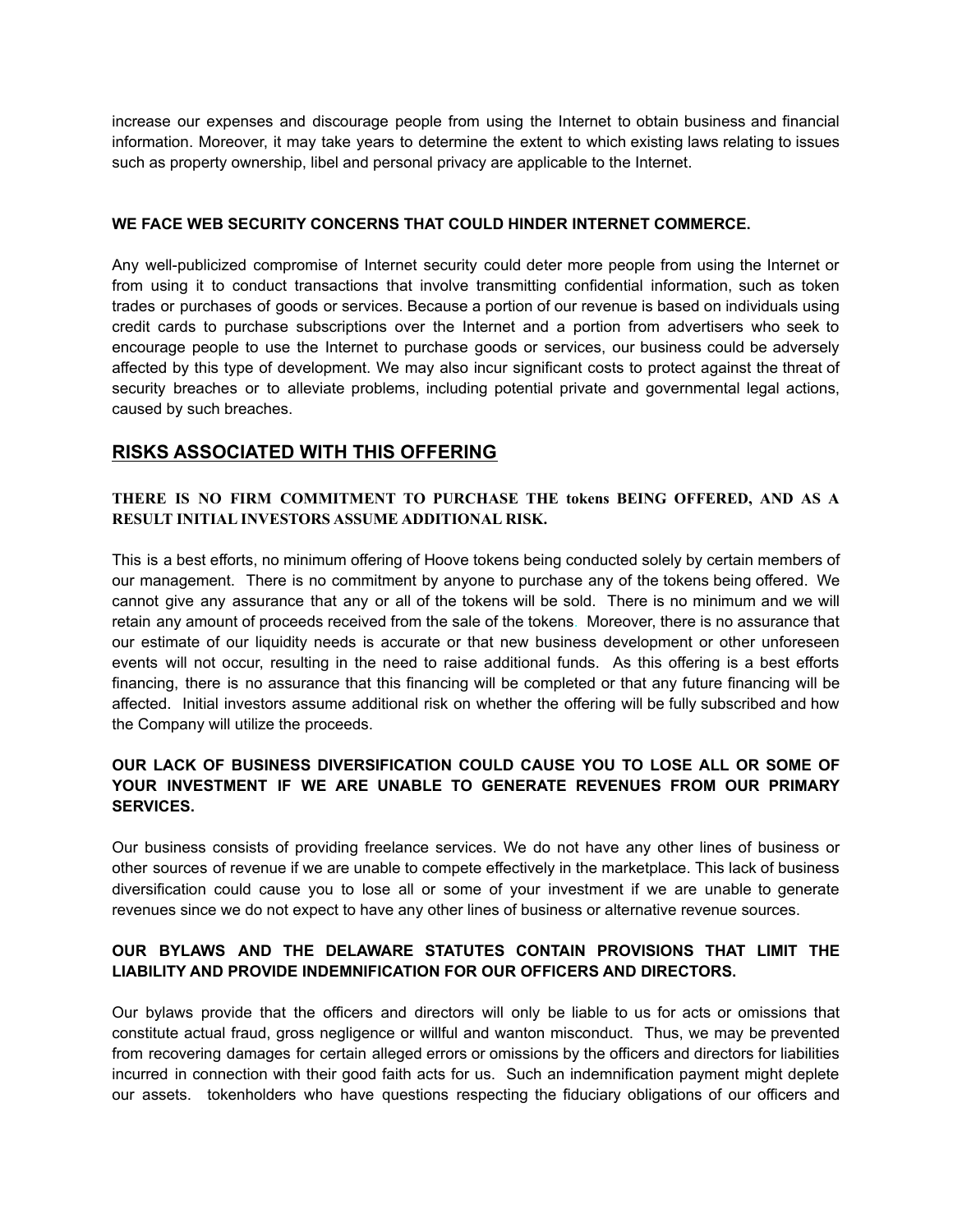directors should consult with independent legal counsel. It is the position of the SEC that exculpation from and indemnification for liabilities arising under the Securities Act and the rules and regulations thereunder is against public policy and therefore unenforceable.

#### **THE SECURITIES BEING OFFERED ARE Hoove tokens AND AN INVESTMENT IN OUR tokens WILL BE ILLIQUID FOR A PERIOD OF TIME.**

We are offering Hoove tokens pursuant to an exemption from registration under the Securities Act which imposes substantial restrictions on the transfer of such securities. All certificates which evidence the tokens will be inscribed with a printed legend which clearly describes the applicable restrictions on transfer or resale by the owner thereof. Accordingly, each investor should be aware of the long-term illiquid nature of his investment. In no event, except expressly authorized, may such securities be sold, pledged, hypothecated, assigned or otherwise transferred unless such securities are registered under the Securities Act and applicable state securities laws or we received an opinion of counsel that an exemption from registration is available with respect thereto. Rule 144, the primary exemption for resales of restricted securities is only available for securities of issuers providing current information to the public. While we will be required to make such information available should we conduct an initial public offering, and assuming such public offering is in fact successfully carried out, we do not currently make such information available precluding reliance on Rule 144. Thus, each investor should be prepared to bear the risk of such investment for an indefinite period of time. See the sections entitled "Description of Securities" and "Placement of the Offering".

# **THERE IS CURRENTLY NO MARKET FOR OUR tokens, AND WE DO NOT EXPECT THAT A MARKET WILL DEVELOP IN THE FORESEEABLE FUTURE MAKING AN INVESTMENT IN OUR tokens ILLIQUID.**

There is currently no market for our tokens. We do not expect that a market will develop at anytime in the foreseeable future. The lack of a market may impair the ability to sell tokens at the time investors wish to sell them or at a price considered to be reasonable. In the event that a market develops, we expect that it would be extremely volatile.

# **EVEN IF A MARKET DEVELOPS FOR OUR tokenS, OUR tokenS MAY BE THINLY TRADED WITH WIDE token PRICE FLUCTUATIONS, LOW token PRICES AND MINIMAL LIQUIDITY.**

If a market for our tokens develops, the token price may be volatile with wide fluctuations in response to several factors, including:

Increased competition;

·

·

·

·

Our ability or inability to generate future revenues

In addition, if our tokens are quoted on the cryptoexchanges, our token price may be affected by factors that are unrelated or disproportionate to our operating performance. Our token price might be affected by general economic, political, and market conditions, such as recessions, interest rates, or international

Potential investors' anticipated feeling regarding our results of operations;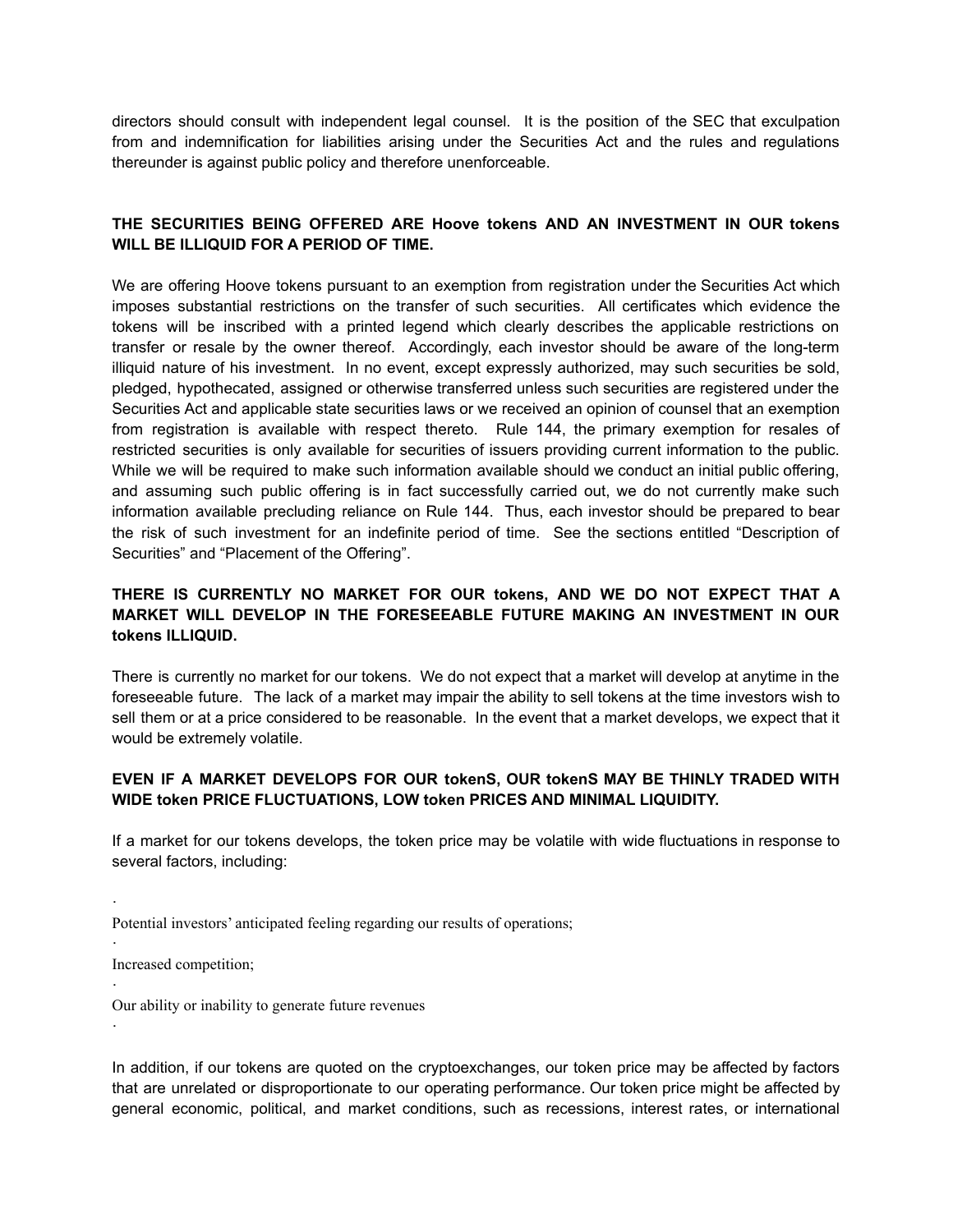currency fluctuations. In addition, even if our token is approved for quotation by a market maker through the cryptoexchanges, tokens traded over this quotation system are usually thinly traded, highly volatile and not followed by analysts. These factors, which are not under our control, may have a material effect on our token price.

# **WE ARBITRARY DETERMINED THE OFFERING PRICE AND THERE HAS BEEN NO INDEPENDENT VALUATION OF THE token, WHICH MEANS THAT THE token MAY BE WORTH LESS THAN THE PURCHASE PRICE.**

The offering price of the tokens has been arbitrarily determined without independent valuation of the tokens by our management based on estimates of the price that purchasers of speculative securities, such as our tokens, will be willing to pay considering our nature and capital structure, the experience of the officers and directors and the market conditions for the sale of equity securities in similar companies. The offering price of the tokens bears no relationship to our assets, earnings or book value, or any other objective standard of value and thus the tokens may have a value significantly less than the offering price and the tokens may never obtain a value equal to or greater than the offering price. See the section entitled "Placement of the Offering" elsewhere in this memorandum.

### **YOU WILL INCUR SUBSTANTIAL AND IMMEDIATE DILUTION OF THE PRICE YOU PAY FOR YOUR tokenS IN THIS OFFERING.**

The offering price of our tokens is substantially higher than the net tangible book value per token of the outstanding tokens issued after this offering. Therefore, if you purchase Hoove tokens in this offering, you will incur substantial immediate dilution in the net tangible book value per token of tokens from the price you pay for such token.

As of July 8, 2021, the net tangible book value of our tokens was \$16,959.38 or approximately \$0.97 per token based upon 17,360.13 tokens outstanding.

### **WE DO NOT ANTICIPATE DIVIDENDS TO BE PAID ON OUR tokens AND INVESTORS MAY LOSE THE ENTIRE AMOUNT OF THEIR INVESTMENT.**

A dividend has never been declared or paid in cash on our tokens and we do not anticipate such a declaration or payment for the foreseeable future. We expect to use future earnings, if any, to fund business growth. Therefore, tokenholders will not receive any funds absent a sale of their tokens. We cannot assure tokenholders of a positive return on their investment when they sell their tokens nor can we assure that tokenholders will not lose the entire amount of their investment.

# **OUR EXECUTIVE OFFICER AND MAJORITY tokenHOLDER MAY SIGNIFICANTLY INFLUENCE MATTERS TO BE VOTED ON AND THEIR INTERESTS MAY DIFFER FROM, OR BE ADVERSE TO, THE INTERESTS OF OUR OTHER tokenHOLDERS.**

The Company's executive officer and majority tokenholder control 100% of our outstanding tokens prior to this Offering. The number of Hoove is unlimited with a majority of existing tokens held by managing officers. Accordingly, the Company's executive officer and majority tokenholder possess significant influence over the Company on matters submitted to the tokenholders for approval, including the election of directors, mergers, consolidations, the sale of all or substantially all of our assets, and also the power to prevent or cause a change in control. This amount of control gives them substantial ability to determine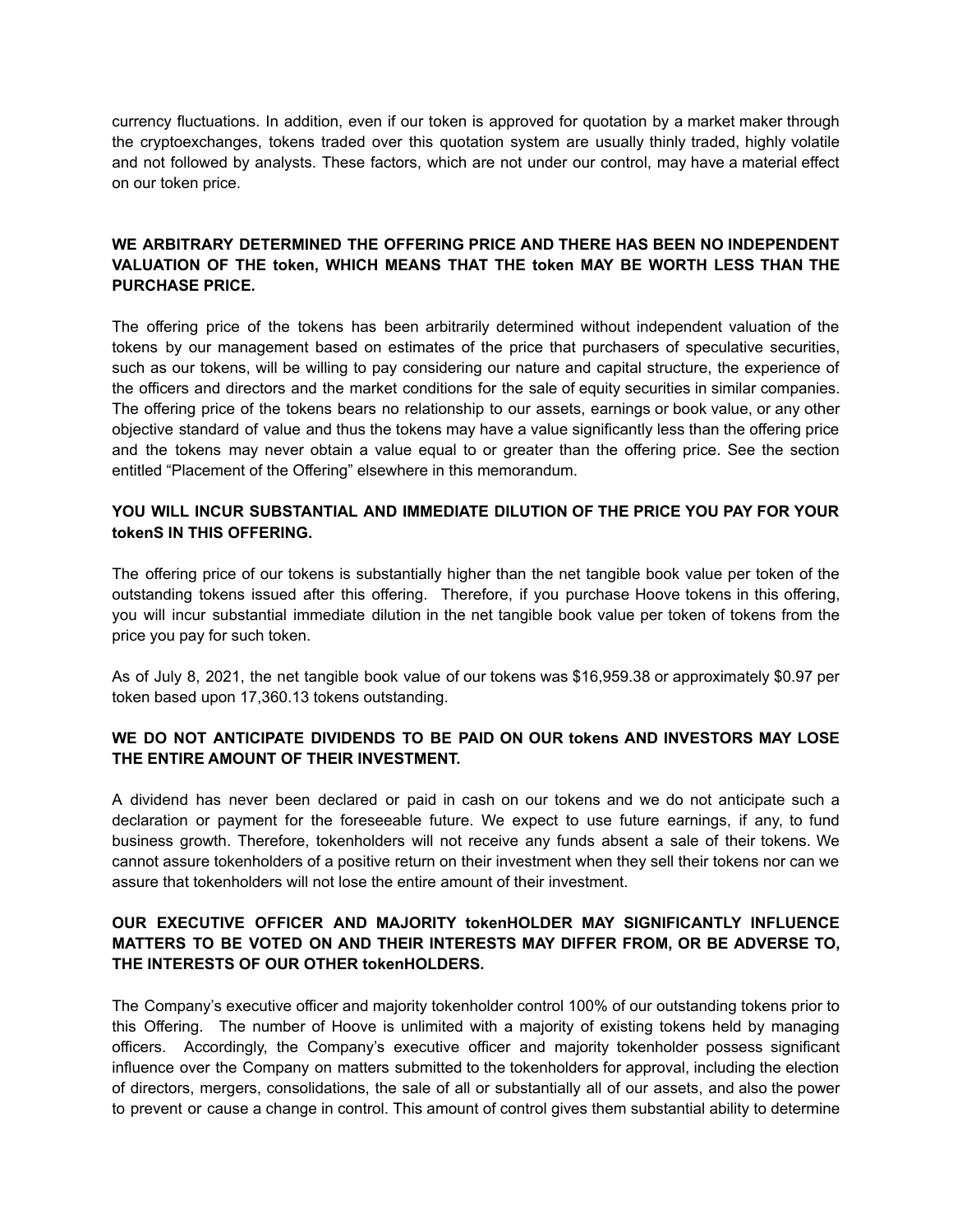the future of our Company, and as such, they may elect to close the business, change the business plan or make any number of other major business decisions without the approval of token holders. The interest of our majority tokenholders may differ from the interests of our other tokenholders and could therefore result in corporate decisions that are adverse to other tokenholders.

# **WE HAVE SOUGHT OR INTEND TO SEEK AN EXEMPTION IN MULTIPLE STATES FOR THIS OFFERING; HOWEVER, THERE CAN BE NO ASSURANCE THAT AN INVESTOR IN THIS OFFERING WILL HAVE A SIMILAR EXEMPTION COVERING THEIR RESALE AND WE DO NOT CURRENTLY HAVE PLANS TO QUALIFY ANY RESELLS IN ANY STATE.**

For this offering, we have sought or intend to seek in multiple states an exemption from registration for securities offered and sold under Rule 506(b) of Regulation D of the Securities Act. There can be no assurance that a subscriber to this offering will have a state exemption for their resale. We do not currently have plans to qualify any resells in any state. In the event that a subscriber to this offering does not have available a state exemption for the transfer of his tokens and we have not qualified such transfers in the state, the subscriber will not be able to transfer his tokens.

# **SPECIAL NOTE REGARDING FORWARD-LOOKING STATEMENTS**

This memorandum includes forward-looking statements within the meaning of Section 27A of the Securities Act, and Section 21E of the Securities Exchange Act of 1934, as amended (the "**Exchange** Act<sup>"</sup>). These forward-looking statements are expressed in good faith and based upon a reasonable basis when made, but there can be no assurance that these expectations will be achieved or accomplished. These forward-looking statements are subject to known and unknown risks, uncertainties and assumptions about us that may affect our actual results, levels of activity, performance, or achievements expressed or implied by such forward-looking statements. In some cases you can identify forward-looking statements by terminology such as "may", "should", "could", "would", "expect", "plan", "anticipate", "believe", "estimate", "continue", or the negative of such terms or other similar expressions. All forward-looking statements attributable to us or persons acting on our behalf are expressly qualified in their entirety by the cautionary statements included in this memorandum. We undertake no obligation to publicly update or revise any forward-looking statements, whether as a result of new information, future events or otherwise. In light of these risks, uncertainties and assumptions, the forward-looking events discussed in this memorandum might not occur.

#### **USE OF PROCEEDS**

We intend to use the net proceeds of this offering to fund working capital including, but not limited to, marketing and advertising, and investment in technology (specifically software upgrades as IDEA phases out EDGAR) to enhance our infrastructure. The table below depicts how we plan to utilize the proceeds in the event that 15%, 25%, 50%, 75% and 100% of the tokens in this offering are sold; however, the amounts actually expended for working capital as well as other purposes may vary significantly and will depend on a number of factors, including the amount of our future revenues and the other factors described under "Risk Factors." Accordingly, we will retain broad discretion in the allocation of proceeds of this offering.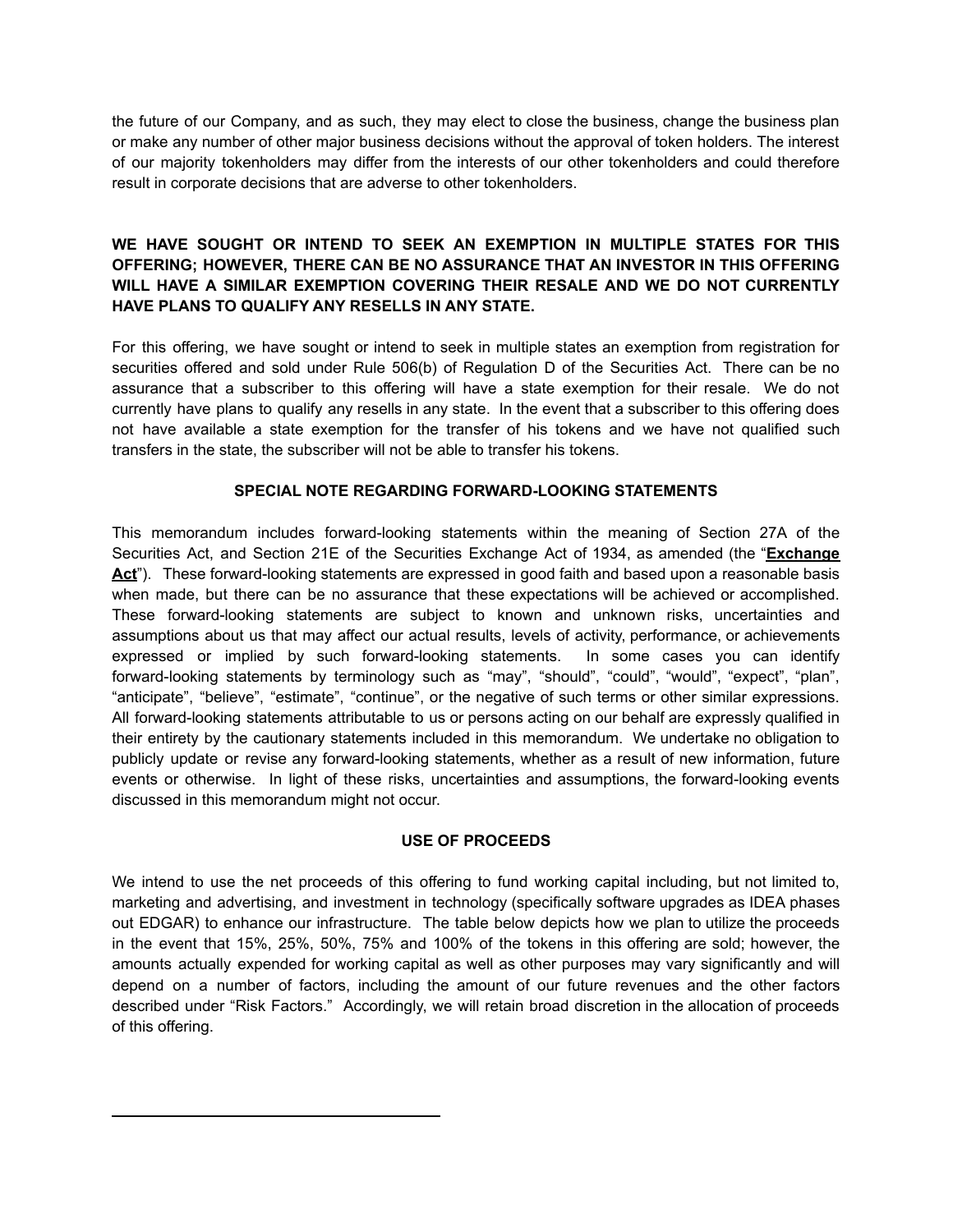|                                       |               |               | tokens Sold |             |             |
|---------------------------------------|---------------|---------------|-------------|-------------|-------------|
|                                       |               |               |             |             |             |
| <b>Purpose</b>                        | 750,000       | 1,250,000     | 2,500,000   | 3,750,000   | 5,000,000   |
|                                       |               |               |             |             |             |
| <b>Marketing and Advertising</b>      | \$<br>50,000  | \$75,500      | \$100,500   | \$300,000   | \$500,000   |
| <b>Conversion Software</b><br>Upgrade |               |               |             |             |             |
| <b>General and</b><br>Administrative  | 10,000        | 50,500        | 100,000     | 300,500     | 700,000     |
| Independent Contracts /<br>Personnel  | \$200,000     | \$750,000     | 1,250,000   | 2,000,000   | 2,250,000   |
| Net Proceeds <sup>(1)</sup>           | \$<br>490,000 | 347,000<br>\$ | \$1,049,500 | \$1,149,500 | \$1,500,000 |

# (1)

After deducting expenses of \$5,000, which we estimate that we will incur in connection with the offering, including but not limited to, legal fees, accounting fees, printing costs and state and federal filing fees, if any.

# **DESCRIPTION OF BUSINESS**

# **Overview**

# **Freelance**

All our associates engage in freelance activities supported by investors and other associates.

# **HOOVE – Launch of New Paradigm**

By tokenizing the return on associates, we will create a stronger community of founders of the future.

#### **The Company's Growth Strategy**

In addition to implementing a targeted direct marketing plan towards small issue cryptoexchanges companies, via direct mailings, and e-mail and telephone solicitations, and growing our referral client base with existing service providers, we plan to search for ways to expand our Company's internet presence via online search engine optimization to increase traffic to the Company website. Search engine optimization would provide us with targeted advertising solutions to reach and promote our freelance services.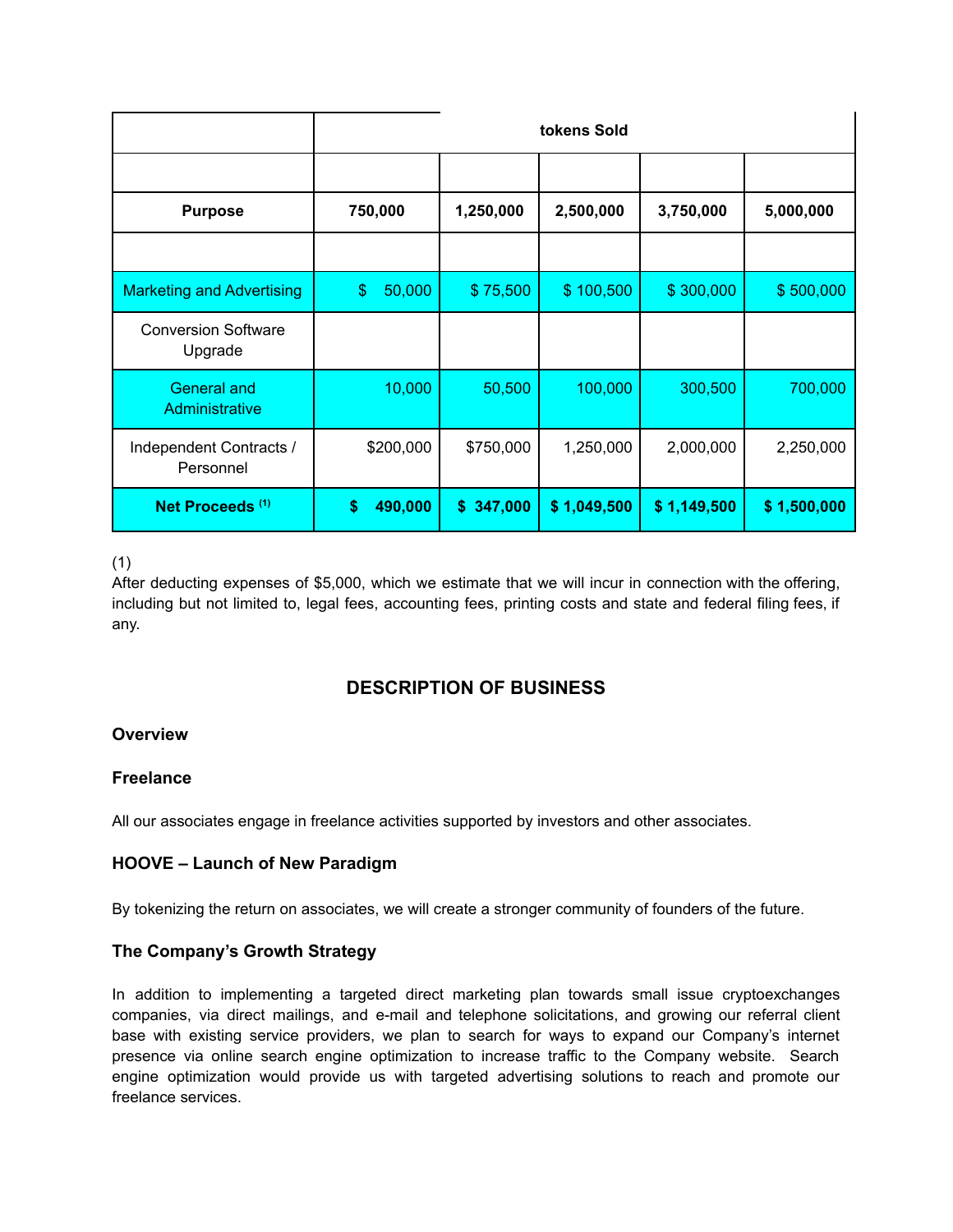### **Our Competition**

Other freelancers!

#### **Dependence on Limited Customers**

We currently rely on a limited number of customers for our business. We expect to increase our customer base once our revised business and marketing plans are implemented. While our target markets are limited, we may rely on just a few small companies for the majority of our business. At the present time we have a limited number of small company clients in our client base. We plan to expand our business in the coming year, and our marketing plan calls for us to sign one (1) new client per month.

# **PROPERTY**

Ideatrek' principal office is located at 379 Liberty St. 101N Rockland, MA. On January 1, 2021 we entered into an at will renewable lease for this space for \$250.00 per month. The sublease agreement also provides that we are responsible for one hundred percent (100%) of monthly office expenses. The lease expires at will and is renewable for an additional year. The Company believes that this space will be sufficient for its needs for the period ending July 31, 2009 or until such time as Company growth necessitates the need to find larger office space. At such time, Ideatrek does not anticipate purchasing any real estate, nor does it anticipate purchasing any real property for its office.

#### **LEGAL PROCEEDINGS**

No proceedings are pending to which the Company or any of its property is subject, nor to the knowledge of the Company, are any such legal proceedings threatened against the Company.

#### **MANAGEMENT**

#### **Executive Officer and Director**

Our executive officer and director, and his age and positions as of the date of this memorandum, are as follows:

**Name Age Position**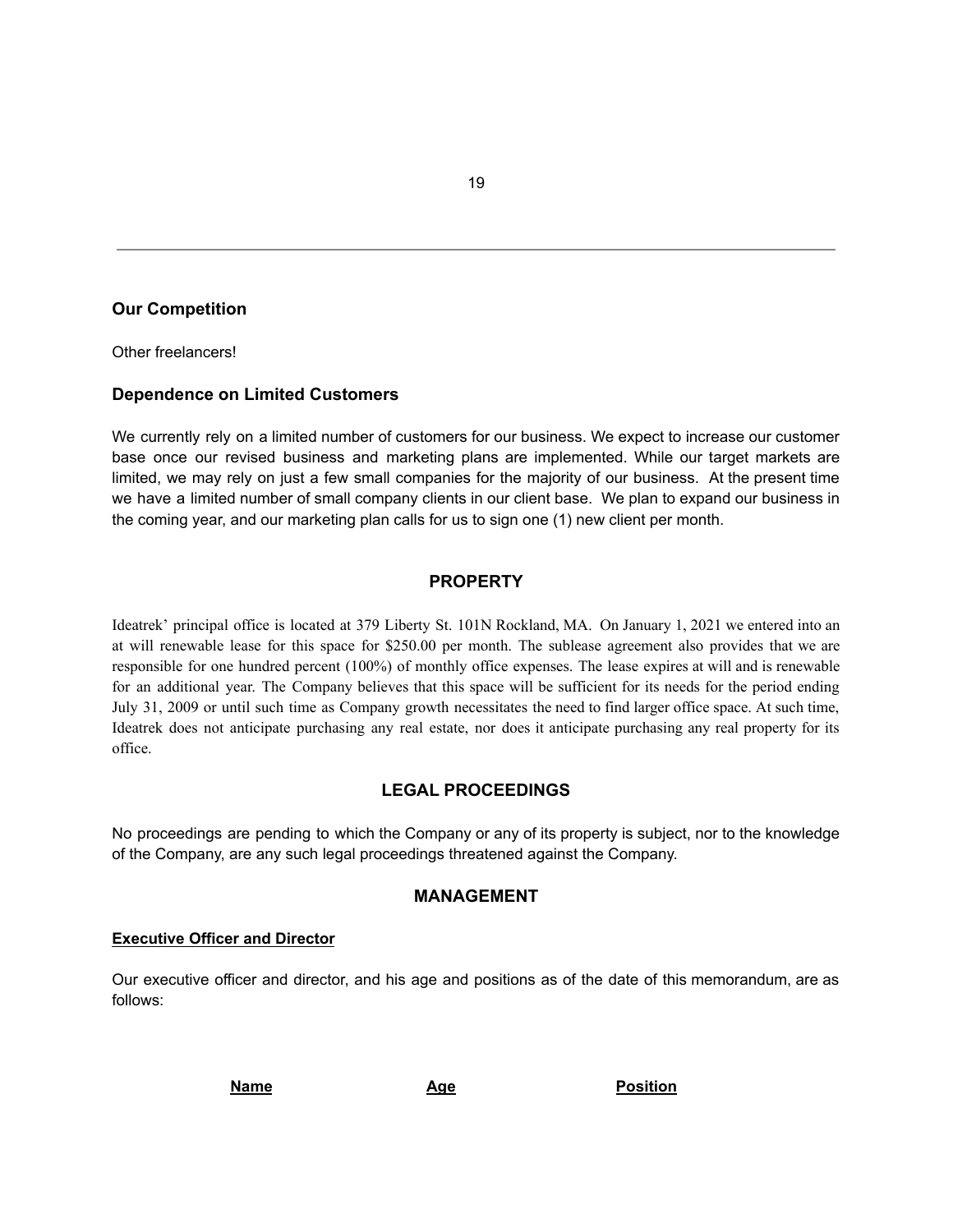Secretary, Director

# **EXECUTIVE COMPENSATION**

Mr. Hunt does not currently receive a salary. At a future date, dependent upon favorable market demand and stable revenues, the Company may negotiate with Mr. Hunt for compensation for his services.

#### **SECURITY OWNERSHIP OF CERTAIN BENEFICIAL OWNERS AND MANAGEMENT**

The following table sets forth, as of the date of this memorandum, the number of tokens owned of record and beneficially by executive officers, directors, persons who hold 5% or more of our outstanding tokens, and by all officers and directors as a group:



Business Address is 379 Liberty St. 101N Rockland, MA.

# **DESCRIPTION OF CAPITAL token**

We have authorized capital token consisting of 5,000,000 tokens, \$1 par value per token.

#### **tokens**

We are authorized to issue 5,000,000 tokens, par value \$1 per token. As of March 15, 2021, we had 17360.13 tokens issued and outstanding. All of these tokens are validly authorized and issued, fully paid, and nonassessable.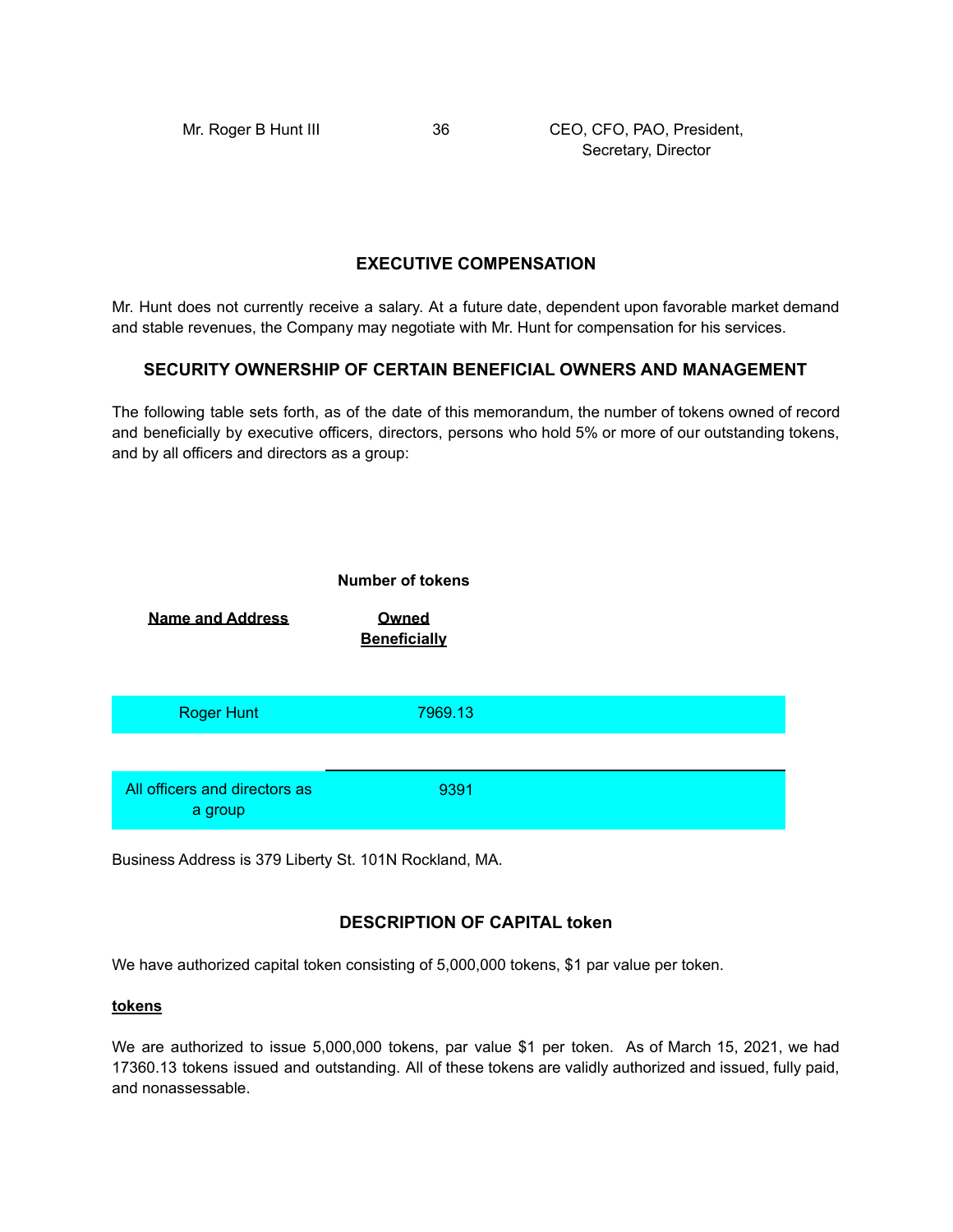The holders of our tokens are entitled to one vote for each token held of record on all matters submitted to a vote of our tokenholders. Holders of our tokens are entitled to receive ratably dividends as may be declared by our board of directors out of funds legally available for such purpose. In the event of our liquidation, dissolution or winding up, holders of our tokens are entitled to token ratably in all assets remaining, if any, after payment of liabilities. Holders of our tokens have no preemptive or other subscription rights, and there are no conversion rights or redemption or sinking fund provisions with respect to such tokens.

#### **Registration Rights**

We have agreed to provide certain registration rights with respect to the Hoove tokens purchased in this offering. We plan to file a registration statement within 45 days of closing this offering. See the Registration Rights Agreement attached hereto as **Exhibit B**.

# **tokenS ELIGIBLE FOR FUTURE SALE**

Future sales of substantial amounts of our tokens could adversely affect prices of our tokens prevailing from time to time, and could impair our ability to raise capital through the sale of equity securities.

Upon completion of this offering, assuming the sale of 1,000,000 tokens, there will be 4,000,000 tokens outstanding. All of the tokens sold in this offering will be issued pursuant to exemptions from registration under the Securities Act. All such tokens will constitute restricted securities as that term is defined by Rule 144 of the Securities Act and will bear appropriate legends, restricting transferability.

Restricted securities may not be sold except pursuant to an effective registration statement filed by the Company or an applicable exemption from registration, including an exemption under Rule 144 promulgated under the Securities Act.

In general, under Rule 144 as currently in effect, a person (or persons whose tokens are aggregated), other than a person who has been an affiliate of the Company within a 90-day period prior to the date of sale, who owns tokens that were purchased from us (or any affiliate), may sell such tokens after a holding period of at least six months in compliance with the applicable requirements of Rule 144. Following a holding period of one year, non-affiliates may sell tokens subject to reduced requirements as set forth in Rule 144. Affiliates of the Company are subject to similar restrictions, together with certain additional restrictions that they will only be entitled to sell within any three-month period a number of tokens that does not exceed 1% of the then outstanding Hoove tokens. Additional requirements are also applicable to Affiliate sales following a holding period of one year. Sales under Rule 144 are also subject to certain manner of sale provisions, notice requirements and the availability of current public information about us.

As of the date of this memorandum, all of the currently issued and outstanding tokens have been held by our token holders

for at least six months and therefore should be considered to be eligible for sale in compliance with the terms, conditions and requirements of Rule 144.

# **PLACEMENT OF THE OFFERING**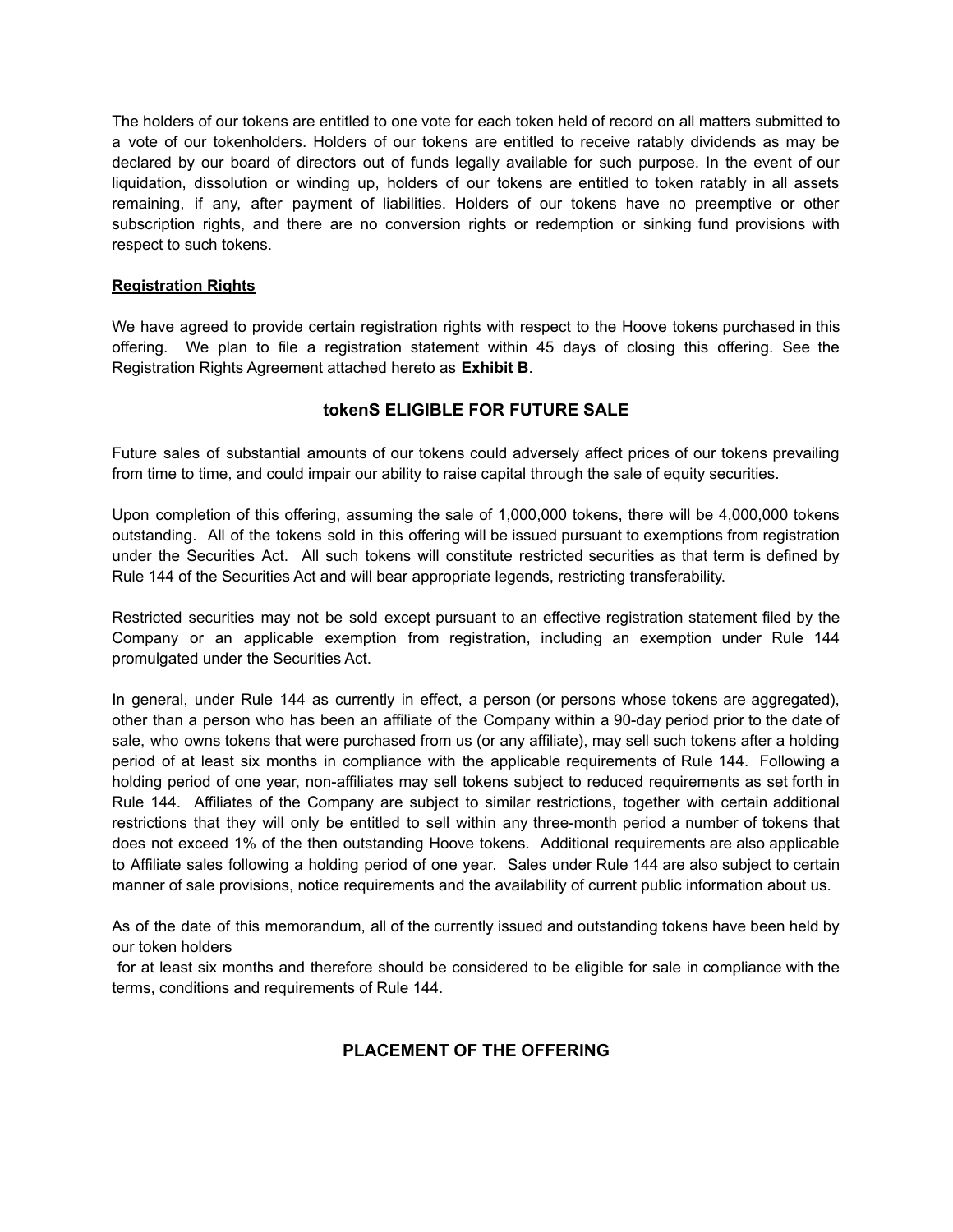Our officers and directors will sell or arrange for the sale of the Hoove tokens being offered herein. The tokens will be offered on a "best-efforts", no minimum basis. The offering will remain open until September 30, 2025 unless the offering is completed or terminated earlier in our sole discretion. We may extend the offering for an additional ninety (90) days in our sole discretion. Our officers and directors will not receive any sales commissions or compensation, other than their regular salary or fee, if any, for Hoove tokens sold by them.

The tokens are offered by us subject to prior sale, subject to certain conditions including prior approval of certain legal matters by our counsel, subject to our right to accept or reject subscriptions in our sole discretion and subject to withdrawal or modification of such offer without notice.

Prior to the offering, there has been no public market for our tokens and no such market is expected to develop with respect to our tokens unless and until we complete a public offering, if ever. We determined the price of \$1 per token of our tokens in this offering. The factors which we considered in determining the offering price include, among others, our past, present and projected results of operations, the future prospects for the industry in which we compete and/or propose to compete, the quality of our management, the current market prices of similar securities of early-stage companies and the general condition of the securities markets at the time of the offering, as well as the information generally set forth in this memorandum regarding us. The offering price however, should not be considered as an indication of the actual value of our tokens. After completion of this offering, the market price of our tokens is subject to change as a result of market conditions and other factors. An investor in Hoove tokens in this offering will incur substantial and immediate dilution in the net tangible book value per token of tokens from the price they pay for such token. See the section entitled "Risk Factors, Risk Related to This Offering" elsewhere in this memorandum.

Each prospective investor must complete and submit the Subscription Agreement, and Purchaser Representative Questionnaire, if applicable, both of which are included in **Exhibit A** attached hereto.

# **LEGAL MATTERS**

The validity of the tokens offered hereby will be passed upon by to be determined

# **EXPERTS**

Token audit pending

#### **ADDITIONAL INFORMATION**

This memorandum does not contain all of the information with respect to the various agreements and other documents referred to herein. The delivery of this memorandum at any time does not imply that the information contained herein is correct as of any time subsequent to the date hereof. For further information with respect to us and the tokens being offered hereby, any prospective purchaser should contact Mr. Hunt at Idea Trek LLC, Inc., 379 Liberty St. 101N Rockland, MA, or at 781-320-2501.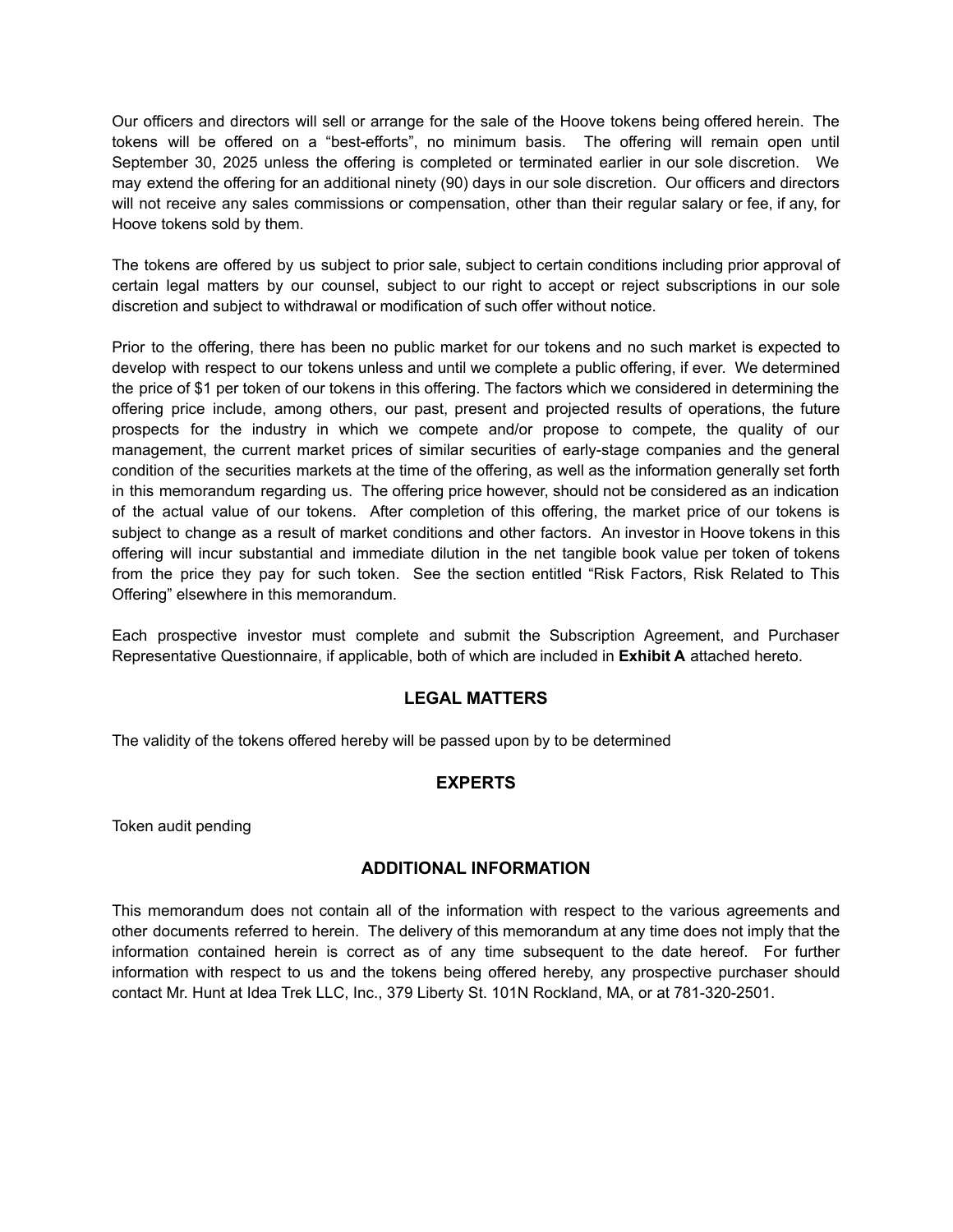THE SECURITIES TO WHICH THIS PRIVATE PLACEMENT SUBSCRIPTION AGREEMENT RELATES HAVE NOT BEEN REGISTERED WITH THE SECURITIES AND EXCHANGE COMMISSION OR THE SECURITIES COMMISSION OF ANY STATE, AND WILL BE ISSUED IN RELIANCE UPON AN EXEMPTION FROM REGISTRATION UNDER THE SECURITIES ACT OF 1933, AS AMENDED (THE "1933 ACT").

NONE OF THE SECURITIES TO WHICH THIS SUBSCRIPTION AGREEMENT RELATES HAVE BEEN REGISTERED UNDER THE 1933 ACT, OR ANY U.S. STATE SECURITIES LAWS, AND, UNLESS SO REGISTERED, NONE MAY BE OFFERED, SOLD, PLEDGED OR OTHERWISE TRANSFERRED, DIRECTLY OR INDIRECTLY, IN THE UNITED STATES OR TO, OR FOR THE ACCOUNT OR BENEFIT OF, U.S. PERSONS (AS DEFINED HEREIN), EXCEPT IN ACCORDANCE WITH THE PROVISIONS OF REGULATION S UNDER THE 1933 ACT, PURSUANT TO AN EFFECTIVE REGISTRATION STATEMENT UNDER THE 1933 ACT, OR PURSUANT TO AN AVAILABLE EXEMPTION FROM, OR IN A TRANSACTION NOT SUBJECT TO, THE REGISTRATION REQUIREMENTS OF THE 1933 ACT AND IN EACH CASE ONLY IN ACCORDANCE WITH APPLICABLE U.S. STATE AND FOREIGN SECURITIES LAWS. HEDGING TRANSACTIONS INVOLVING THE SECURITIES MAY NOT BE CONDUCTED UNLESS IN COMPLIANCE WITH THE 1933 ACT.

Idea Trek LLC (the "Issuer")

PRIVATE PLACEMENT SUBSCRIPTION AGREEMENT

#### INSTRUCTIONS TO SUBSCRIBER

1. You must complete all the information in the boxes on page 2 and sign where indicated with an "X".

2. If you are NOT a "U.S. Purchaser" (as defined in Exhibit B) and are resident in Canada, you must complete and sign Exhibit A, "Non-US Investor Questionnaire", that starts on page 18.

3. If you are a "U.S. Purchaser" (as defined in Exhibit B), you must complete and sign Exhibit B, "U.S. Investor Questionnaire", that starts on page 23.

4. If you are paying for your subscription with funds drawn from a Canadian bank, you may pay by wire transfer to the Issuer, pursuant to the wiring instructions set out in Exhibit C that is on page 24. If the funds are wired or sent to the Issuer's legal counsel, you irrevocably authorize such legal counsel to immediately deliver the funds to the Issuer.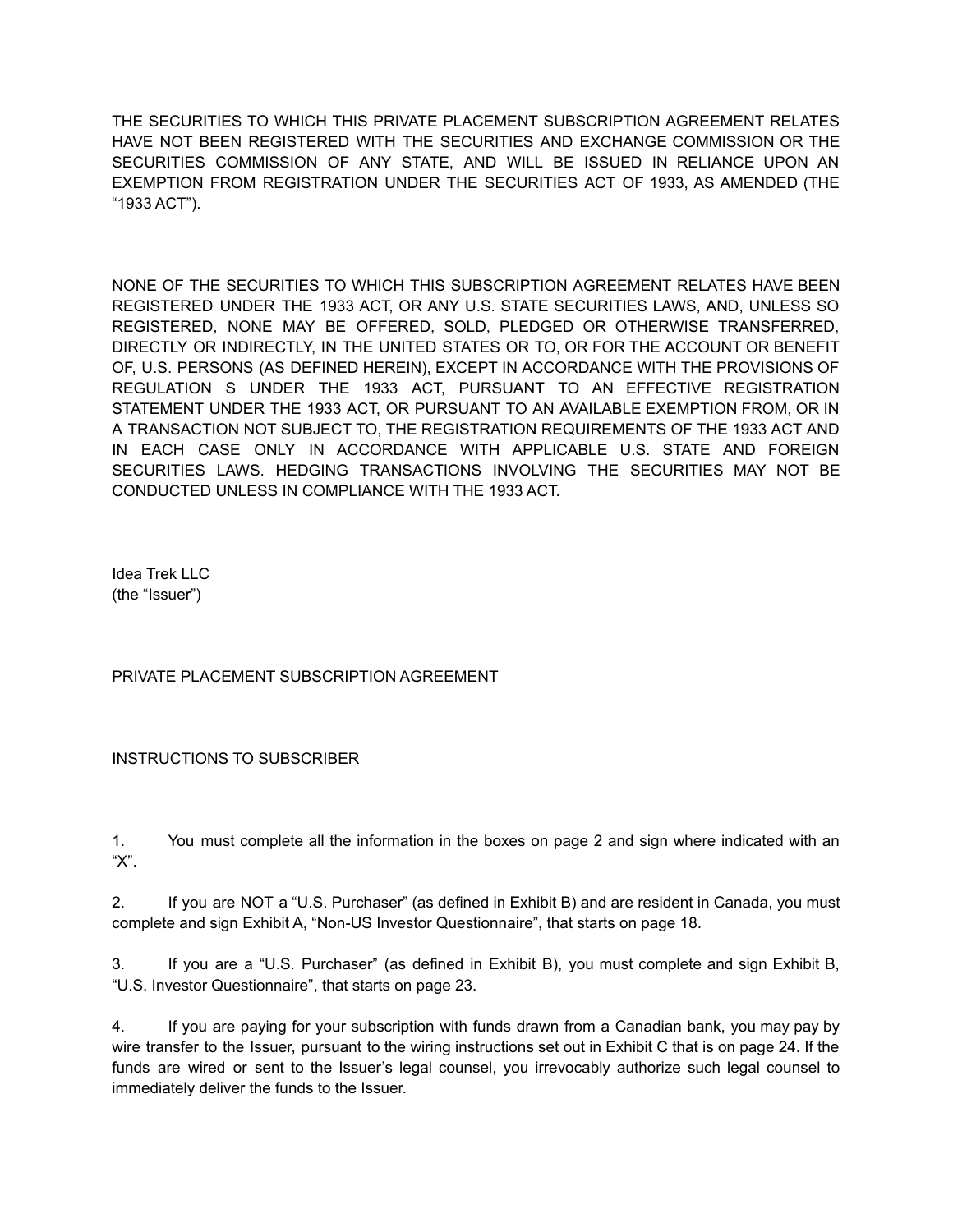$- 2 -$ 

Idea Trek LLC

#### PRIVATE PLACEMENT SUBSCRIPTION AGREEMENT

The undersigned (the "Subscriber") hereby irrevocably subscribes for and agrees to purchase from Idea Trek LLC (the "Issuer") that number of tokens of common stock in the capital of the Issuer (each, a "token") as is set out below at a price of US\$1 per token. The Subscriber agrees to be bound by the terms and conditions set forth in the attached "Terms and Conditions of Subscription for tokens".

| Subscriber Information                                                                                                                                                                                                                                                       | tokens to be Purchased |                                    |      |                                  |
|------------------------------------------------------------------------------------------------------------------------------------------------------------------------------------------------------------------------------------------------------------------------------|------------------------|------------------------------------|------|----------------------------------|
| (Name of Subscriber)                                                                                                                                                                                                                                                         | (Number of tokens)     |                                    |      |                                  |
| Account Reference (if applicable):                                                                                                                                                                                                                                           |                        |                                    |      |                                  |
| X<br><b>Total Subscription Price:</b><br>(Signature of Subscriber - if the Subscriber is an Individual)<br>Amount", plus wire fees if applicable)                                                                                                                            |                        |                                    | (the | "Subscription                    |
| X<br>(Signature of Authorized Signatory - if the Subscriber is not an Individual)<br>complete if purchasing as agent or trustee for a principal (beneficial purchaser) (a "Disclosed Principal")<br>and not purchasing as trustee or agent for accounts fully managed by it. |                        |                                    |      | Please                           |
| (Name and Title of Authorized Signatory – if the Subscriber is not an Individual)<br>Disclosed Principal)                                                                                                                                                                    |                        |                                    |      | (Name<br>οf                      |
| (SIN, SSN, or other Tax Identification Number of the Subscriber)                                                                                                                                                                                                             |                        |                                    |      | (Address of Disclosed Principal) |
| (Subscriber's Address, including postal or zip code)                                                                                                                                                                                                                         |                        | (Account Reference, if applicable) |      |                                  |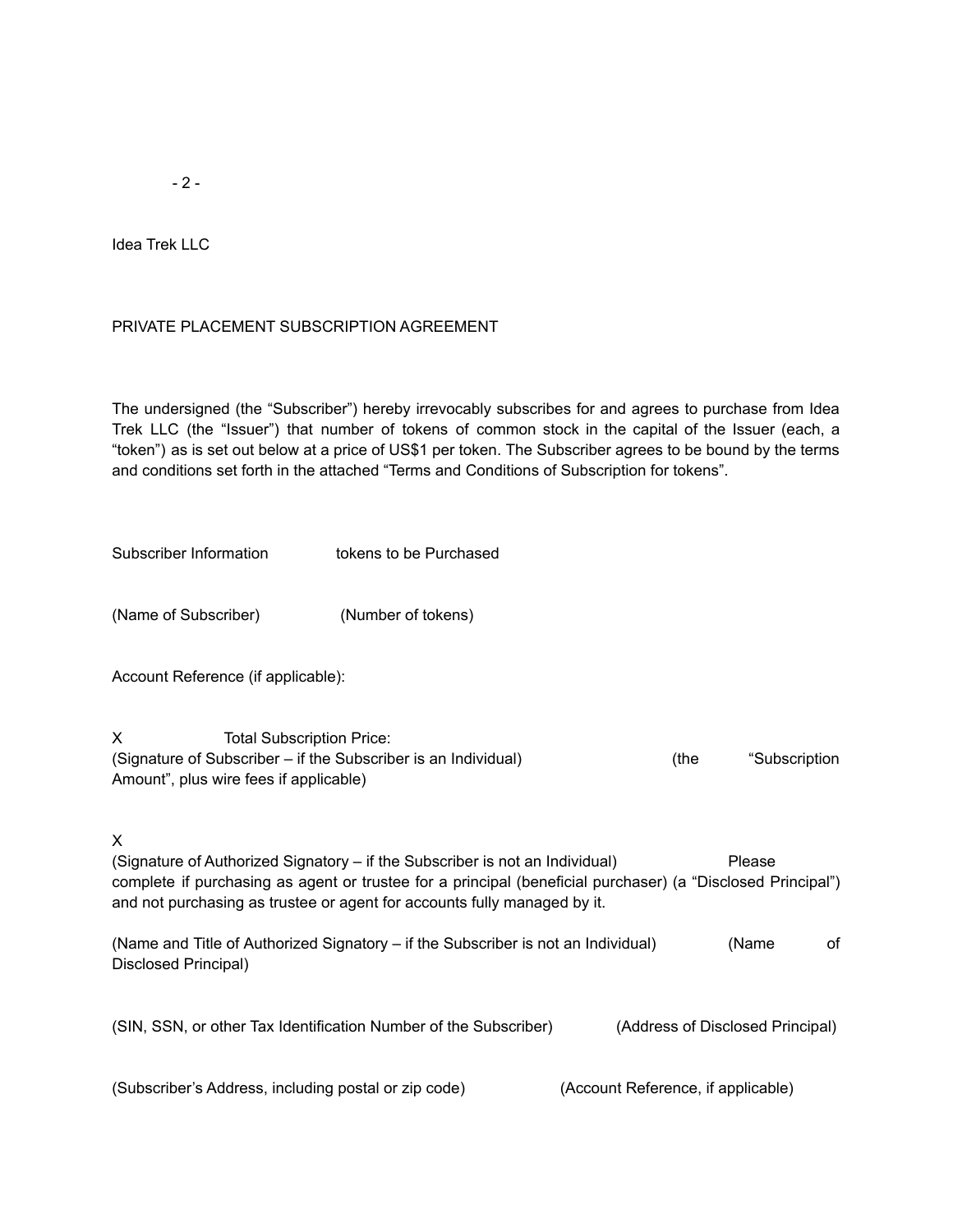| (Telephone Number)                                          | (SIN, SSN, or other Tax Identification Number of Disclosed Principal)<br>(Email Address) |
|-------------------------------------------------------------|------------------------------------------------------------------------------------------|
| Register the tokens as set forth below:                     | Deliver the tokens as set forth below:                                                   |
| (Name to Appear on token Certificate)                       | (Attention - Name)                                                                       |
| (Account Reference, if applicable)                          | (Account Reference, if applicable)                                                       |
| (Address, including postal or zip code)<br>Boxes permitted) | (Street Address, including postal or zip code – no PO                                    |

#### (Telephone Number)

Number and kind of securities of the Issuer held, directly or indirectly, or over which control or direction is exercised by, the Subscriber, if any (i.e., tokens, warrants, options):

ACCEPTANCE

The Issuer hereby accepts the Subscription (as defined herein) on the terms and conditions contained in this private placement subscription agreement (this "Agreement") as of the \_\_\_\_\_ day of \_\_\_\_\_\_\_\_\_\_\_\_\_\_\_\_\_\_\_\_\_\_\_\_\_, 2016.

Idea Trek LLC

Per:

Authorized Signatory

Address: 379 Liberty St. 101N Rockland, MA Phone: 781 320 2501 Email: roger.hunt@ideatrek.io Attention: Roger Hunt, CEO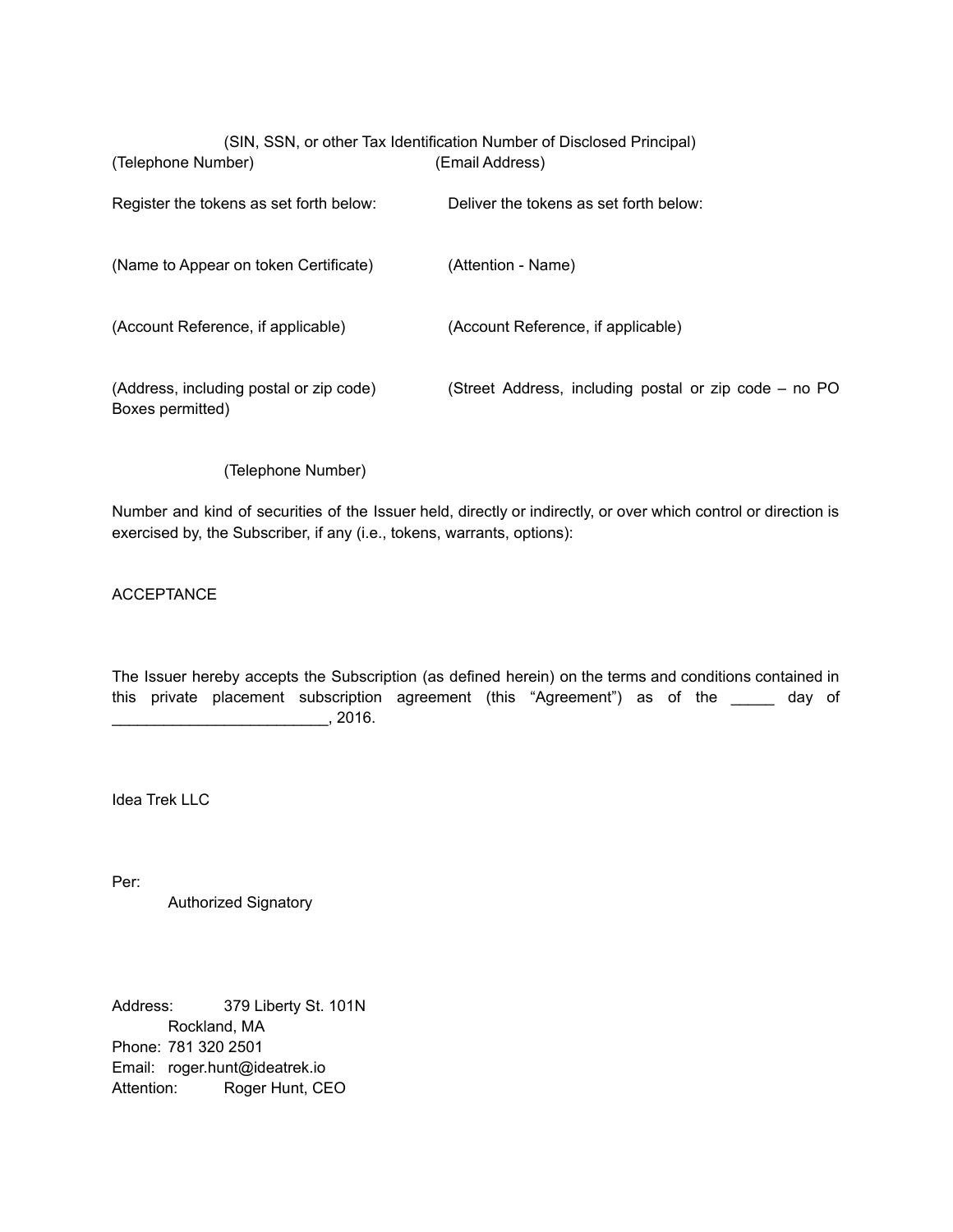# TERMS AND CONDITIONS OF SUBSCRIPTION FOR tokenS

#### 1. Subscription

1.1 On the basis of the representations and warranties, and subject to the terms and conditions, set forth in this Agreement, the Subscriber hereby irrevocably subscribes for and agrees to purchase such number of tokens as is set forth on page 2 of this Agreement at a price of \$ per token for the Subscription Amount shown on page 2 of this Agreement, which is tendered herewith (such subscription and agreement to purchase being the "Subscription"), and the Issuer agrees to sell the tokens to the Subscriber, effective upon the Issuer's acceptance of this Agreement.

1.2 The Subscriber acknowledges that the tokens have been offered to the Subscriber as part of an offering by the Issuer (the "Offering").

1.3 All dollar amounts referred to in this Agreement are in lawful money of the United States of America, unless otherwise indicated.

#### 2. Payment

2.1 The Subscription Amount must accompany this Subscription and will be paid: (i) if the Subscriber is drawing funds from a Canadian bank to pay for this Subscription, by a certified check or bank draft drawn on a Canadian chartered bank or by wire transfer to the Issuer pursuant to wiring instructions provided by the Issuer set out in Exhibit C annexed hereto; or (ii) if the Subscriber is drawing funds from any source other than a Canadian chartered bank to pay for this Subscription, then by bank draft, certified check or by wire transfer to the Issuer pursuant to wiring instructions provided by the Issuer set out in Exhibit C annexed hereto. Any Subscription Amount received by the Issuer in advance of the Closing (as defined below) will be held in trust by the Issuer for the Subscriber until the Closing and shall not bear interest.

2.2 The completion of the purchase and sale of the tokens subscribed for hereunder and the issuance of the tokens subscribed for pursuant to this Agreement (the "Closing") will take place on such date or dates as determined by the Issuer. The Subscriber acknowledges and agrees that this Agreement, the Subscription Amount and any other documents delivered in connection herewith will be held by the Issuer in escrow until the first Closing. In the event that this Agreement is not accepted by the Issuer for whatever reason, which the Issuer expressly reserves the right to do, the Issuer will return the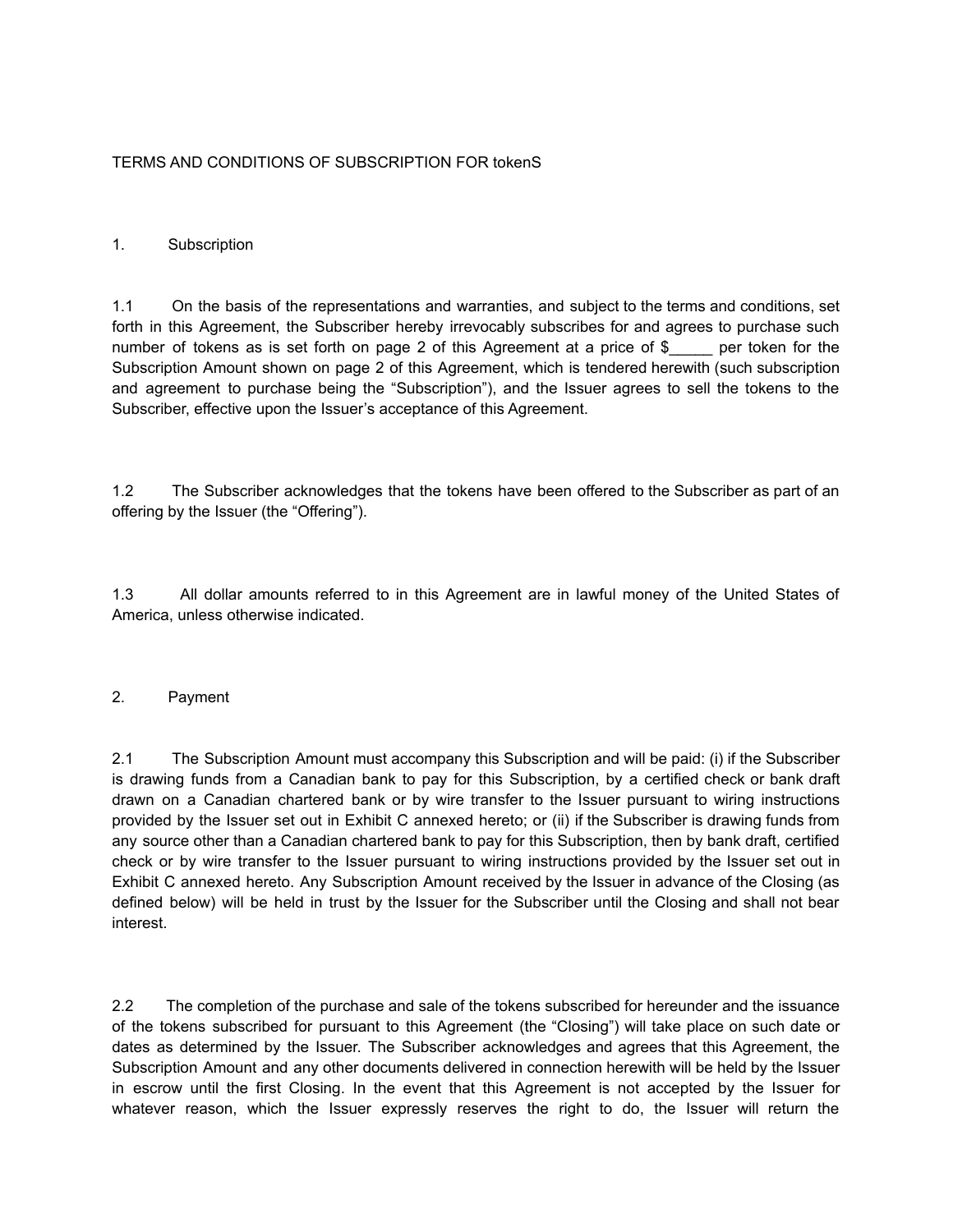Subscription Amount (without interest thereon) to the Subscriber at the address of the Subscriber as set forth on page 2 of this Agreement, or as otherwise directed by the Subscriber.

### 3. Documents Required from Subscriber

3.1 The Subscriber must complete, sign and return to the Issuer the following documents:

(a) this Agreement;

(b) if the Subscriber is not a U.S. Purchaser (as defined in Exhibit B) and is resident in Canada, the Non-U.S. Investor Questionnaire (the "Non-U.S. Questionnaire") attached as Exhibit A that starts on page 18;

(c) if the Subscriber is a U.S. Purchaser (as defined in Exhibit B), the U.S. Investor Questionnaire (the "U.S. Questionnaire" and, together with the Non-U.S. Questionnaire, the "Questionnaires") attached as Exhibit B that starts on page 23; and

(d) such other supporting documentation as the Issuer or the Issuer's legal counsel (the "Issuer's Counsel") may request to establish the Subscriber's qualification as a qualified investor,

and the Subscriber acknowledges and agrees that the Issuer will not consider the Subscription for acceptance unless the Subscriber has provided all of such documents to the Issuer.

3.2 As soon as practicable upon any request by the Issuer, the Subscriber will complete, sign and return to the Issuer any additional documents, questionnaires, notices and undertakings as may be reasonably required by any regulatory authorities or applicable laws.

3.3 The Issuer and the Subscriber acknowledge and agree that the Issuer's Counsel has acted as counsel only to the Issuer and is not protecting the rights and interests of the Subscriber. The Subscriber acknowledges and agrees that the Issuer and the Issuer's Counsel have given the Subscriber the opportunity to seek, and are hereby recommending that the Subscriber obtain, independent legal advice with respect to the subject matter of this Agreement and, further, the Subscriber hereby represents and warrants to the Issuer and the Issuer's Counsel that the Subscriber has sought independent legal advice or waives such advice.

4. Conditions and Closing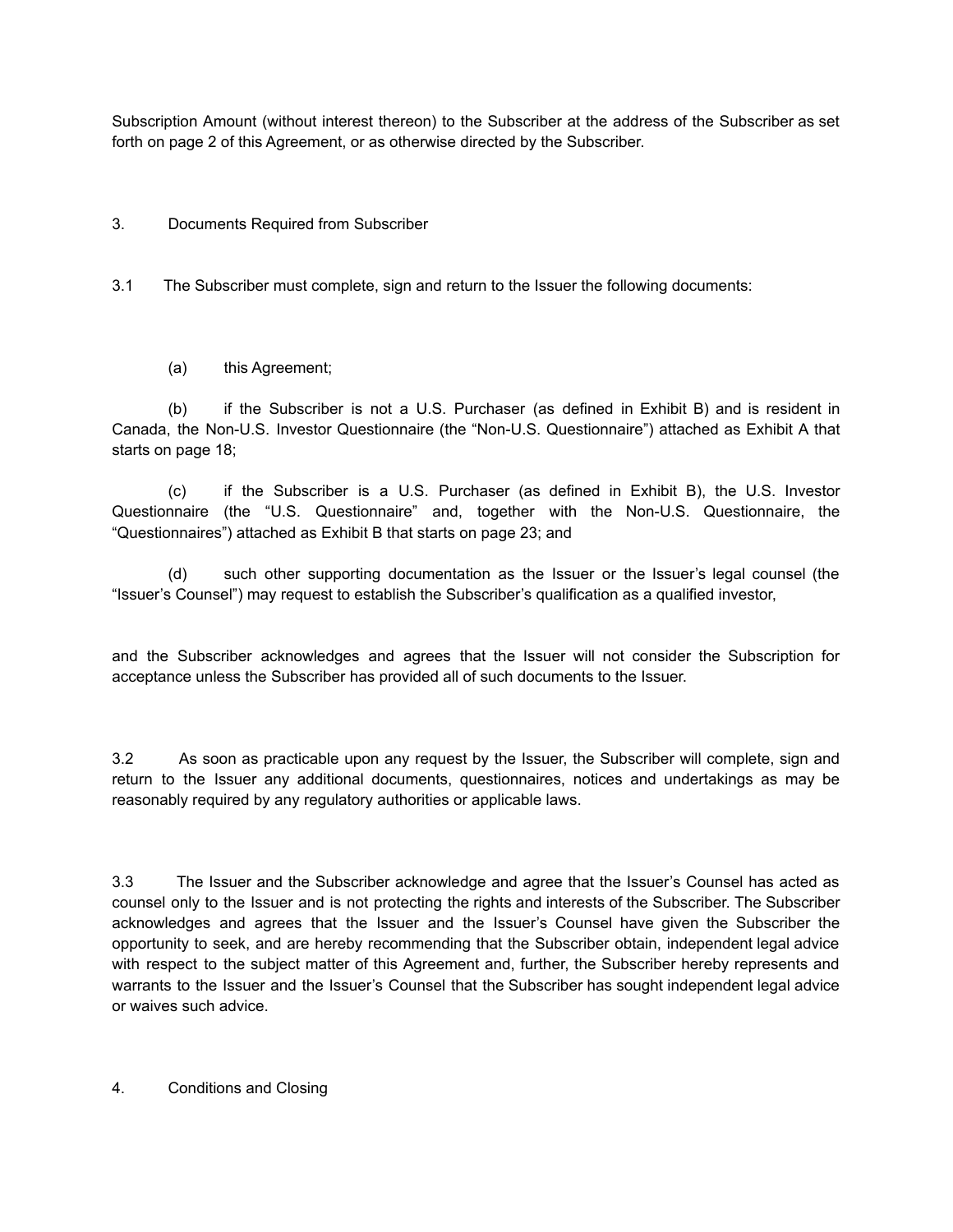4.1 The date of the Closing (the "Closing Date") will occur on such date or dates as may be determined by the Issuer in its sole discretion. The Issuer may, at its discretion, elect to close the Offering in one or more closings.

4.2 The Closing will be conditional upon and subject to:

(a) the Issuer obtaining all necessary approvals and consents for the Offering;

(b) the Issuer receiving a completed copy of this Agreement, the applicable Questionnaires and the Subscription Amount; and

(c) the issue and sale of the tokens being exempt from the requirement to file a prospectus and the requirement to deliver an offering memorandum under applicable securities laws relating to the sale of the tokens, or the Issuer having received such orders, consents or approvals as may be required to permit such sale without the requirement to file a prospectus or deliver an offering memorandum.

4.3 The Subscriber acknowledges that a certificate representing the tokens will be available for delivery to the Subscriber within five business days of the Closing Date.

5. Acknowledgements and Agreements of the Subscriber

5.1 The Subscriber acknowledges and agrees that:

(a) none of the tokens have been or will be registered under the United States Securities Act of 1933, as amended, (the "1933 Act"), or under any securities or "blue sky" laws of any state of the United States, and, unless so registered, may not be offered or sold in the United States or, directly or indirectly, to any U.S. Person (as defined in Regulation S promulgated under the 1933 Act ("Regulation S")), except in accordance with the provisions of Regulation S, pursuant to an effective registration statement under the 1933 Act, or pursuant to an exemption from, or in a transaction not subject to, the registration requirements of the 1933 Act, and in each case only in accordance with applicable state, provincial and foreign securities laws;

(b) the Issuer has not undertaken, and will have no obligation, to register any of the tokens under the 1933 Act or any other applicable securities laws;

(c) the Issuer will refuse to register the transfer of any of the tokens to a person in the United States, to a U.S. Person or to a person acting for the account or benefit of a U.S. Person not made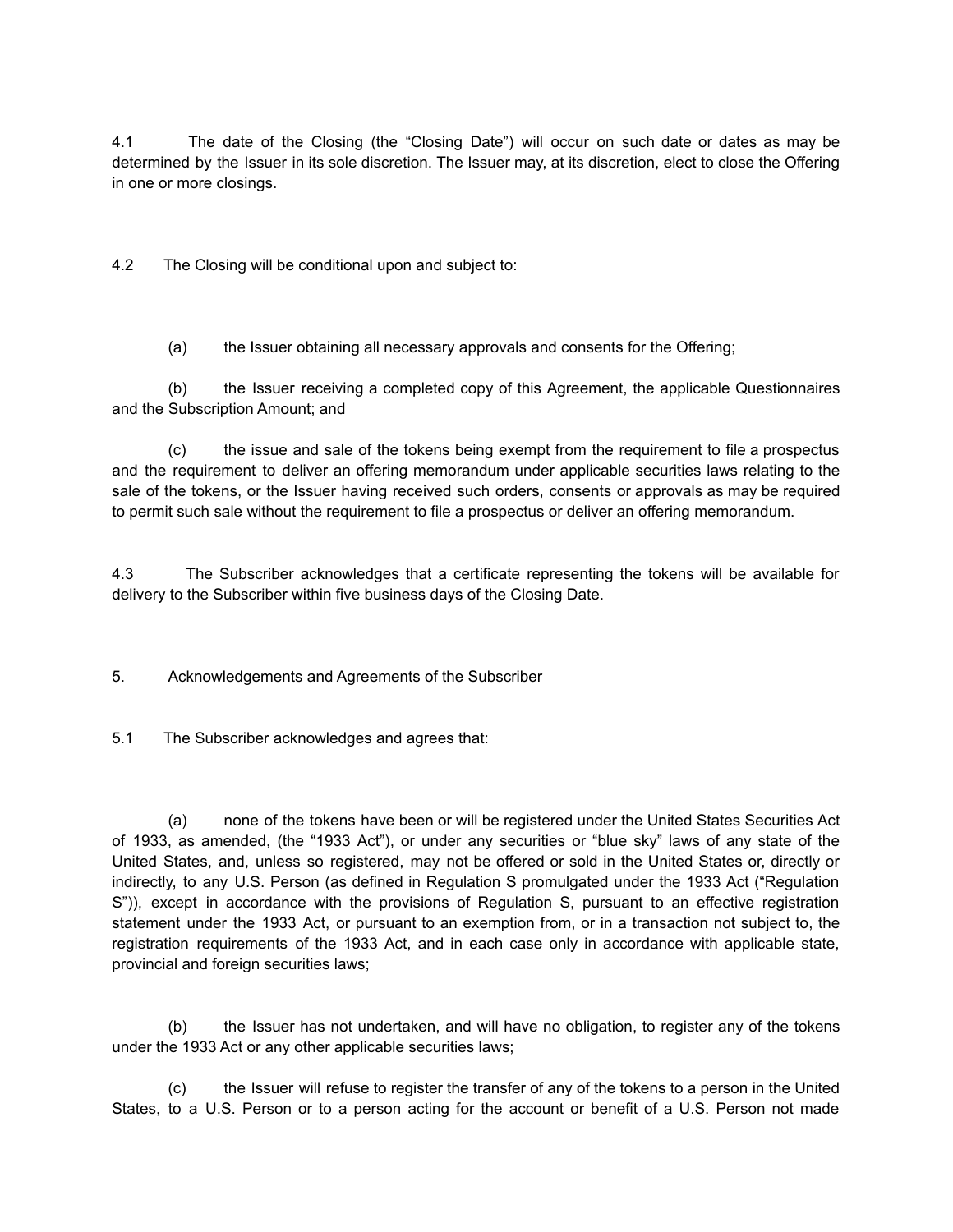pursuant to an effective registration statement under the 1933 Act or pursuant to an available exemption from the registration requirements of the 1933 Act and in each case in accordance with all applicable securities laws;

(d) the Issuer and others will rely upon the truth and accuracy of the acknowledgements, representations, warranties, covenants and agreements of the Subscriber contained in this Agreement and the Questionnaires, as applicable, and agrees that if any of such acknowledgements, representations and agreements are no longer accurate or have been breached, the Subscriber will promptly notify the Issuer;

(e) there are risks associated with the purchase of the Securities, including the risk that the Subscriber may lose the entire Subscription Amount;

(f) the Subscriber and the Subscriber's advisor(s) have had a reasonable opportunity to ask questions of, and receive answers from, the Issuer in connection with the distribution of the tokens hereunder, and to obtain additional information, to the extent possessed or obtainable without unreasonable effort or expense, necessary to verify the accuracy of the information about the Issuer;

(g) finder's fees or broker's commissions may be payable by the Issuer to finders who introduce subscribers to the Issuer in connection with the Offering;

the books and records of the Issuer were available upon reasonable notice for inspection, subject to certain confidentiality restrictions, by the Subscriber during reasonable business hours at its principal place of business, and all documents, records and books in connection with the distribution of the tokens hereunder have been made available for inspection by the Subscriber and/or its advisor(s);

(i) all of the information which the Subscriber has provided to the Issuer is correct and complete and if there should be any change in such information prior to the Closing, the Subscriber will immediately notify the Issuer, in writing, of the details of any such change;

(j) the Issuer is entitled to rely on the representations and warranties of the Subscriber contained in this Agreement and the Questionnaires, as applicable, and the Subscriber will hold harmless the Issuer from any loss or damage it or they may suffer as a result of the Subscriber's failure to correctly complete this Agreement or the Questionnaires;

(k) any resale of the tokens by the Subscriber will be subject to resale restrictions contained in the securities laws applicable to the Issuer, the Subscriber and any proposed transferee, including resale restrictions imposed under United States and Canadian securities laws, and it is the responsibility of the Subscriber to find out what applicable resale restrictions are and to comply with such restrictions before selling any of the tokens;

(l) the Subscriber has been advised to consult the Subscriber's own legal, tax and other advisors with respect to the merits and risks of an investment in the tokens and with respect to applicable resale restrictions, and it is solely responsible (and the Issuer is not in any way responsible) for compliance with: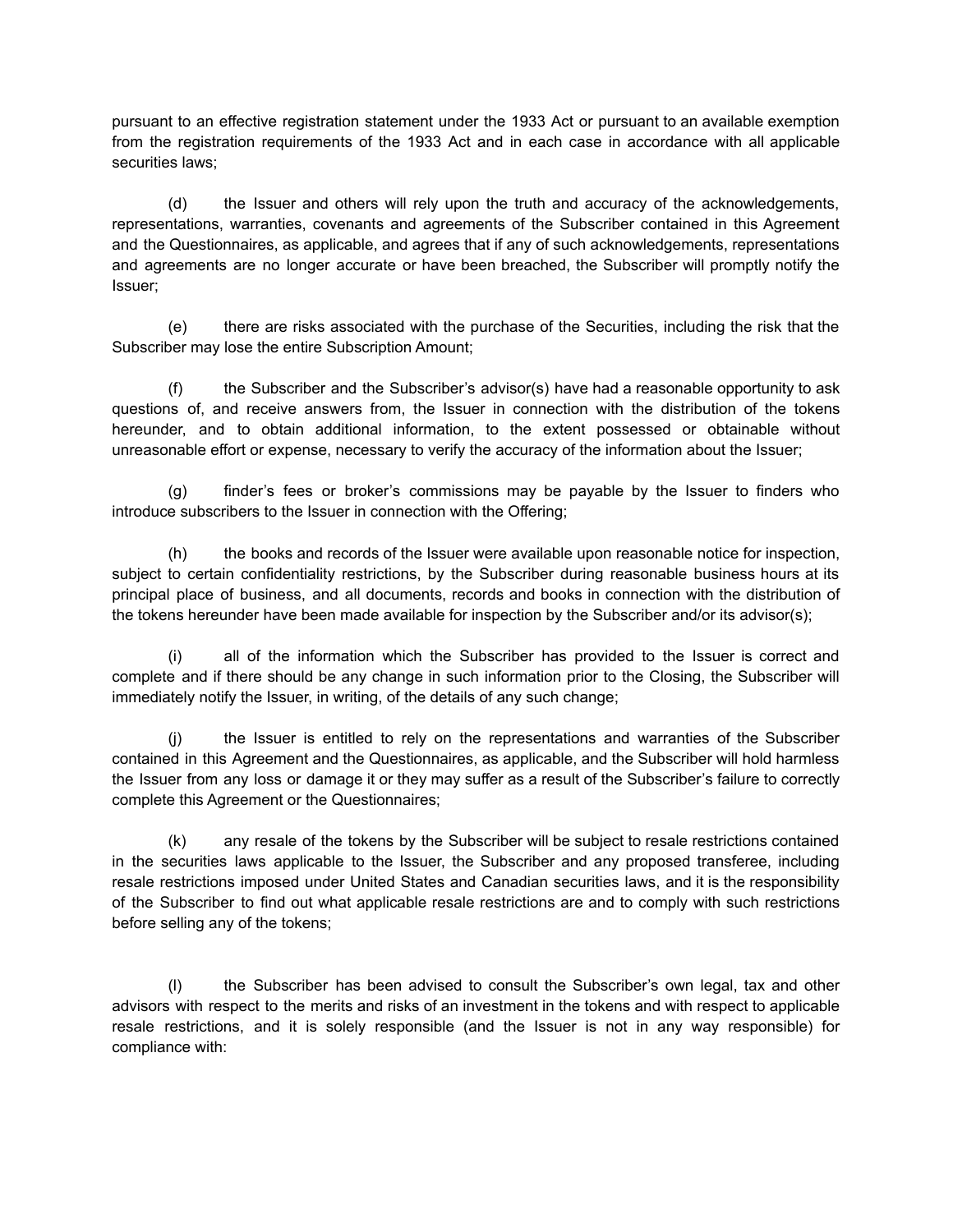(i) any applicable laws of the jurisdiction in which the Subscriber is resident in connection with the distribution of the tokens hereunder, and

(ii) applicable resale restrictions with respect to the tokens;

(m) there may be material tax consequences to the Subscriber of an acquisition or disposition of the tokens, and the Issuer gives no opinion and makes no representation to the Subscriber with respect to the tax consequences to the Subscriber under federal, state, provincial, local or foreign tax laws that may apply to the Subscriber's acquisition or disposition of the tokens;

(n) the Issuer has advised the Subscriber that the Issuer is relying on an exemption from the requirements to provide the Subscriber with a prospectus and to sell the tokens through a person registered to sell securities under applicable securities laws, and, as a consequence of acquiring the tokens pursuant to such exemption, certain protections, rights and remedies provided by applicable securities laws, such as statutory rights of rescission or damages, will not be available to the Subscriber;

(o) no documents in connection with the issuance of the tokens have been reviewed by the United States Securities and Exchange Commission (the "SEC") or any other securities regulators;

(p) neither the SEC nor any Canadian securities commissions or similar regulatory authorities in any other jurisdictions have reviewed or passed on the merits of any of the tokens;

(q) there is no government or other insurance covering any of the tokens;

(r) the tokens are "restricted securities" as such term is defined under Rule 144 of the 1933 Act and will be subject to a hold period in relation to offers and sales of the tokens thereunder, which may be an indefinite period of time;

(s) if it decides to offer, sell, pledge or otherwise transfer, directly or indirectly, any of the tokens absent registration under the 1933 Act, it will not offer, sell, pledge or otherwise transfer, directly or indirectly, any of the tokens, except:

(i) to the Issuer,

(ii) outside the United States in an "offshore transaction" in compliance with the requirements of Rule 904 of Regulation S, if available, and in compliance with applicable local laws and regulations,

(iii) in compliance with an exemption from registration under the 1933 Act provided by Rule 144 thereunder, if available, and in accordance with any applicable state securities laws, or

(iv) in a transaction that does not require registration under the 1933 Act or any applicable state securities laws, and

(v) in the case of subparagraph (iii) or (iv), it has furnished to the Issuer an opinion of counsel of recognized standing in form and substance reasonably satisfactory to counsel to the Issuer's Counsel to such effect; and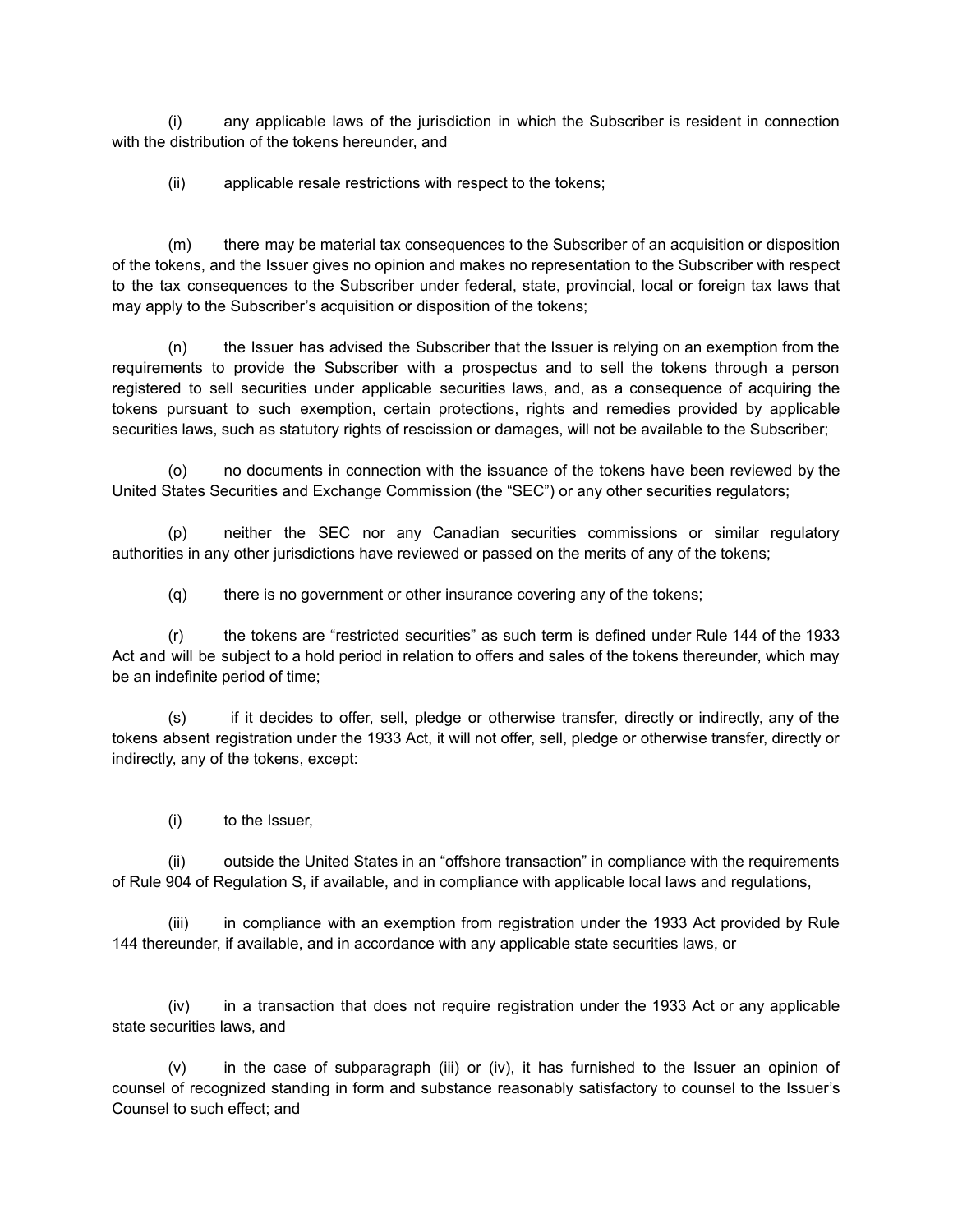(t) this Agreement is not enforceable by the Subscriber unless it has been accepted by the Issuer and the Issuer reserves the right to reject this Subscription for any reason.

6. Representations and Warranties of the Subscriber

6.1 The Subscriber hereby represents and warrants to the Issuer (which representations and warranties will survive the Closing) that:

(a) the Subscriber is resident in the jurisdiction set out on page 2 of this Agreement;

(b) unless the Subscriber has completed Exhibit B, in which case the Subscriber makes the representations and warranties contained therein:

(i) the Subscriber is not in the United States, is not a U.S. Person, is not purchasing the tokens for the account or benefit of a U.S. Person, did not receive the offer to buy the tokens while in the United States and it (or its authorized signatory) was outside of the United States at the time its buy order was placed and this Agreement was executed,

(ii) offers and/or sales of any of the tokens prior to the expiration of the period specified in Regulation S (such period referred to herein as the "Distribution Compliance Period") shall only be made in compliance with the safe harbor provisions set forth in Regulation S, pursuant to the registration provisions of the 1933 Act or pursuant to an exemption therefrom, and all offers and sales after the Distribution Compliance Period shall be made only in compliance with the registration provisions of the 1933 Act or an exemption therefrom, and in each case only in accordance with applicable state, provincial and foreign securities laws,

(iii) it has not acquired the tokens as a result of, and will not itself engage in, any "directed selling efforts" (as defined in Regulation S) in the United States in respect of any of the tokens, which would include any activities undertaken for the purpose of, or that could reasonably be expected to have the effect of, conditioning the market in the United States for the sale of the tokens, and

(iv) hedging transactions involving the tokens may not be conducted unless such transactions are in compliance with the provisions of the 1933 Act and in each case only in accordance with applicable securities laws;

(c) if the Subscriber is resident outside of Canada and the United States:

(i) the Subscriber is knowledgeable of, or has been independently advised as to, the applicable securities laws having application in the jurisdiction in which the Subscriber is resident (the "International Jurisdiction") which would apply to the offer and sale of the tokens,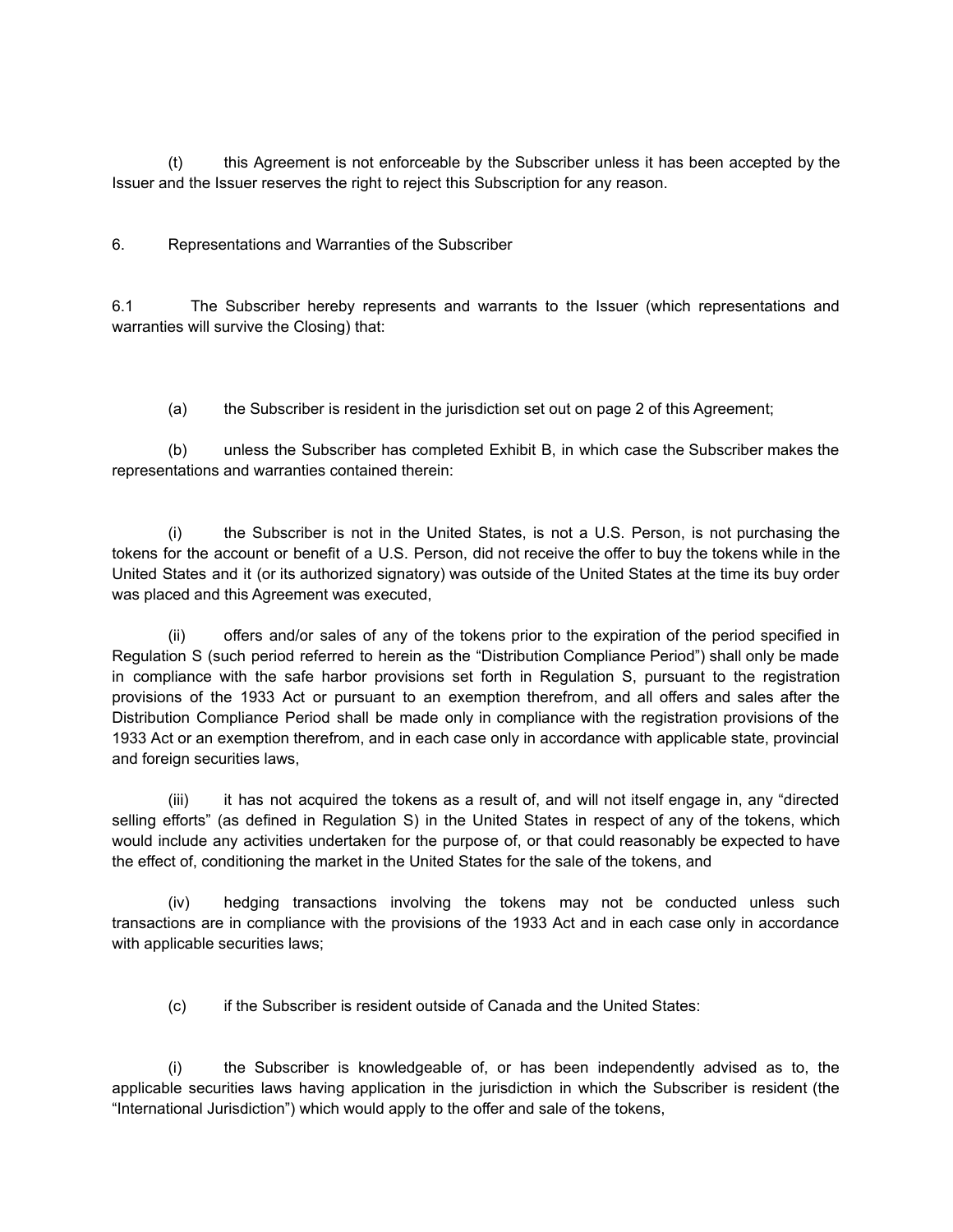(ii) the Subscriber is purchasing the tokens pursuant to exemptions from prospectus or equivalent requirements under applicable laws or, if such is not applicable, the Subscriber is permitted to purchase the tokens under applicable securities laws of the International Jurisdiction without the need to rely on any exemptions,

(iii) the applicable securities laws of the International Jurisdiction do not require the Issuer to make any filings or seek any approvals of any kind from any securities regulator of any kind in the International Jurisdiction in connection with the offer, issue, sale or resale of any of the tokens,

(iv) the purchase of the tokens by the Subscriber does not trigger:

A. any obligation to prepare and file a prospectus or similar document, or any other report with respect to such purchase in the International Jurisdiction, or

B. any continuous disclosure reporting obligation of the Issuer in the International Jurisdiction, and

(v) the Subscriber will, if requested by the Issuer, deliver to the Issuer a certificate or opinion of local counsel from the International Jurisdiction which will confirm the matters referred to in subparagraphs (ii), (iii) and (iv) above to the satisfaction of the Issuer, acting reasonably;

(d) the Subscriber: (i) has adequate net worth and means of providing for its current financial needs and possible personal contingences, (ii) has no need for liquidity in this investment, (iii) has such knowledge and experience in business matters as to be capable of evaluating the merits and risks of its prospective investment in the tokens, (iv) is able to bear the economic risks of an investment in the tokens for an indefinite period of time, and (v) can afford the complete loss of the Subscription Amount;

(e) the Subscriber has the legal capacity and competence to enter into and execute this Agreement and to take all actions required pursuant hereto and, if the Subscriber is a corporate entity, it is duly incorporated and validly subsisting under the laws of its jurisdiction of incorporation and all necessary approvals by its directors, tokenholders and others have been obtained to authorize execution and performance of this Agreement on behalf of the Subscriber;

(f) the entering into of this Agreement and the transactions contemplated hereby do not result in the violation of any of the terms and provisions of any law applicable to, or, if applicable, the constating documents of, the Subscriber, or of any agreement, written or oral, to which the Subscriber may be a party or by which the Subscriber is or may be bound;

(g) the Subscriber has duly executed and delivered this Agreement and it constitutes a valid and binding agreement of the Subscriber, enforceable against the Subscriber in accordance with its terms;

(h) the Subscriber has received and carefully read this Agreement;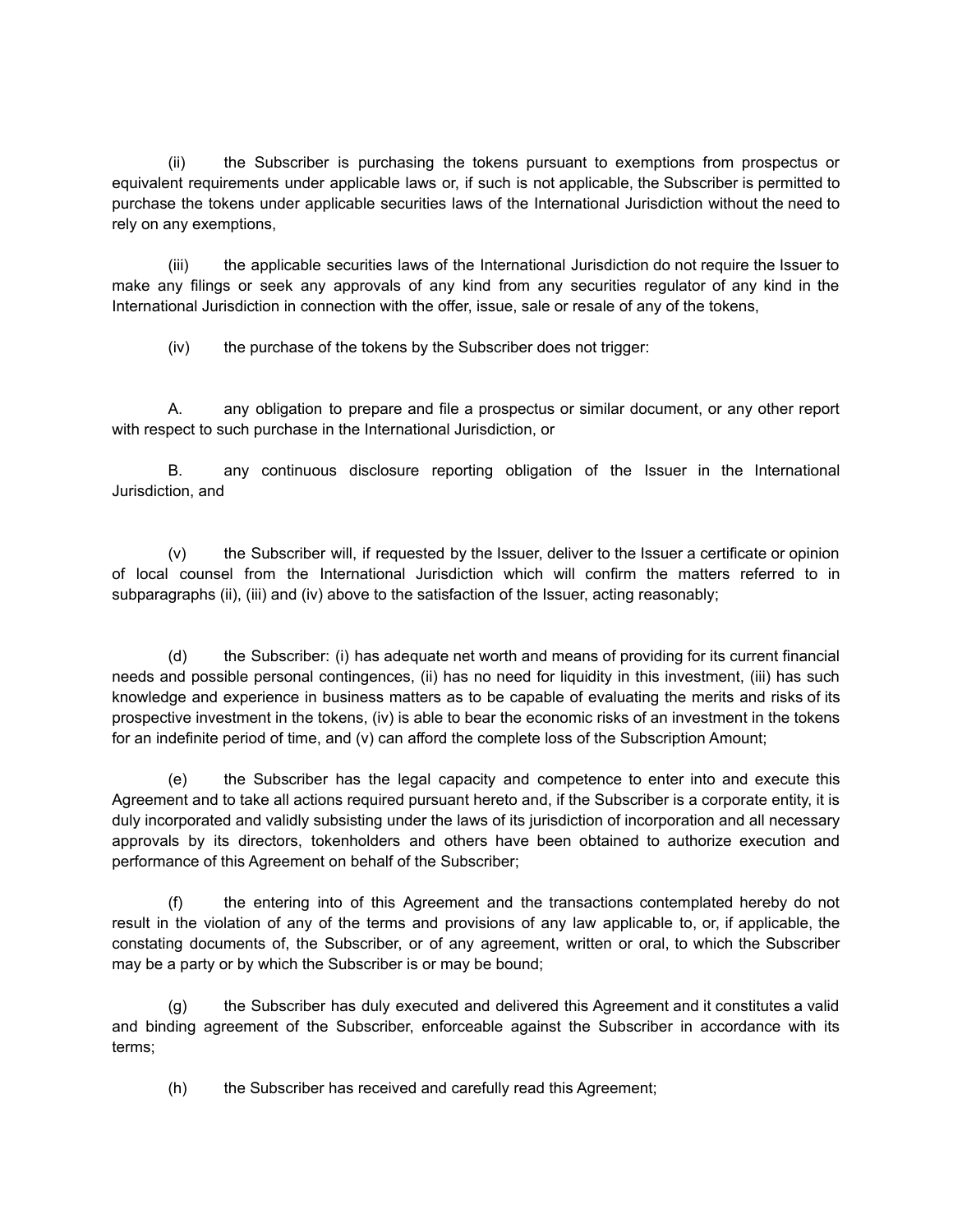(i) the Subscriber is aware that an investment in the Issuer is speculative and involves certain risks, including that the Subscriber could lose its entire investment;

(j) the Subscriber has made an independent examination and investigation of an investment in the tokens and the Issuer and agrees that the Issuer will not be responsible in any way for the Subscriber's decision to invest in the tokens;

(k) the Subscriber is purchasing the tokens as principal for its own account for investment purposes only and not for the account of any other person, and not for distribution, assignment or resale to others, and no other person has a direct or indirect beneficial interest in the tokens, and the Subscriber has not subdivided its interest in any of the tokens with any other person;

(l) the Subscriber is not an underwriter of, or dealer in, any of the tokens, nor is the Subscriber participating, pursuant to a contractual agreement or otherwise, in the distribution of the tokens;

(m) the Subscriber is not aware of any advertisement of any of the tokens and is not acquiring the tokens as a result of any form of general solicitation or general advertising, including advertisements, articles, notices or other communications published in any newspaper, magazine or similar media, or broadcast over radio or television, or any seminar or meeting whose attendees have been invited by general solicitation or general advertising;

- (n) no person has made to the Subscriber any written or oral representations:
- (i) that any person will resell or repurchase any of the tokens,
- (ii) that any person will refund the purchase price of any of the tokens, or
- (iii) as to the future price or value of any of the tokens;

(o) the funds representing the Subscription Amount will not represent proceeds of crime for the purposes of the Uniting and Strengthening America by Providing Appropriate Tools Required to Intercept and Obstruct Terrorism Act (the "PATRIOT Act") and the Subscriber acknowledges that the Issuer may in the future be required by law to disclose the Issuer's name and other information relating to this Agreement and the Subscription, on a confidential basis, pursuant to the PATRIOT Act;

(p) no portion of the Subscription Amount to be provided by the Subscriber: (i) has been or will be derived from or related to any activity that is deemed criminal under the laws of the United States of America, or any other jurisdiction, or (ii) is being tendered on behalf of a person or entity who has not been identified to or by the Subscriber; and

(q) the Subscriber shall promptly notify the Issuer if the Subscriber discovers that any of the foregoing representations ceases to be true and will provide the Issuer with appropriate information in connection therewith.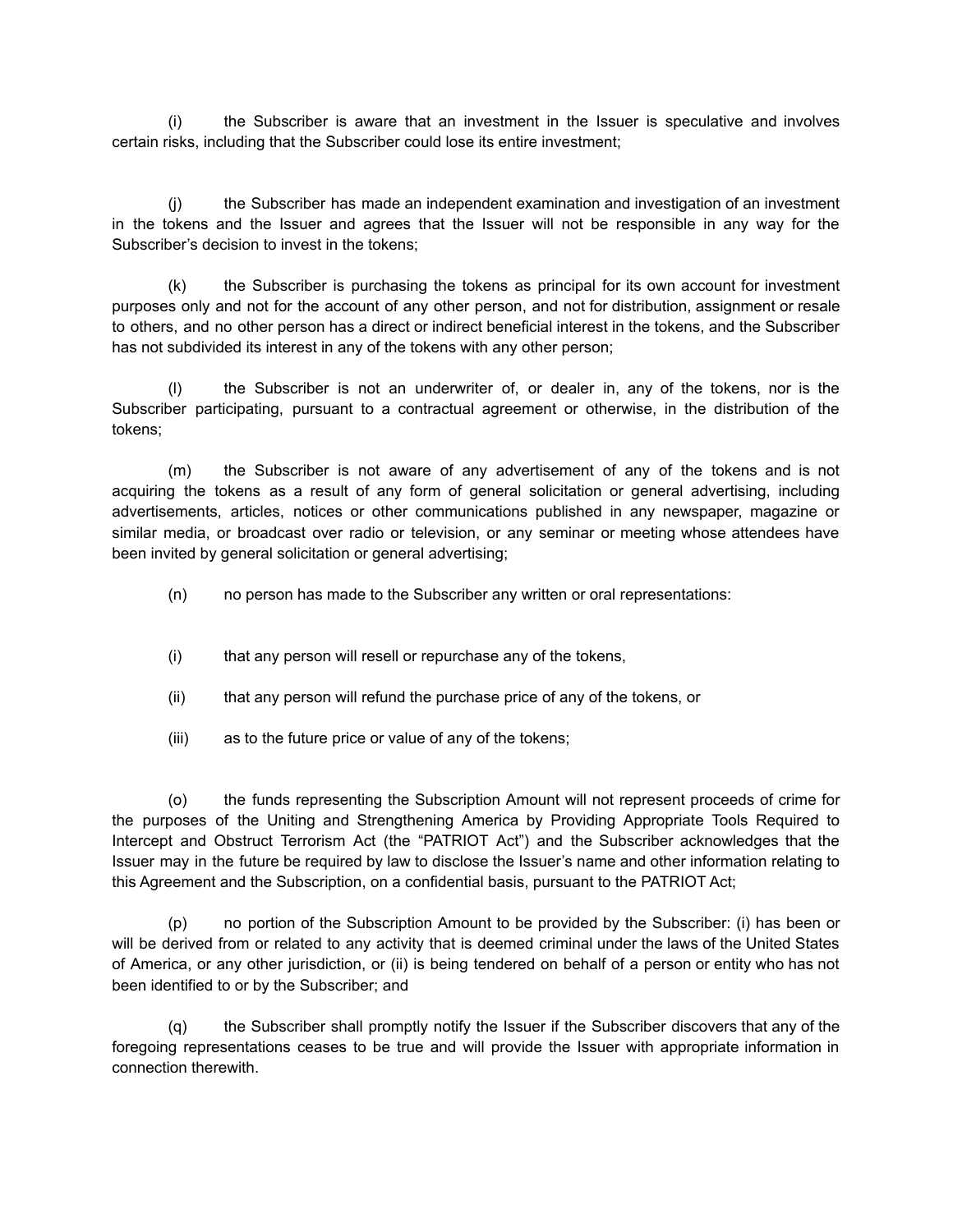6.2 In this Agreement, the term "U.S. Person" has the meaning ascribed thereto in Regulation S, and, for the purpose of this Agreement, includes, but is not limited to: (a) any person in the United States; (b) any natural person resident in the United States; (c) any partnership or corporation organized or incorporated under the laws of the United States; (d) any partnership or corporation organized outside the United States by a U.S. Person principally for the purpose of investing in securities not registered under the 1933 Act, unless it is organized or incorporated, and owned, by accredited investors who are not natural persons, estates or trusts; or (e) any estate or trust of which any executor or administrator or trustee is a U.S. Person.

7. Representations and Warranties will be Relied Upon by the Issuer

7.1 The Subscriber acknowledges and agrees that the representations and warranties contained in this Agreement and the Questionnaires, as applicable, are made by the Subscriber with the intention that such representations and warranties will be relied upon by the Issuer and the Issuer's Counsel in determining the Subscriber's eligibility to purchase the tokens under applicable laws, or, if applicable, the eligibility of others on whose behalf the Subscriber is contracting hereunder to purchase the tokens under applicable laws. The Subscriber further agrees that, by accepting delivery of the certificate(s) representing the tokens, it will be representing and warranting that the representations and warranties contained herein are true and correct at the time of delivery with the same force and effect as if they had been made by the Subscriber at such time, and that they will survive the purchase by the Subscriber of the tokens, and will continue in full force and effect thereafter for the benefit of the Issuer, notwithstanding any subsequent disposition by the Subscriber of the tokens.

# 8. Legending of tokens

8.1 If the Subscriber is a U.S. Person, the Subscriber acknowledges that, upon the issuance thereof, and until such time as the same is no longer required under applicable securities laws, any certificates representing any of the tokens will bear a legend in substantially the following form:

"NONE OF THE SECURITIES REPRESENTED HEREBY HAVE BEEN REGISTERED UNDER THE UNITED STATES SECURITIES ACT OF 1933, AS AMENDED (THE "1933 ACT"), OR ANY U.S. STATE SECURITIES LAWS, AND, UNLESS SO REGISTERED, NONE MAY BE OFFERED, SOLD, PLEDGED OR OTHERWISE TRANSFERRED, DIRECTLY OR INDIRECTLY, EXCEPT IN ACCORDANCE WITH THE PROVISIONS OF REGULATION S UNDER THE 1933 ACT, PURSUANT TO AN EFFECTIVE REGISTRATION STATEMENT UNDER THE 1933 ACT, OR PURSUANT TO AN EXEMPTION FROM, OR IN A TRANSACTION NOT SUBJECT TO, THE REGISTRATION REQUIREMENTS OF THE 1933 ACT AND IN EACH CASE ONLY IN ACCORDANCE WITH APPLICABLE SECURITIES LAWS.".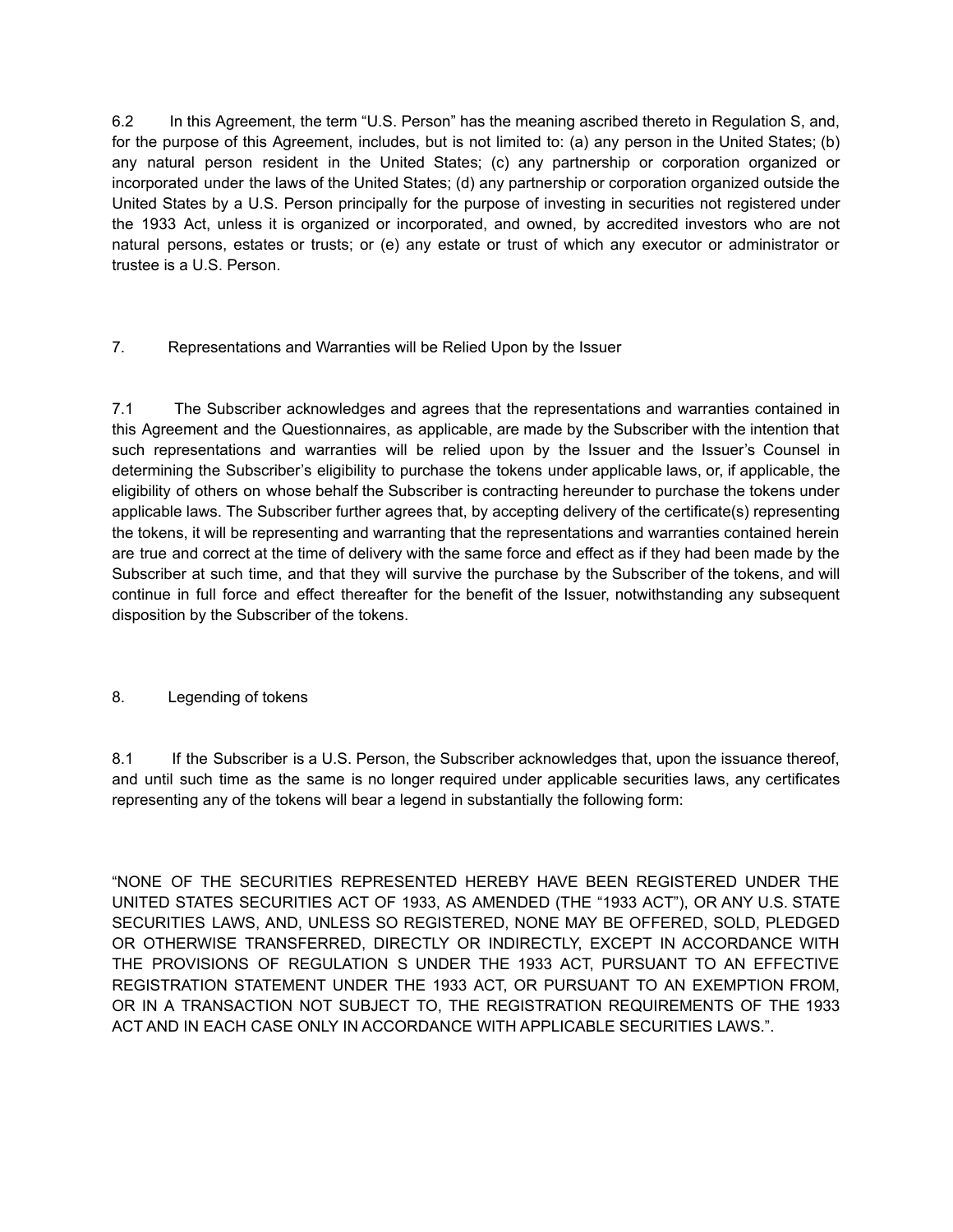8.2 If the Subscriber is not a U.S. Person, the Subscriber hereby acknowledges that, upon the issuance thereof, and until such time as the same is no longer required under applicable securities laws, any certificates representing any of the tokens will bear legends in substantially the following form:

"THE SECURITIES REPRESENTED HEREBY HAVE BEEN OFFERED IN AN OFFSHORE TRANSACTION TO PERSONS WHO ARE NOT IN THE UNITED STATES OR ARE NOT U.S. PERSONS AND ARE NOT ACTING FOR THE ACCOUNT OR BENEFIT OF U.S. PERSONS PURSUANT TO REGULATION S UNDER THE UNITED STATES SECURITIES ACT OF 1933, AS AMENDED (THE "1933 ACT").

NONE OF THE SECURITIES REPRESENTED HEREBY HAVE BEEN REGISTERED UNDER THE 1933 ACT, OR ANY U.S. STATE SECURITIES LAWS, AND, UNLESS SO REGISTERED, NONE MAY BE OFFERED, SOLD, PLEDGED OR OTHERWISE TRANSFERRED, DIRECTLY OR INDIRECTLY, EXCEPT IN ACCORDANCE WITH THE PROVISIONS OF REGULATION S UNDER THE 1933 ACT, PURSUANT TO AN EFFECTIVE REGISTRATION STATEMENT UNDER THE 1933 ACT, OR PURSUANT TO AN EXEMPTION FROM, OR IN A TRANSACTION NOT SUBJECT TO, THE REGISTRATION REQUIREMENTS OF THE 1933 ACT AND IN EACH CASE ONLY IN ACCORDANCE WITH APPLICABLE SECURITIES LAWS. IN ADDITION, HEDGING TRANSACTIONS INVOLVING THE SECURITIES MAY NOT BE CONDUCTED UNLESS IN COMPLIANCE WITH THE 1933 ACT."

8.3 If the Subscriber is a resident of Canada, the Subscriber acknowledges that, upon the issuance thereof, and until such time as the same is no longer required under applicable securities laws, any certificates representing any of the tokens will bear an additional legend in substantially the following form:

"UNLESS PERMITTED UNDER SECURITIES LEGISLATION, THE HOLDER OF THIS SECURITY MUST NOT TRADE THE SECURITY BEFORE THE DATE THAT IS FOUR MONTHS AND A DAY AFTER THE LATER OF (I) [INSERT DISTRIBUTION DATE], AND (II) THE DATE THE ISSUER BECAME A REPORTING ISSUER IN ANY PROVINCE OR TERRITORY."

8.4 The Subscriber hereby acknowledges and agrees to the Issuer making a notation on its records or giving instructions to the registrar and transfer agent of the Issuer in order to implement the restrictions on transfer set forth and described in this Agreement.

8.5 The Subscriber acknowledges that any applicable hold periods with respect to the tokens may be indefinite and the Subscriber may not be able to trade or resell the tokens for an indefinite period.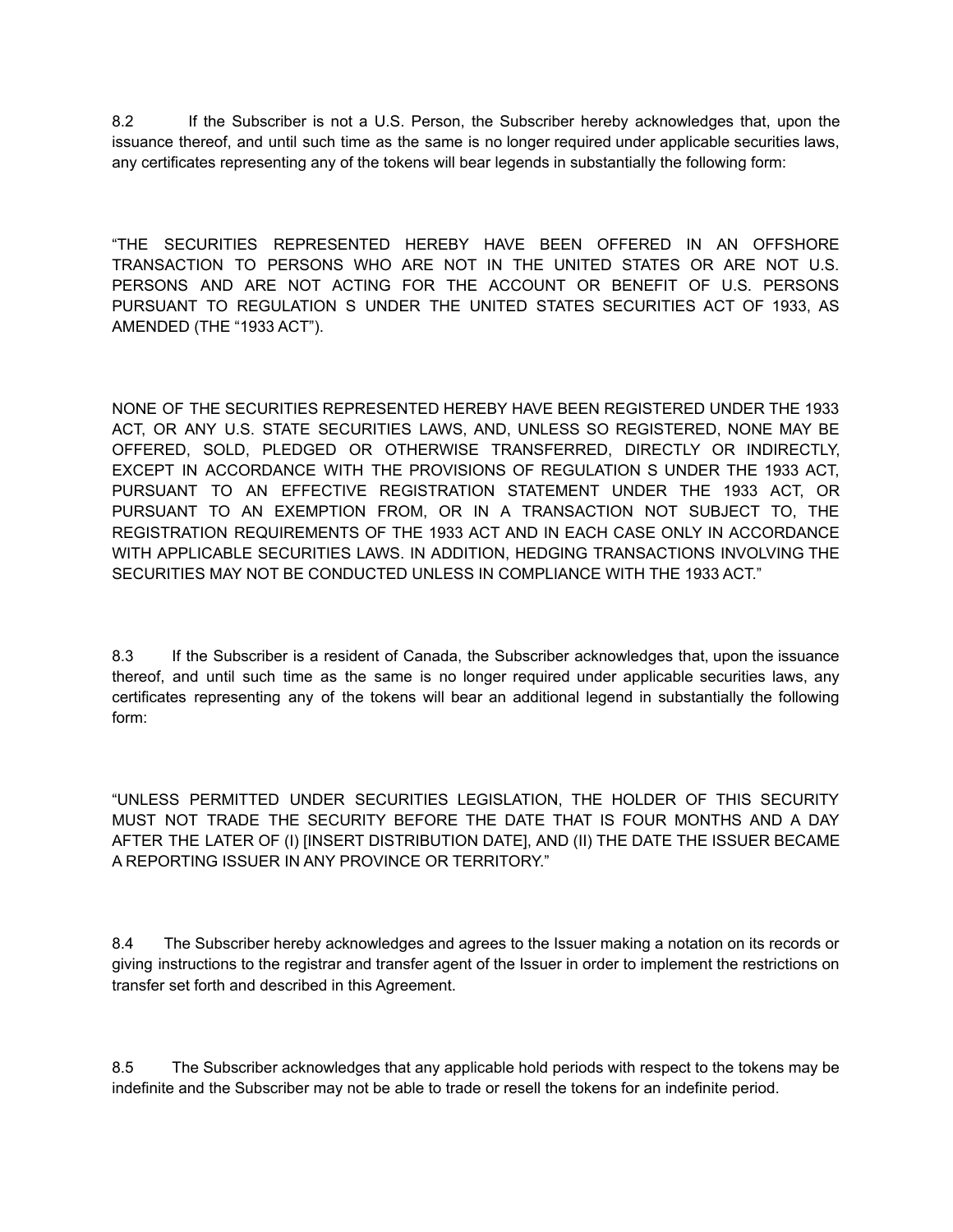#### 9. Collection of Personal Information

9.1 The Subscriber acknowledges and consents to the fact that the Issuer is collecting the Subscriber's personal information for the purpose of fulfilling this Agreement and completing the Offering. The Subscriber acknowledges that its personal information (and, if applicable, the personal information of those on whose behalf the Subscriber is contracting hereunder) may be included in record books in connection with the Offering and may be disclosed by the Issuer to: (a) stock exchanges or securities regulatory authorities; (b) the Issuer's registrar and transfer agent; (c) any tax authorities; (d) authorities pursuant to any money laundering or terrorist financing legislation; and (e) any of the other parties involved in the Offering. By executing this Agreement, the Subscriber is deemed to be consenting to the foregoing collection, use and disclosure of the Subscriber's personal information (and, if applicable, the personal information of those on whose behalf the Subscriber is contracting hereunder) for the foregoing purposes and to the retention of such personal information for as long as permitted or required by applicable laws. Notwithstanding that the Subscriber may be purchasing the tokens as agent on behalf of an undisclosed principal, the Subscriber agrees to provide, on request, particulars as to the nature and identity of such undisclosed principal, and any interest that such undisclosed principal has in the Issuer, all as may be required by the Issuer in order to comply with the foregoing.

9.2 The Subscriber is hereby notified and agrees that:

(a) the Issuer may deliver to any securities commission having jurisdiction over the Issuer, the Subscriber or this Subscription, including any Canadian provincial securities commissions, the SEC and/or any state securities commissions (collectively, the "Commissions"), certain personal information pertaining to the Subscriber, including the Subscriber's full name, residential address and telephone number, the number of tokens or other securities of the Issuer owned by the Subscriber, the number of tokens purchased by the Subscriber, the total Subscription Amount paid for the tokens, the prospectus exemption relied on by the Issuer and the date of distribution of the tokens;

(b) such information is being collected indirectly by the Commissions under the authority granted to them in applicable securities laws;

(c) such information is being collected for the purposes of the administration and enforcement of applicable securities laws; and

(d) the Subscriber may contact the following public official in Ontario with respect to questions about the Ontario Securities Commission's indirect collection of such information at the following address and telephone number:

Administrative Assistant to the Director of Corporate Finance Ontario Securities Commission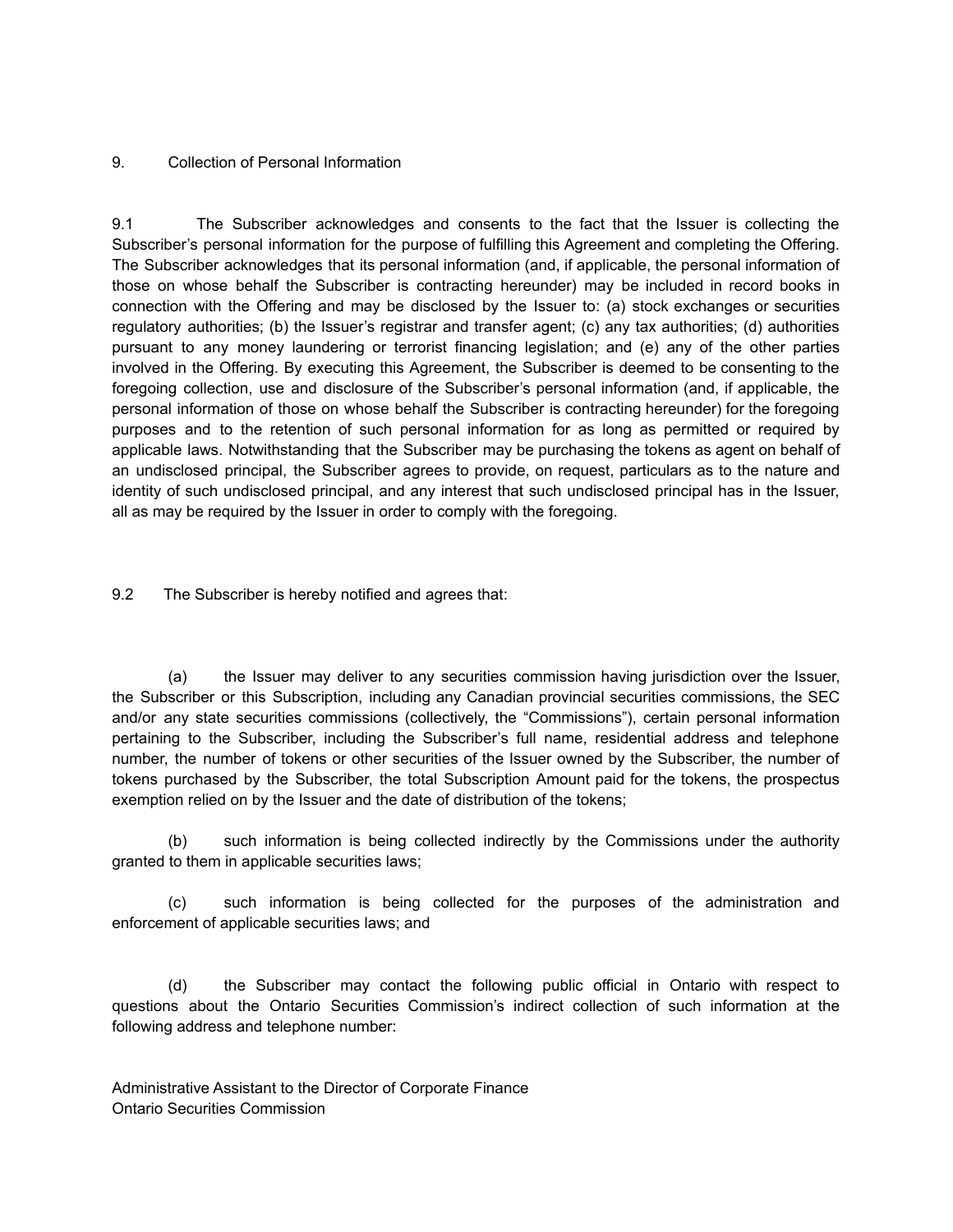Suite 1903, Box 55 20 Queen Street West Toronto, ON M5H 3S8 Telephone: (416) 593-8086.

#### 10. Costs

10.1 The Subscriber acknowledges and agrees that all costs and expenses incurred by the Subscriber (including any fees and disbursements of any special counsel retained by the Subscriber) relating to the purchase of the tokens will be borne by the Subscriber.

#### 11. Governing Law

11.1 This Agreement is governed by the laws of the State of Nevada and the federal laws of the United States applicable therein. The Subscriber, in its personal or corporate capacity and, if applicable, on behalf of each beneficial or undisclosed purchaser for whom it is acting, irrevocably attorns to the exclusive jurisdiction of the courts of the State of Nevada.

#### 12. Survival

12.1 This Agreement, including, without limitation, the representations, warranties and covenants contained herein, will survive and continue in full force and effect and be binding upon the Issuer and the Subscriber, notwithstanding the completion of the purchase of the tokens by the Subscriber.

#### 13. Assignment

13.1 This Agreement is not transferable or assignable.

#### 14. Severability

14.1 The invalidity or unenforceability of any particular provision of this Agreement will not affect or limit the validity or enforceability of the remaining provisions of this Agreement.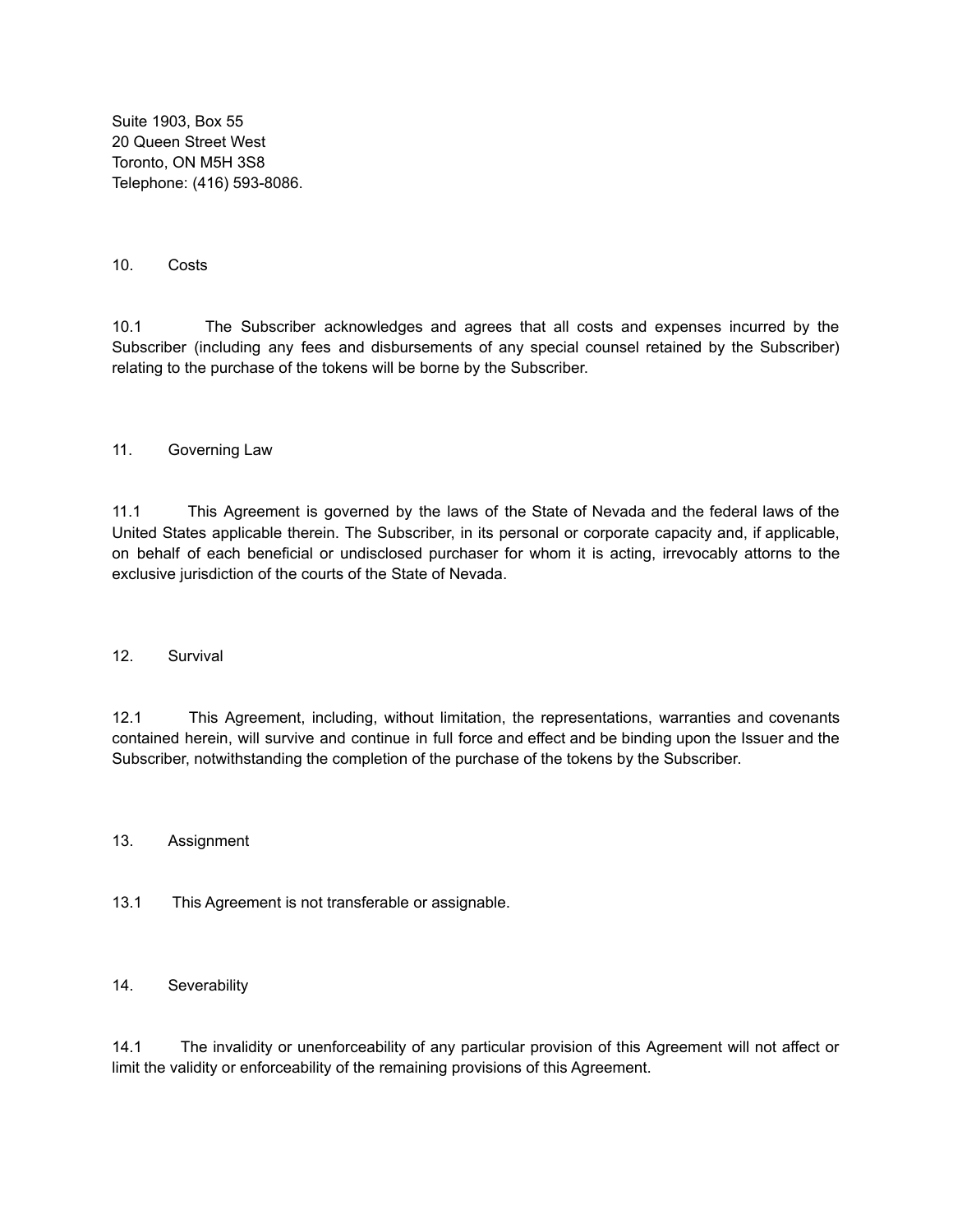# 15. Entire Agreement

15.1 Except as expressly provided in this Agreement and in the exhibits, agreements, instruments and other documents attached hereto or contemplated or provided for herein, this Agreement contains the entire agreement between the parties with respect to the sale of the tokens and there are no other terms, conditions, representations or warranties, whether expressed, implied, oral or written, by statute or common law, by the Issuer or by anyone else.

# 16. Notices

16.1 All notices and other communications hereunder will be in writing and will be deemed to have been duly given if mailed or transmitted by any standard form of telecommunication, including facsimile, electronic mail or other means of electronic communication capable of producing a printed copy. Notices to the Subscriber will be directed to the address of the Subscriber set forth on page 2 of this Agreement and notices to the Issuer will be directed to it at the address of the Issuer set forth on page 3 of this Agreement.

# 17. Counterparts and Electronic Means

17.1 This Agreement may be executed in any number of counterparts, each of which, when so executed and delivered, will constitute an original and all of which together will constitute one instrument. Delivery of an executed copy of this Agreement by electronic facsimile transmission or other means of electronic communication capable of producing a printed copy will be deemed to be execution and delivery of this Agreement as of the Closing Date.

#### 18. Exhibits

18.1 The exhibits attached hereto form part of this Agreement.

#### 19. Indemnity

19.1 The Subscriber will indemnify and hold harmless the Issuer and, where applicable, its directors, officers, employees, agents, advisors and tokenholders, from and against any and all loss, liability, claim, damage and expense whatsoever (including, but not limited to, any and all fees, costs and expenses whatsoever reasonably incurred in investigating, preparing or defending against any claim, lawsuit, administrative proceeding or investigation whether commenced or threatened) arising out of or based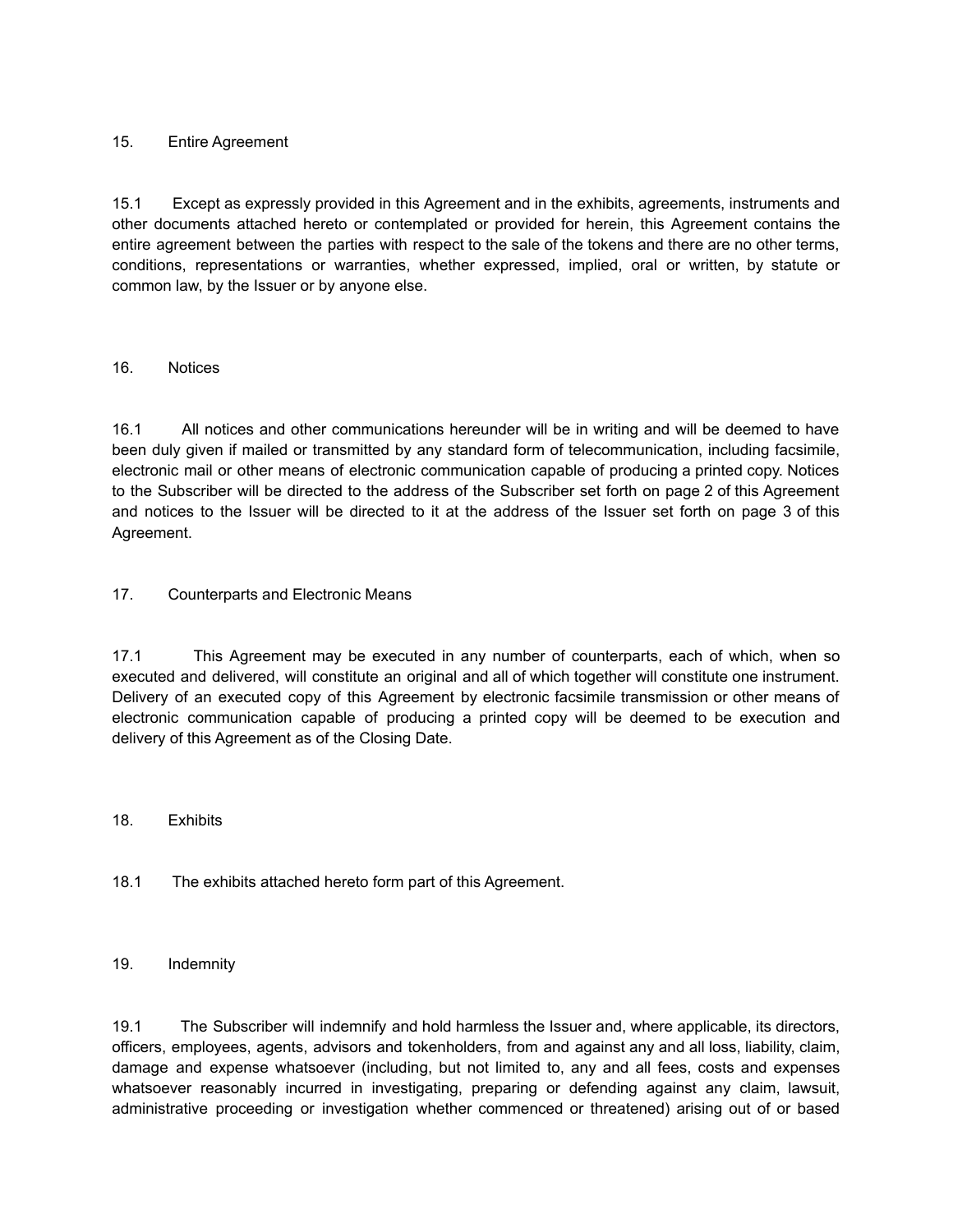upon any representation or warranty of the Subscriber contained in this Agreement, the applicable Questionnaire, or in any document furnished by the Subscriber to the Issuer in connection herewith being untrue in any material respect, or any breach or failure by the Subscriber to comply with any covenant or agreement made by the Subscriber to the Issuer in connection therewith.

EXHIBIT A

NON-U.S. INVESTOR QUESTIONNAIRE

TO: Idea Trek LLC (the "Issuer")

RE: Purchase of tokens (the "tokens") of the Issuer

Capitalized terms used in this Non-U.S. Investor Questionnaire (this "Questionnaire") and not specifically defined have the meaning ascribed to them in the Private Placement Subscription Agreement between the Subscriber (as defined herein) and the Issuer to which this Exhibit A is attached.

In connection with the purchase by the Subscriber (being the undersigned, or if the undersigned is purchasing the tokens as agent on behalf of a disclosed beneficial Subscriber, such beneficial Subscriber, will be referred herein as the "Subscriber") of the tokens, the Subscriber hereby represents, warrants and certifies (which representations, warranties, covenants and certifications will survive the Closing) to the Issuer (and acknowledges that the Issuer is relying thereon) that the Subscriber:

(i) is purchasing the tokens as principal (or deemed principal under the terms of National Instrument 45-106 - Prospectus and Registration Exemptions adopted by the Canadian Securities Administrators ("NI 45-106")); and

 $(ii)$  (A) is resident in or is subject to the laws of one of the following (check one):

[ ] Alberta [ ] New Brunswick [ ] Prince Edward Island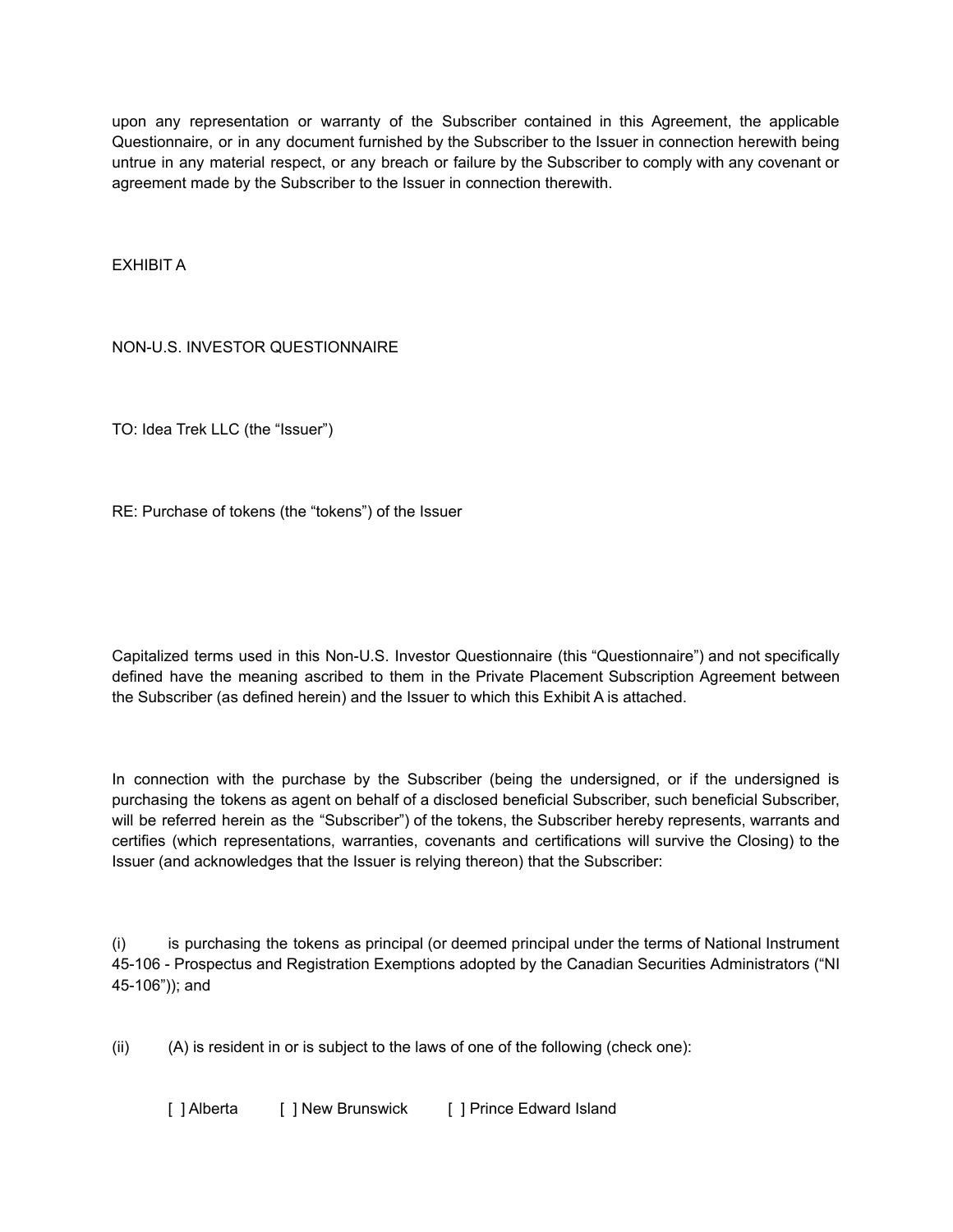[ ] British Columbia [ ] Nova Scotia [ ] Quebec

[ ] Manitoba [ ] Ontario [ ] Saskatchewan

[ ] Newfoundland and Labrador

In connection with the purchase of the tokens, the Subscriber hereby represents, warrants, covenants and certifies that the Subscriber is an "accredited investor" within the meaning of NI 45-106, by virtue of satisfying one of the following criteria (YOU MUST ALSO INITIAL OR PLACE A CHECK-MARK ON THE APPROPRIATE LINE BELOW):

[ ] (a) a person registered under the securities legislation of a jurisdiction of Canada as an adviser or dealer, other than a person registered solely as a limited market dealer under one or both of the Securities Act (Ontario) or the Securities Act (Newfoundland and Labrador);

[ ] (b) an individual registered or formerly registered under the securities legislation of a jurisdiction of Canada as a representative of a person referred to in paragraph (a);

[ ] (c) an individual who, either alone or with a spouse, beneficially owns financial assets having an aggregate realizable value that before taxes, but net of any related liabilities, exceeds CDN\$1,000,000;

[ ] (d) an individual whose net income before taxes exceeded CDN\$200,000 in each of the 2 most recent calendar years or whose net income before taxes combined with that of a spouse exceeded CDN\$300,000 in each of the 2 most recent calendar years and who, in either case, reasonably expects to exceed that net income level in the current calendar year;

- 16 -

[ ] (e) an individual who, either alone or with a spouse, has net assets of at least CDN\$5,000,000;

[ ] (f) a person, other than an individual or investment fund, that has net assets of at least CDN\$5,000,000 as shown on its most recently prepared financial statements and that has not been created or used solely to purchase or hold securities as an accredited investor as defined in this paragraph (f);

[ ] (g) an investment fund that distributes or has distributed its securities only to

(i) a person that is or was an accredited investor at the time of the distribution,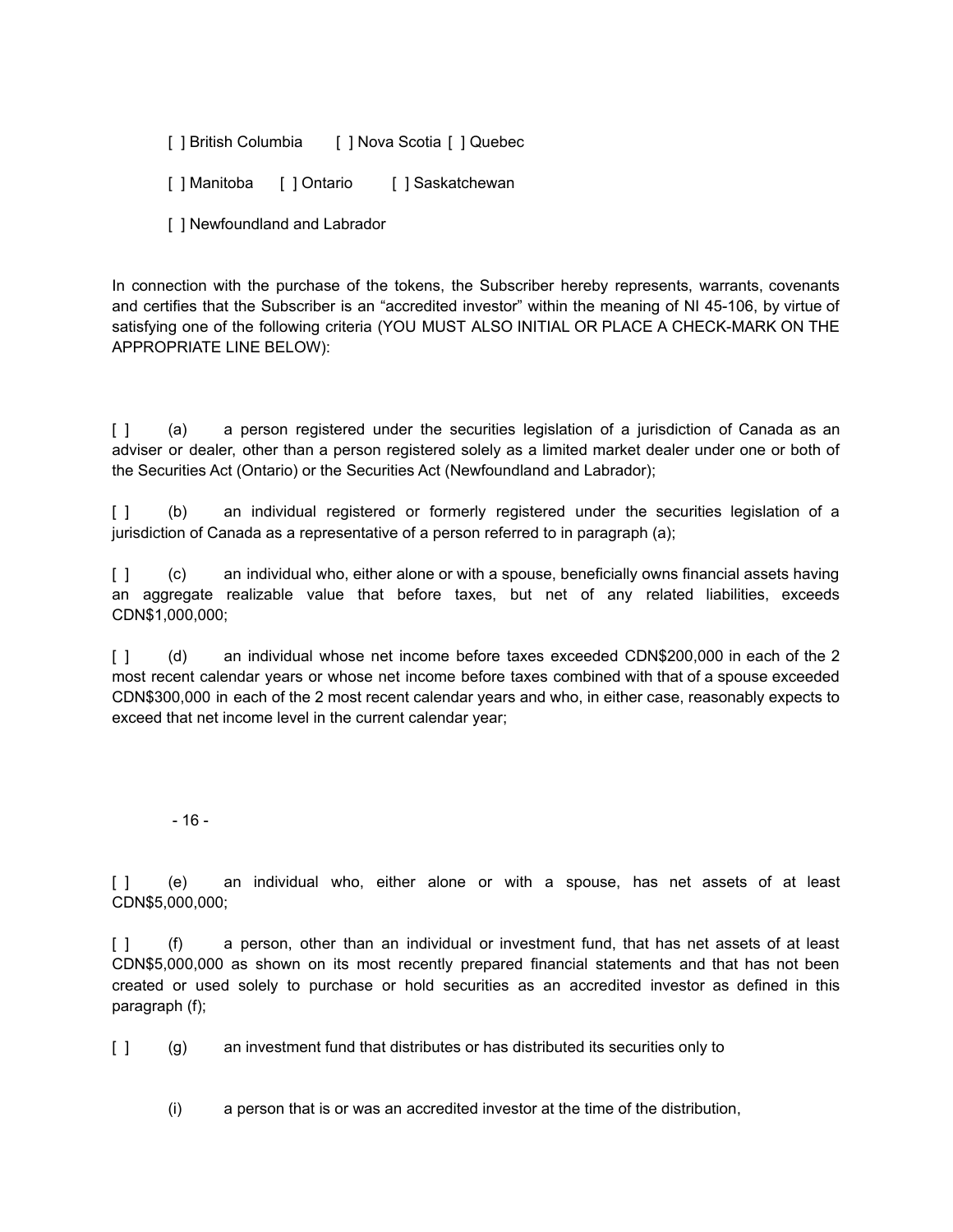(ii) a person that acquires or acquired securities in the circumstances referred to in sections 2.10 [Minimum amount investment] of NI 45-106, or 2.19 [Additional investment in investment funds] of NI 45-106, or

(iii) a person described in paragraph (i) or (ii) that acquires or acquired securities under section 2.18 [Investment fund reinvestment] of NI 45-106;

[ ] (h) an investment fund that distributes or has distributed securities under a prospectus in a jurisdiction of Canada for which the regulator or, in Québec, the securities regulatory authority, has issued a receipt;

[ ] (i) a trust company or trust company registered or authorized to carry on business under the Trust and Loan Companies Act (Canada) or under comparable legislation in a jurisdiction of Canada or a foreign jurisdiction, acting on behalf of a fully managed account managed by the trust company or trust company, as the case may be;

[ ] (j) a person acting on behalf of a fully managed account managed by that person, if that person

(i) is registered or authorized to carry on business as an adviser or the equivalent under the securities legislation of a jurisdiction of Canada or a foreign jurisdiction, and

(ii) in Ontario, is purchasing a security that is not a security of an investment fund;

[ ] (k) a registered charity under the Income Tax Act (Canada) that, in regard to the trade, has obtained advice from an eligibility adviser or an adviser registered under the securities legislation of the jurisdiction of the registered charity to give advice on the securities being traded,

[ ] (l) an entity organized in a foreign jurisdiction that is analogous to the entity referred to in paragraph (a) in form and function;

[ ] (m) a person in respect of which all of the owners of interests, direct, indirect or beneficial, except the voting securities required by law to be owned by directors, are persons that are accredited investors;

[ ] (n) an investment fund that is advised by a person registered as an adviser or a person that is exempt from registration as an adviser; or

[ ] (o) a person that is recognized or designated by the securities regulatory authority or, except in Ontario and Québec, the regulator as an accredited investor.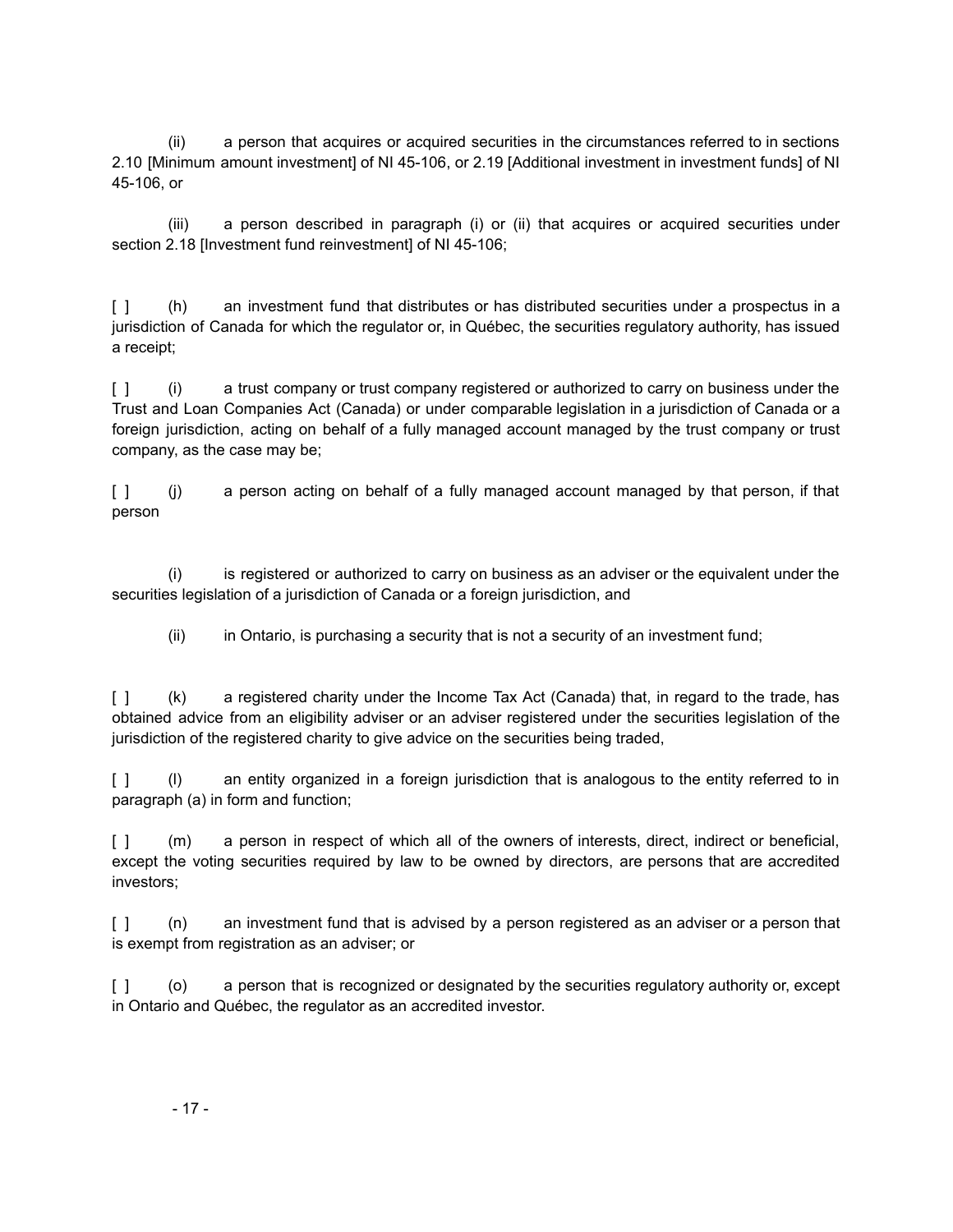For the purposes hereof:

"control person" means

(i) a person who holds a sufficient number of the voting rights attached to all outstanding voting securities of an issuer to affect materially the control of the issuer, or

(ii) each person in a combination of persons, acting in concert by virtue of an agreement, arrangement, commitment or understanding, which holds in total a sufficient number of the voting rights attached to all outstanding voting securities of an issuer to affect materially the control of the issuer,

and, if a person or combination of persons holds more than 20% of the voting rights attached to all outstanding voting securities of an issuer, the person or combination of persons is deemed, in the absence of evidence to the contrary, to hold a sufficient number of the voting rights to affect materially the control of the issuer;

"director" means

(i) a member of the board of directors of a company or an individual who performs similar functions for a company, and

(ii) with respect to a person that is not a company, an individual who performs functions similar to those of a director of a company;

"eligibility adviser" means

(i) a person that is registered as an investment dealer and authorized to give advice with respect to the type of security being distributed; and

(ii) in Saskatchewan or Manitoba, also means a lawyer who is a practicing member in good standing with a law society of a jurisdiction of Canada or a public accountant who is a member in good standing of an institute or association of chartered accountants, certified general accountants or certified management accountants in a jurisdiction of Canada provided that the lawyer or public accountant must not: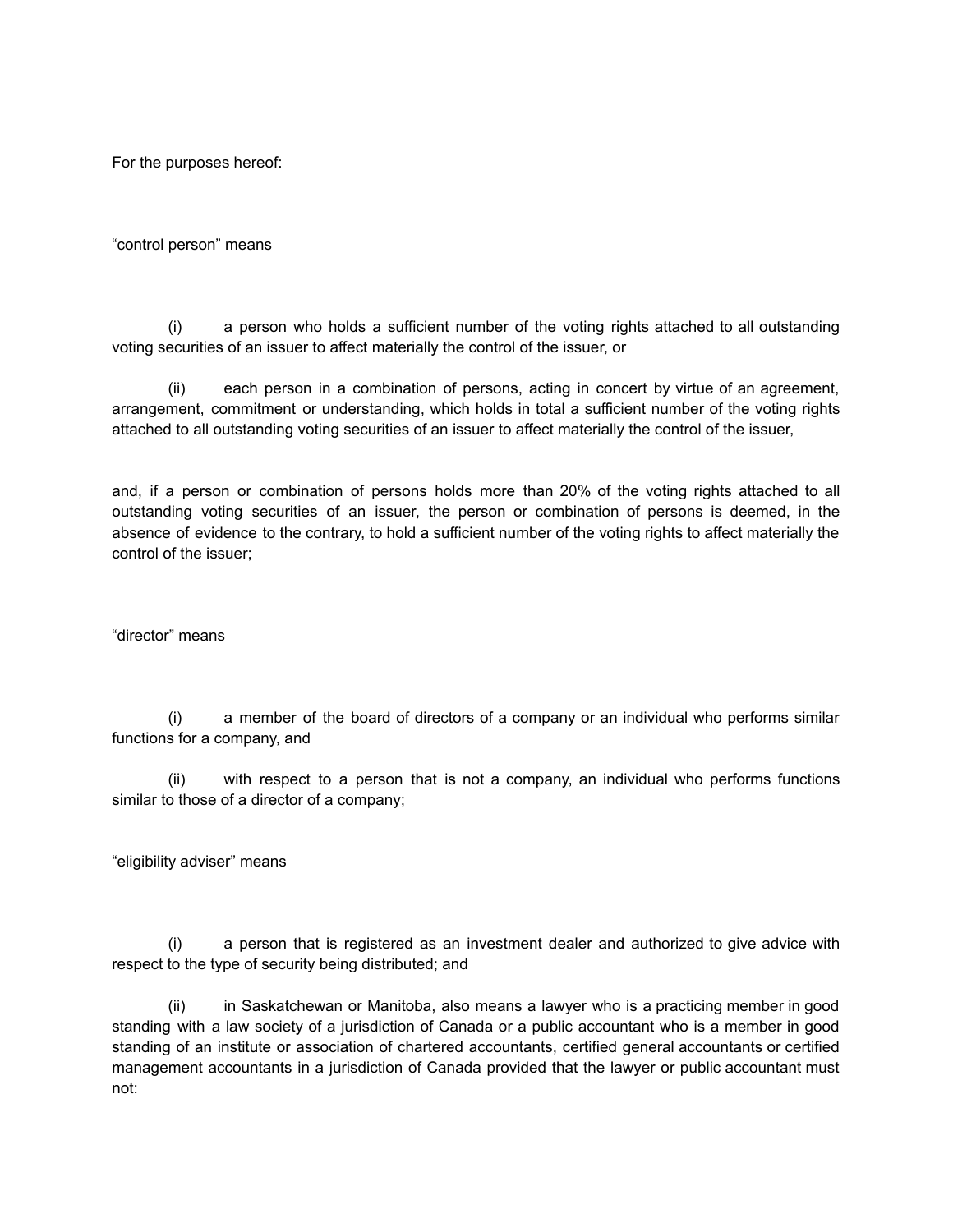(A) have a professional, business or personal relationship with the issuer, or any of its directors, executive officers, founders or control persons, and

(B) have acted for or been retained personally or otherwise as an employee, executive officer, director, associate or partner of a person that has acted for or been retained by the issuer or any of its directors, executive officers, founders or control persons within the previous 12 months;

"executive officer" means, for an issuer, an individual who is

(i) a chair, vice-chair or president,

(ii) a vice-president in charge of a principal business unit, division or function including sales, finance or production, or

(iii) performing a policy-making function in respect of the issuer;

- 18 -

"foreign jurisdiction" means a country other than Canada or a political subdivision of a country other than Canada;

"founder" means, in respect of an issuer, a person who,

(i) acting alone, in conjunction, or in concert with one or more persons, directly or indirectly, takes the initiative in founding, organizing or substantially reorganizing the business of the issuer, and

(ii) at the time of the distribution or trade is actively involved in the business of the issuer;

"financial assets" means

- (i) cash,
- (ii) securities, or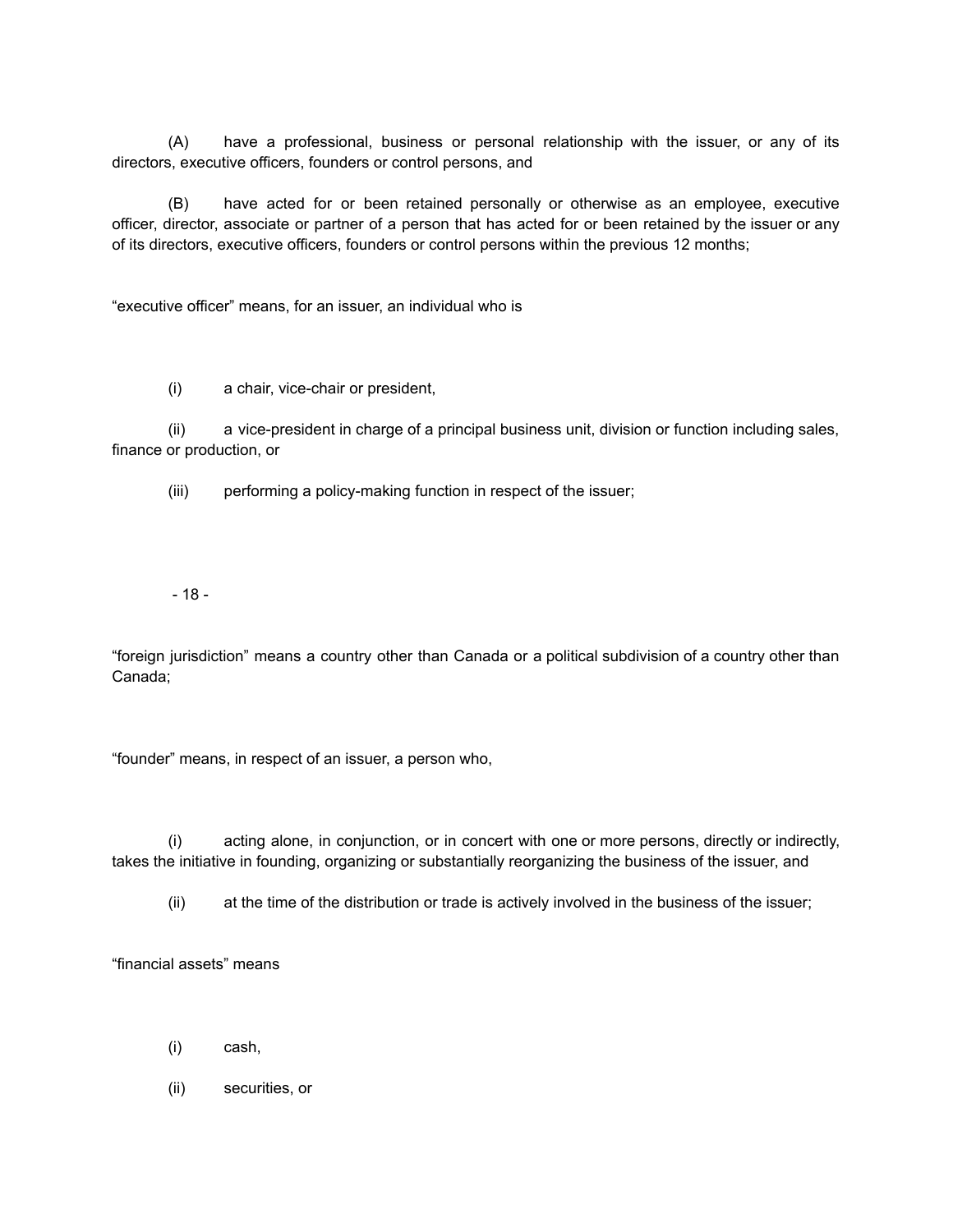(iii) a contract of insurance, a deposit or an evidence of a deposit that is not a security for the purposes of securities legislation;

"fully managed account" means an account of a client for which a person makes the investment decisions if that person has full discretion to trade in securities for the account without requiring the client's express consent to a transaction;

"investment fund" means a mutual fund or a non-redeemable investment fund, and, for great certainty in British Columbia, includes an employee venture capital corporation and a venture capital corporation as such terms are defined in National Instrument 81-106 Investment Fund Continuous Disclosure;

"jurisdiction" or "jurisdiction of Canada" means a province or territory of Canada except when used in the term foreign jurisdiction;

"non-redeemable investment fund" means an issuer:

- (i) whose primary purpose is to invest money provided by its securityholders;
- (ii) that does not invest

(A) for the purpose of exercising or seeking to exercise control of an issuer, other than an issuer that is a mutual fund or a non-redeemable investment fund, or

(B) for the purpose of being actively involved in the management of any issuer in which it invests, other than an issuer that is a mutual fund or a non-redeemable investment fund, and

(iii) that is not a mutual fund;

"person" includes

- (i) an individual;
- (ii) a corporation;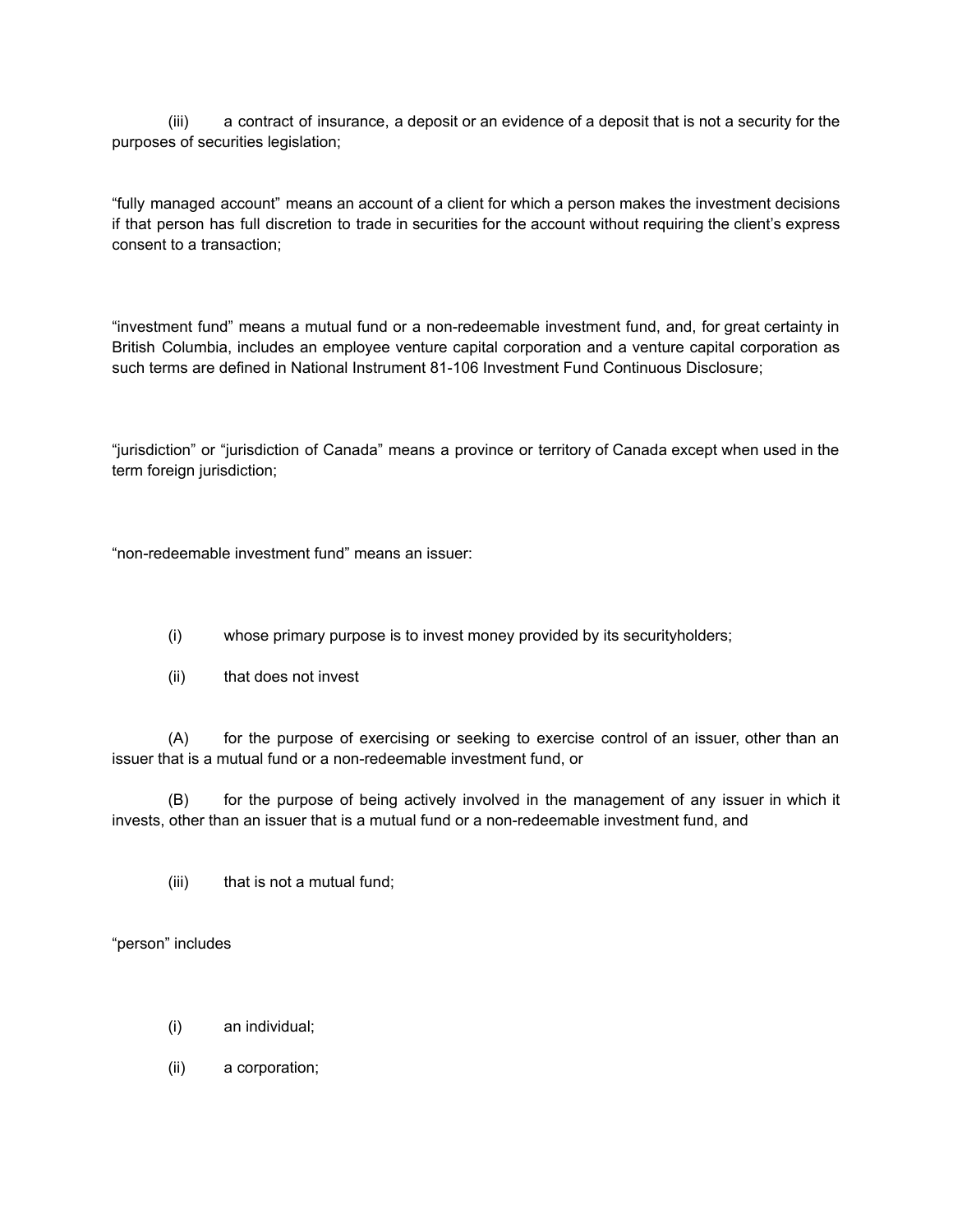(iii) a partnership, trust, fund and an association, syndicate, organization or other organized group of persons, whether incorporated or not; and

(iv) an individual or other person in that person's capacity as a trustee, executor, administrator or personal or other legal representative;

"related liabilities" means

(i) liabilities incurred or assumed for the purpose of financing the acquisition or ownership of financial assets, or

(ii) liabilities that are secured by financial assets;

"spouse" means, an individual who,

(i) is married to another individual and is not living separate and apart within the meaning of the Divorce Act (Canada), from the other individual,

(ii) is living with another individual in a marriage-like relationship, including a marriage-like relationship between individuals of the same gender, or

(iii) in Alberta, is an individual referred to in paragraph (i) or (ii), or is an adult interdependent partner within the meaning of the Adult Interdependent Relationships Act (Alberta); and

"subsidiary" means an issuer that is controlled directly or indirectly by another issuer and includes a subsidiary of that subsidiary.

The Subscriber agrees that the above representations and warranties will be true and correct both as of the execution of this Questionnaire and as of the Closing and that they will survive the completion of the issue of the tokens.

The Subscriber acknowledges that the foregoing representations and warranties are made by the Subscriber with the intent that they be relied upon in determining the suitability of the Subscriber to acquire the tokens and that this Questionnaire is incorporated into and forms part of the Agreement, and the Subscriber undertakes to immediately notify the Issuer of any change in any statement or other information relating to the Subscriber set forth herein which takes place prior to the Closing.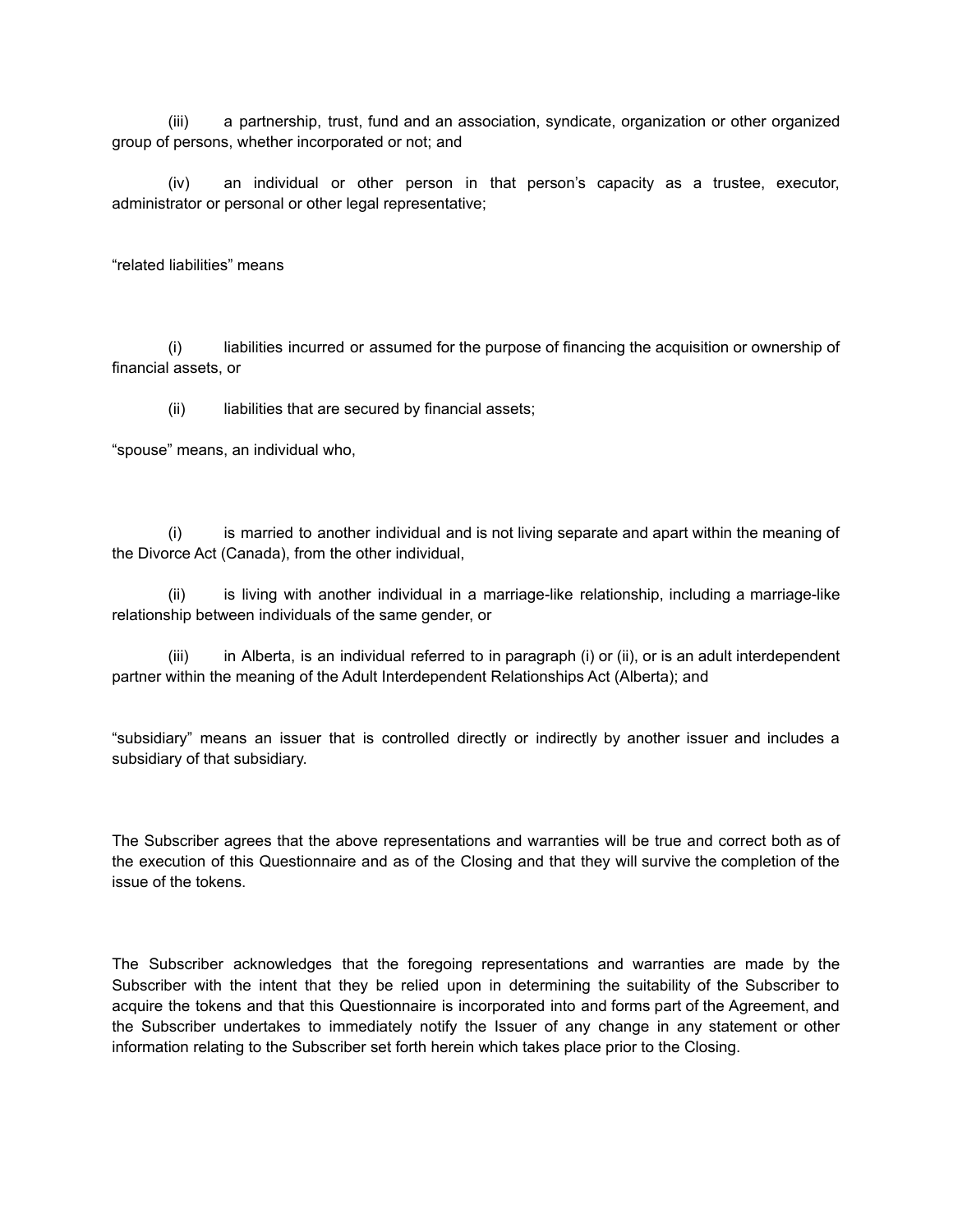By completing this Questionnaire, the Subscriber authorizes the indirect collection of this information by each applicable regulatory authority or regulator and acknowledges that such information is made available to the public under applicable legislation.

DATED as of \_\_\_\_\_\_\_\_\_\_\_\_\_\_\_\_ day of \_\_\_\_\_\_\_\_\_\_\_\_, \_\_\_\_\_\_\_\_.

Print Name of Subscriber (or person signing as agent)

By:

**Signature** 

Title

EXHIBIT B

U.S. INVESTOR QUESTIONNAIRE

TO: Idea Trek LLC (the "Issuer")

RE: Purchase of tokens (the "tokens") of the Issuer

Capitalized terms used in this U.S. Investor Questionnaire (this "Questionnaire") and not specifically defined have the meaning ascribed to them in the Private Placement Subscription Agreement between the Subscriber (as defined herein) and the Issuer to which this Exhibit B is attached.

This Questionnaire applies only to persons that are U.S. Purchasers. A "U.S. Purchaser" is: (a) any U.S. Person, (b) any person purchasing the tokens for the account or benefit of any U.S. Person, (c) any person that receives or received an offer of the tokens while in the United States, or (d) any person that is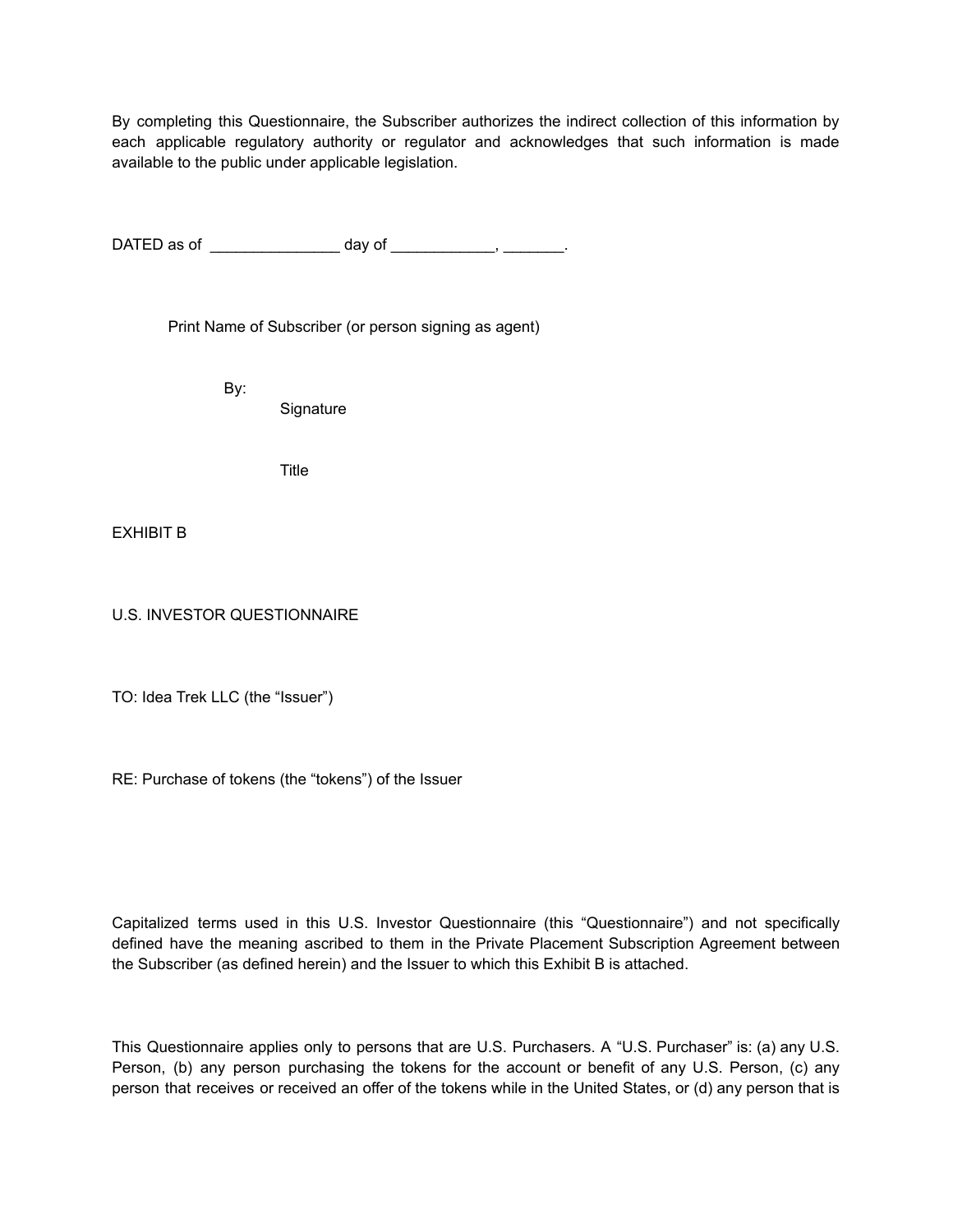(or whose authorized signatory is) in the United States at the time the Subscriber's buy order was made or this Agreement was executed or delivered.

In connection with the purchase by the Subscriber (being the undersigned, or if the undersigned is purchasing the tokens as agent on behalf of a disclosed beneficial Subscriber, such beneficial Subscriber, will be referred herein as the "Subscriber") of the tokens, the Subscriber hereby represents, warrants, covenants and certifies (which representations, warranties, covenants and certifications will survive the Closing) to the Issuer (and acknowledges that the Issuer is relying thereon) that:

1. it is not resident in Canada;

2. it has such knowledge and experience in financial and business matters as to be capable of evaluating the merits and risks of an investment in the tokens and it is able to bear the economic risk of loss of its entire investment;

3. the Issuer has provided to it the opportunity to ask questions and receive answers concerning the terms and conditions of the Offering and it has had access to such information concerning the Issuer as it has considered necessary or appropriate in connection with its investment decision to acquire the tokens;

4. it is acquiring the tokens for its own account, for investment purposes only and not with a view to any resale, distribution or other disposition of the tokens in violation of the United States securities laws;

5. it (i) has adequate net worth and means of providing for its current financial needs and possible personal contingencies, (ii) has no need for liquidity in this investment, and (iii) is able to bear the economic risks of an investment in the tokens for an indefinite period of time;

6. if the Subscriber is an individual (that is, a natural person and not a corporation, partnership, trust or other entity), then it satisfies one or more of the categories indicated below (please place an "X" on the appropriate lines):

a natural person whose individual net worth, or joint net worth with that person's spouse, exceeds US\$1,000,000. For purposes of this category, "net worth" means the excess of total assets at fair market value (including personal and real property, but excluding the estimated fair market value of a person's primary home) over total liabilities. Total liabilities excludes any mortgage on the primary home in an amount of up to the home's estimated fair market value as long as the mortgage was incurred more than 60 days before the tokens are purchased, but includes (i) any mortgage amount in excess of the home's fair market value and (ii) any mortgage amount that was borrowed during the 60 day period before the Closing Date for the purpose of investing in the tokens,

a natural person who had an individual income in excess of US\$200,000 in each of the two most recent years, or joint income with their spouse in excess of US\$300,000 in each of those years and has a reasonable expectation of reaching the same income level in the current year, or

a director or executive officer of the Issuer;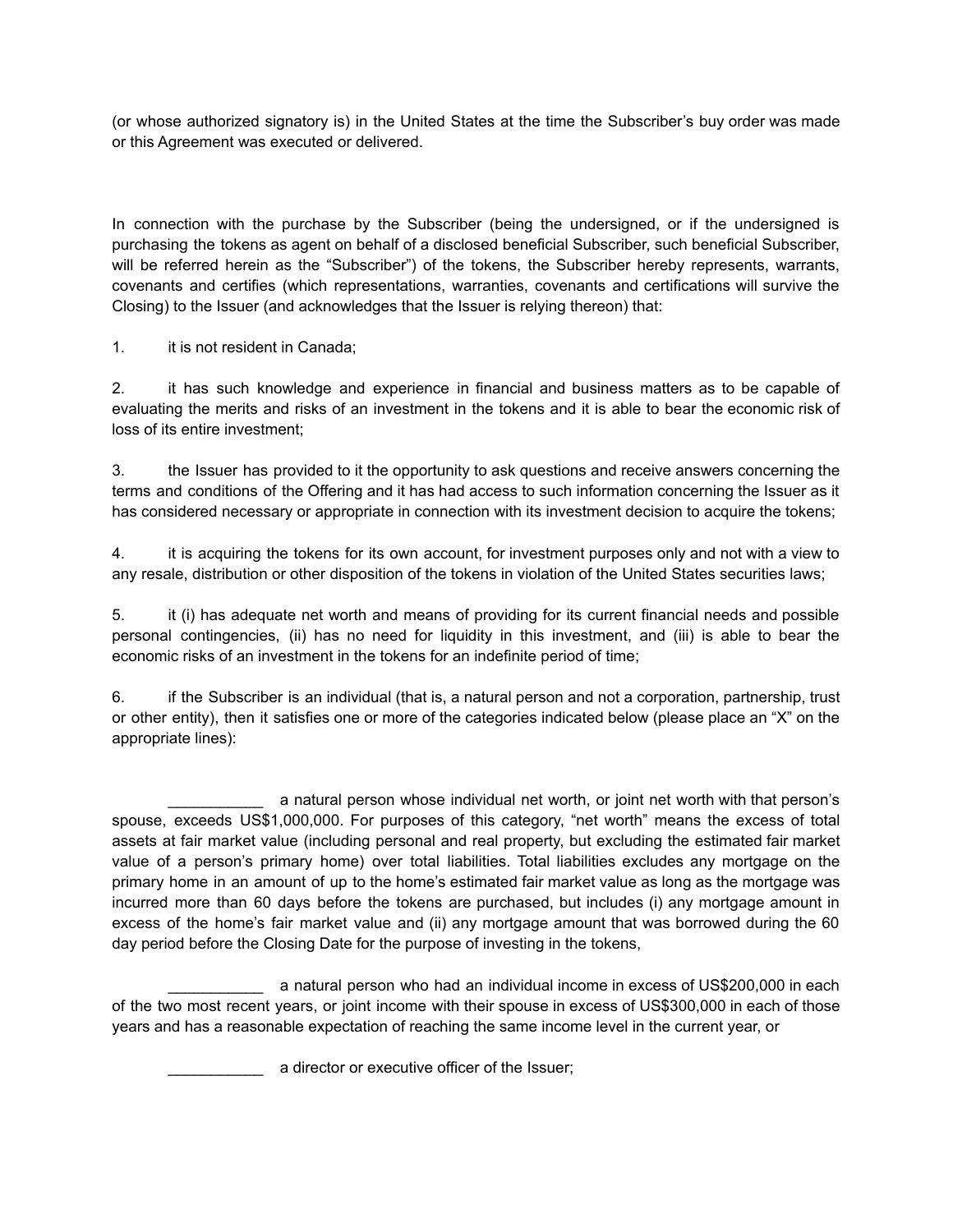7. if the Subscriber is a corporation, partnership, trust or other entity), then it satisfies one or more of the categories indicated below (please place an "X" on the appropriate lines):

an organization described in Section 501(c)(3) of the United States Internal Revenue Code, a corporation, a Massachusetts or similar business trust or partnership, not formed for the specific purpose of acquiring the tokens, with total assets in excess of US\$5,000,000,

a "bank" as defined under Section  $(3)(a)(2)$  of the 1933 Act or savings and loan association or other institution as defined in Section 3(a)(5)(A) of the 1933 Act acting in its individual or fiduciary capacity; a broker dealer registered pursuant to Section 15 of the Securities Exchange Act of 1934 (United States); an insurance company as defined in Section 2(13) of the 1933 Act; an investment company registered under the Investment Company Act of 1940 (United States) or a business development company as defined in Section 2(a)(48) of such Act; a Small Business Investment Company licensed by the U.S. Small Business Administration under Section 301(c) or (d) of the Small Business Investment Act of 1958 (United States); a plan with total assets in excess of US\$5,000,000 established and maintained by a state, a political subdivision thereof, or an agency or instrumentality of a state or a political subdivision thereof, for the benefit of its employees; an employee benefit plan within the meaning of the Employee Retirement Income Security Act of 1974 (United States) whose investment decisions are made by a plan fiduciary, as defined in Section 3(21) of such Act, which is either a bank, savings and loan association, insurance company or registered investment adviser, or if the employee benefit plan has total assets in excess of US\$5,000,000, or, if a self-directed plan, whose investment decisions are made solely by persons that are accredited investors,

a private business development company as defined in Section 202(a)(22) of the Investment Advisers Act of 1940 (United States),

a trust with total assets in excess of US\$5,000,000, not formed for the specific purpose of acquiring the tokens, whose purchase is directed by a sophisticated person as described in Rule 506(b)(2)(ii) under the 1933 Act, or

an entity in which all of the equity owners satisfy the requirements of one or more of the categories set forth in Section 6 of this Questionnaire;

8. it has not purchased the tokens as a result of any form of general solicitation or general advertising (as those terms are used in Regulation D under the 1933 Act), including advertisements, articles, notices or other communications published in any newspaper, magazine or similar media or broadcast over radio, internet, television or other form of telecommunications, or any seminar or meeting whose attendees have been invited by general solicitation or general advertising;

9. if the Subscriber decides to offer, sell or otherwise transfer any of the tokens, it will not offer, sell or otherwise transfer any of such tokens, directly or indirectly, unless:

(a) the sale is to the Issuer,

(b) the sale is made outside the United States in a transaction meeting the requirements of Rule 904 of Regulation S under the 1933 Act and in compliance with applicable local laws and regulations in which such sale is made,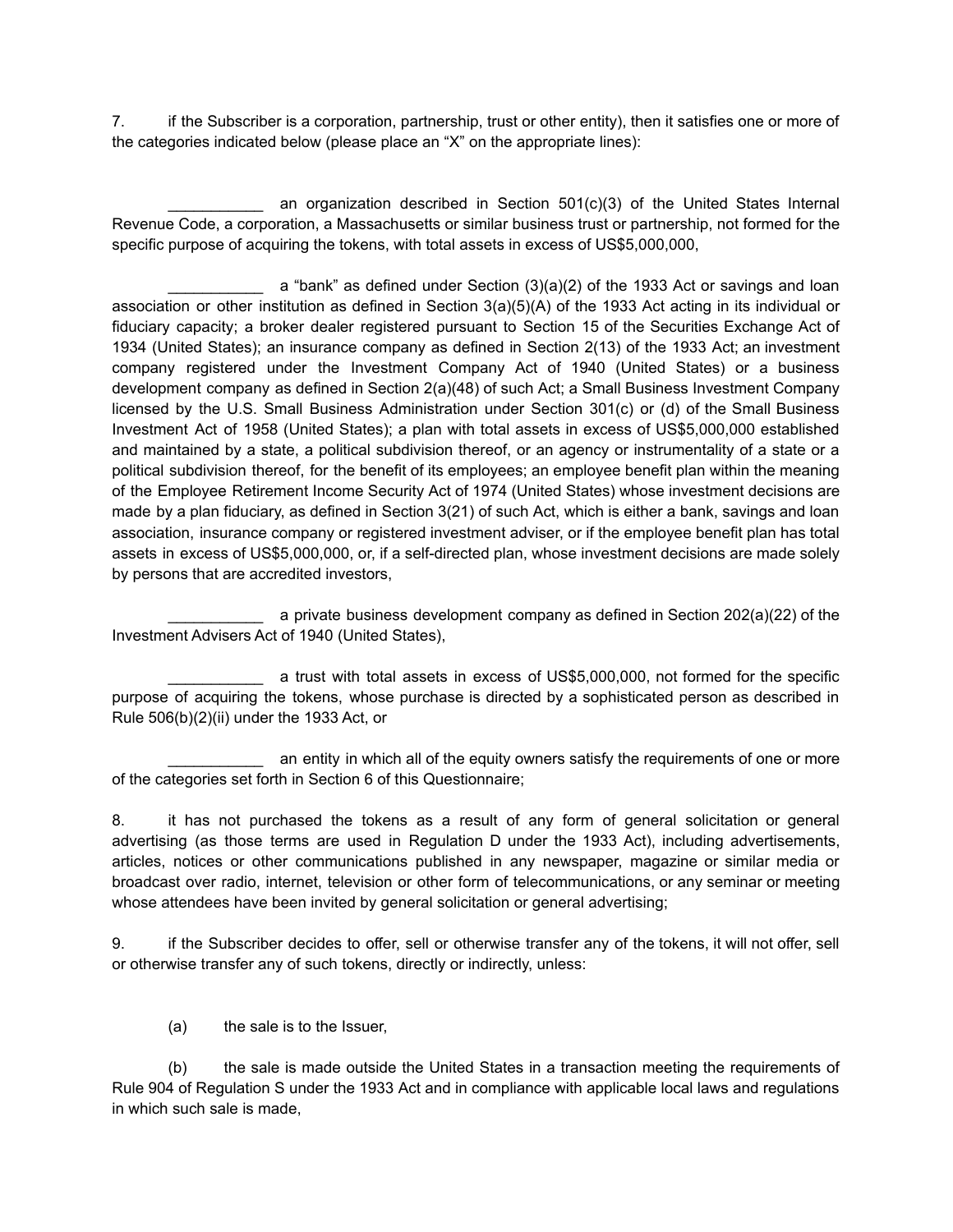(c) the sale is made pursuant to the exemption from the registration requirements under the 1933 Act provided by Rule 144 thereunder and in accordance with any applicable state securities or "blue sky" laws, or

(d) the tokens are sold in a transaction that does not require registration under the 1933 Act or any applicable state laws and regulations governing the offer and sale of securities, and

(e) it has, prior to such sale pursuant to subsection (c) or (d), furnished to the Issuer an opinion of counsel of recognized standing reasonably satisfactory to the Issuer, to such effect;

10. it understands and agrees that there may be material tax consequences to the Subscriber of an acquisition or disposition of the tokens;

11. it consents to the Issuer making a notation on its records or giving instructions to any transfer agent of the Issuer in order to implement the restrictions on transfer set forth and described in this Questionnaire and the Agreement;

12. it is resident in the United States of America, its territories and possessions or any state of the United States or the District of Columbia (collectively the "United States"), is a U.S. Person, is acting for the account or benefit of a U.S. Person or was (or its authorized signatory was) in the United States at the time the tokens were offered or the Agreement was executed; and

13. it understands that the Issuer has no obligation to register any of the tokens under the 1933 Act.

The Subscriber agrees that the above representations and warranties will be true and correct both as of the execution of this Questionnaire and as of the Closing and that they will survive the completion of the issue of the tokens.

The Subscriber acknowledges that the foregoing representations and warranties are made by the Subscriber with the intent that they be relied upon in determining the suitability of the Subscriber to acquire the tokens and that this Questionnaire is incorporated into and forms part of the Agreement, and the Subscriber undertakes to immediately notify the Issuer of any change in any statement or other information relating to the Subscriber set forth herein which takes place prior to the Closing.

By completing this Questionnaire, the Subscriber authorizes the indirect collection of this information by each applicable regulatory authority or regulator and acknowledges that such information is made available to the public under applicable legislation.

Dated \_\_\_\_\_\_\_\_\_\_\_\_\_\_\_\_\_\_\_\_\_\_\_\_\_\_\_\_\_, \_\_\_\_\_\_\_.

X Signature of individual (if Subscriber is an individual)